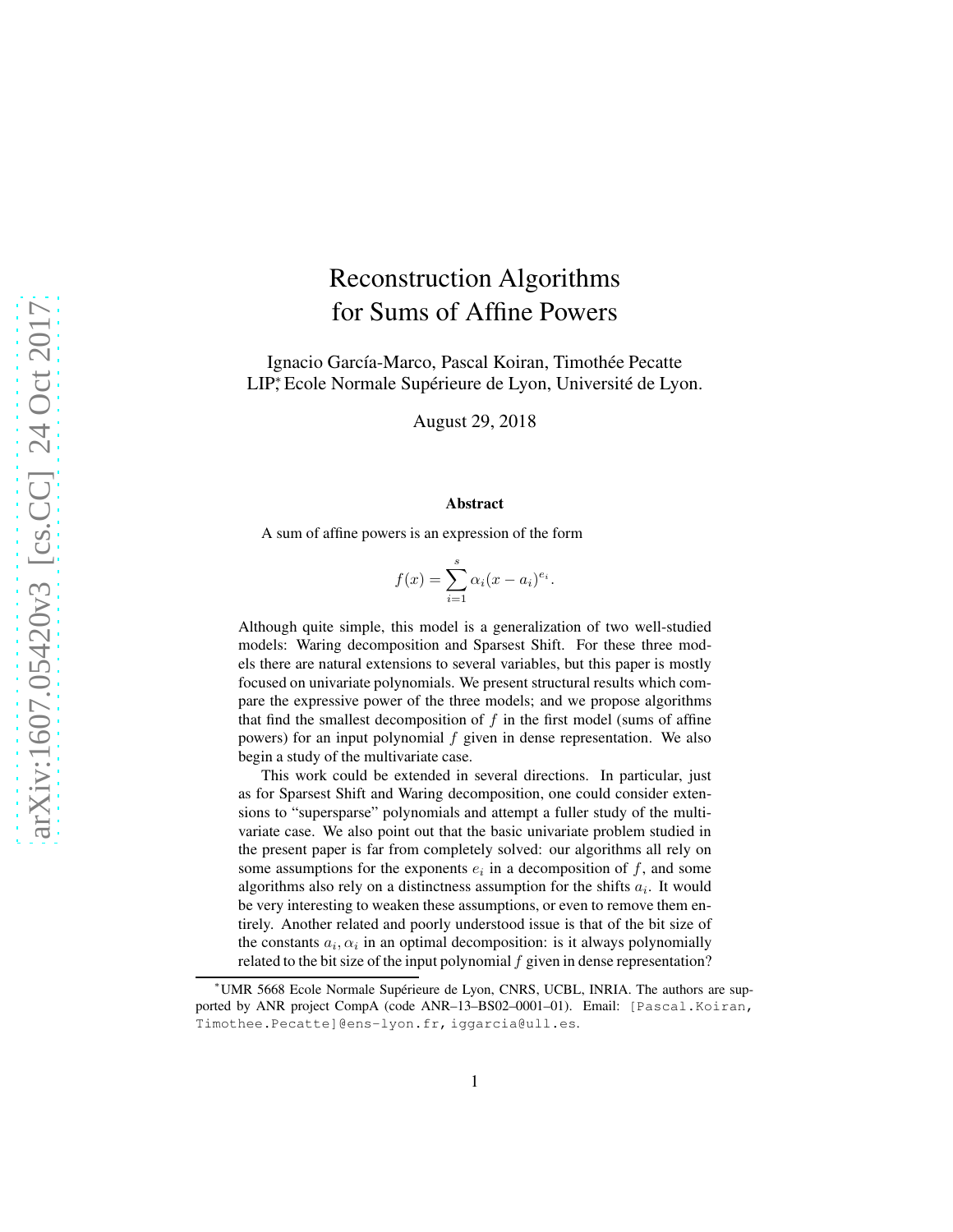### 1 Introduction

Let F be any characteristic zero field and let  $f \in \mathbb{F}[x]$  be a univariate polynomial. This work concerns the study of expressions of  $f$  as a linear combination of powers of affine forms.

<span id="page-1-0"></span>Model 1.1. *We consider expressions of* f *of the form:*

$$
f = \sum_{i=1}^{s} \alpha_i (x - a_i)^{e_i}
$$

 $\forall$  with  $\alpha_i, a_i \in \mathbb{F}$ ,  $e_i \in \mathbb{N}$ . We denote by  $AffPow_{\mathbb{F}}(f)$  the minimum value s such that *there exists a representation of the previous form with* s *terms.*

This model was already studied in [\[9\]](#page-46-0), where we gave explicit examples of polynomials of degree d requiring  $AffPow_{\mathbb{R}}(f) = \Omega(d)$  terms for the field  $\mathbb{F} = \mathbb{R}$ .

The main goal of this work is to design algorithms that reconstruct the optimal representation of polynomials in this model, i.e., algorithms that receive as input  $f \in \mathbb{F}[x]$  and compute the exact value  $s = AffPow_\mathbb{F}(f)$  and a set of triplets of coefficients, nodes and exponents  $\{(\alpha_i, a_i, e_i) | 1 \le i \le s\} \subseteq \mathbb{F} \times \mathbb{F} \times \mathbb{N}$  such that  $f = \sum_{i=1}^{s} \alpha_i (x - a_i)^{e_i}$ . We assume that f is given in dense representation, i.e., as a tuple of  $\deg(f) + 1$  elements of  $\mathbb{F}$ .

Model [1.1](#page-1-0) extends two already well-studied models. The first one is the Waring model, where all the exponents are equal to the degree of the polynomial, i.e.,  $e_i = \deg(f)$  for all i.

<span id="page-1-1"></span>Model 1.2. *For a polynomial* f *of degree* d*, we consider expressions of* f *of the form:*

$$
f = \sum_{i=1}^{s} \alpha_i (x - a_i)^d
$$

 $with \alpha_i, a_i \in \mathbb{F}$ . We denote by Waring<sub>F</sub>(f) the Waring rank of f, which is the *minimum value* s *such that there exists a representation of the previous form with* s *terms.*

Waring rank has been studied by algebraists and geometers since the 19th century. The algorithmic study of Model [1.2](#page-1-1) is usually attributed to Sylvester. We refer to [\[15\]](#page-46-1) for the historical background and to section 1.3 of that book for a description of the algorithm (see also Kleppe [\[17\]](#page-47-0) and Proposition 46 of Kayal [\[18\]](#page-47-1)). Most of the subsequent work was devoted to the multivariate generalization<sup>[1](#page-1-2)</sup> of

<span id="page-1-2"></span><sup>&</sup>lt;sup>1</sup>In the literature, Waring rank is usually defined for homogeneous polynomials. After homogenization, the univariate model [1.2](#page-1-1) becomes bivariate and the "multivariate generalization" therefore deals with homogeneous polynomials in 3 variables or more.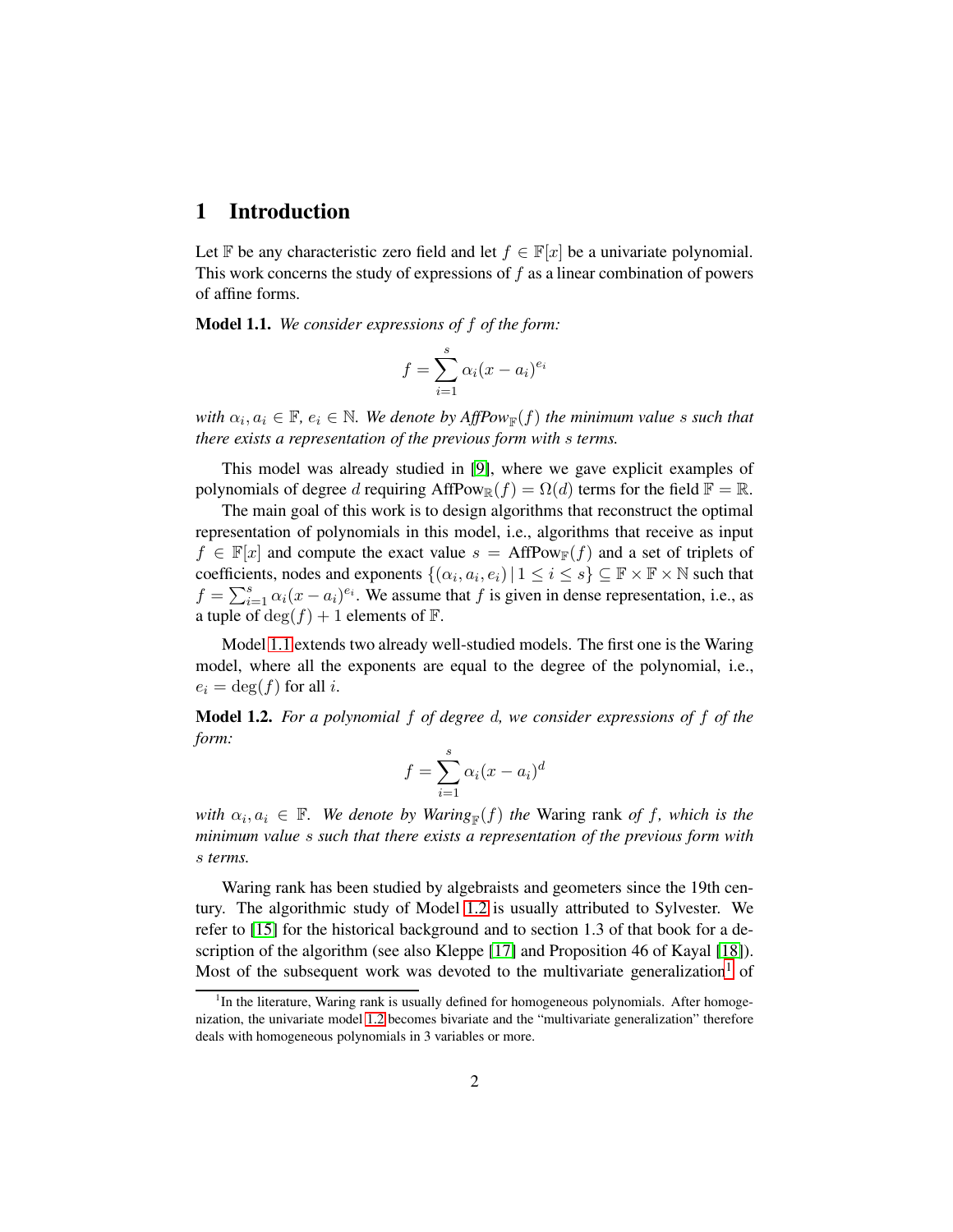Model [1.2,](#page-1-1) with much of the 20th century work focused on the determination of the Waring rank of generic polynomials [\[1,](#page-45-0) [7,](#page-46-2) [15\]](#page-46-1). A few recent papers [\[21,](#page-47-2) [5\]](#page-46-3) have begun to investigate the Waring rank of specific polynomials such as monomials, sums of coprime monomials, the permanent and the determinant.

The second model that we generalize is the Sparsest Shift model, where all the shifts  $a_i$  are required to be equal.

Model 1.3. *For a polynomial* f*, we consider expressions of* f *of the form:*

$$
f = \sum_{i=1}^{s} \alpha_i (x - a)^{e_i}
$$

 $with \alpha_i, a \in \mathbb{F}, e_i \in \mathbb{N}$ . We denote by Sparsest<sub>R</sub>(f) the minimum value s such that *there exists a representation of the previous form with* s *terms.*

This model and its variations have been studied in the computer science literature at least since Borodin and Tiwari [\[4\]](#page-46-4). Some of these papers deal with multi-variate generalizations [\[13,](#page-46-5) [10\]](#page-46-6), with "supersparse" polynomials<sup>[2](#page-2-0)</sup> [\[12\]](#page-46-7) or establish condition for the uniqueness of the sparsest shift [\[20\]](#page-47-3). It is suggested at the end of [\[10\]](#page-46-6) to allow "multiple shifts" instead of a single shift, and this is just what we do in this paper. More precisely, as is apparent from Model [1.1,](#page-1-0) we do not place any constraint on the number of distinct shifts: it can be as high as the number s of affine powers. It would also make sense to place an upper bound  $k$  on the number of distinct shifts. This would provide a smooth interpolation between the sparsest shift model (where  $k = 1$ ) and Model [1.1,](#page-1-0) where  $k = s$ .

#### 1.1 Our results

We provide both structural and algorithmic results. Our structural results are presented in Section [3.](#page-11-0) We compare the expressive power of our 3 models: sums of affine powers, sparsest shift and the Waring decomposition. Namely, we show that some polynomials have a much smaller expression as a sum of affine powers than in the sparsest shift or Waring models. Moreover, we show that the Waring and sparsest shift models are "orthogonal" in the sense that (except in one trivial case) no polynomial can have a small representation in both models at the same time. We also show that some real polynomials have a short expression as a sum of affine powers over the field of complex numbers, but not over the field of real numbers. Finally, we study the uniqueness of the optimal representation as a sum of affine

<span id="page-2-0"></span><sup>&</sup>lt;sup>2</sup>In that model, the size of the monomial  $x^d$  is defined to be log *d* instead of *d* as in the usual dense encoding.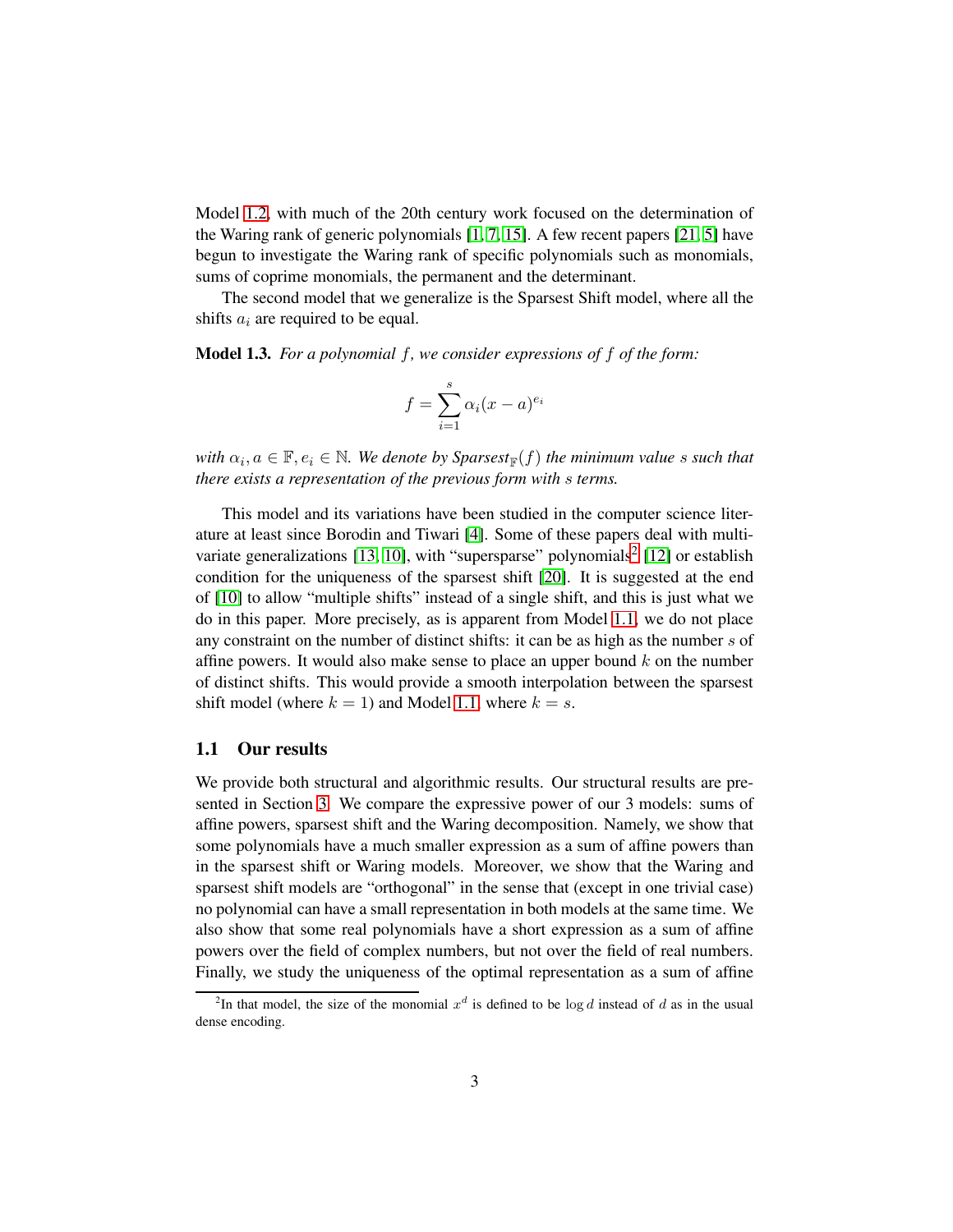powers. It turns out that our reconstruction algorithms only work in a regime where the uniqueness of optimal representations is guaranteed.

As already explained, we present algorithms that find the optimal representation of an input polynomial f. We achieve this goal in several cases, but we do not solve the problem in its full generality. One typical result is as follows (see Theorem [4.5](#page-27-0) in Section [4](#page-22-0) for a more detailed statement which includes a description of the algorithm).

<span id="page-3-2"></span>**Theorem 1.4.** *Let*  $f \in \mathbb{F}[x]$  *be a polynomial that can be written as* 

$$
f = \sum_{i=1}^{s} \alpha_i (x - a_i)^{e_i},
$$

*where the constants*  $a_i \in \mathbb{F}$  *are all distinct,*  $\alpha_i \in \mathbb{F} \setminus \{0\}$ *, and*  $e_i \in \mathbb{N}$ *. Assume moreover that*  $n_i \leq (3i/4)^{1/3} - 1$  *for all*  $i \geq 2$ *, where*  $n_i$  *denotes the number of indices j such that*  $e_i \leq i$ *.* 

Then,  $AffPow_{\mathbb{F}}(f) = s$ . Moreover, there is a polynomial time algorithm that *receives*  $f = \sum_{i=0}^{d} f_i x^i \in \mathbb{F}[x]$  *as input and computes the s-tuples of coefficients*  $C(f) = (\alpha_1, \ldots, \alpha_s)$ , of nodes  $N(f) = (a_1, \ldots, a_s)$  and exponents  $E(f) =$  $(e_1, \ldots, e_s)$ .

From the point of view of the optimality of representations, it is quite natural to assume an upper bound on the numbers  $n_i$ . Indeed, if there is an index j such that  $n_j > j+1$  then the powers  $(x - a_i)^{e_i}$  are linearly dependent, and there would be a smaller expression of  $f$  as a linear combination of these polynomials.<sup>[3](#page-3-0)</sup> We would therefore have AffPow<sub>F</sub> $(f) < s$  instead of AffPow<sub>F</sub> $(f) = s$ . It would nonetheless be interesting to relax the assumption  $n_i \leq (3i/4)^{1/3} - 1$  in this theorem. Another restriction is the assumption that the shifts  $a_i$  are all distinct. We relax that assumption in Section [5](#page-31-0) but we still need to assume that all the exponents  $e_i$  corresponding to a given shift  $a_i = a$  belong to a "small" interval (see Theorem [5.3](#page-34-0) for a precise statement). Alternatively, we can assume instead that there is a large gap between the exponents in two consecutive occurences of the same shift as in Theorem [5.8.](#page-39-0)

In Section [6](#page-40-0) we extend the sum of affine powers model to several variables. We consider expressions of the form

<span id="page-3-1"></span>
$$
f(x_1, ..., x_n) = \sum_{i=1}^{s} \alpha_i \ell_i(x_1, ..., x_n)^{e_i},
$$
 (1)

<span id="page-3-0"></span><sup>&</sup>lt;sup>3</sup>It is hardly more difficult to show that one must have  $n_j \leq \lceil \frac{j+1}{2} \rceil$  for any optimal expression, see [\[9,](#page-46-0) Proposition 18].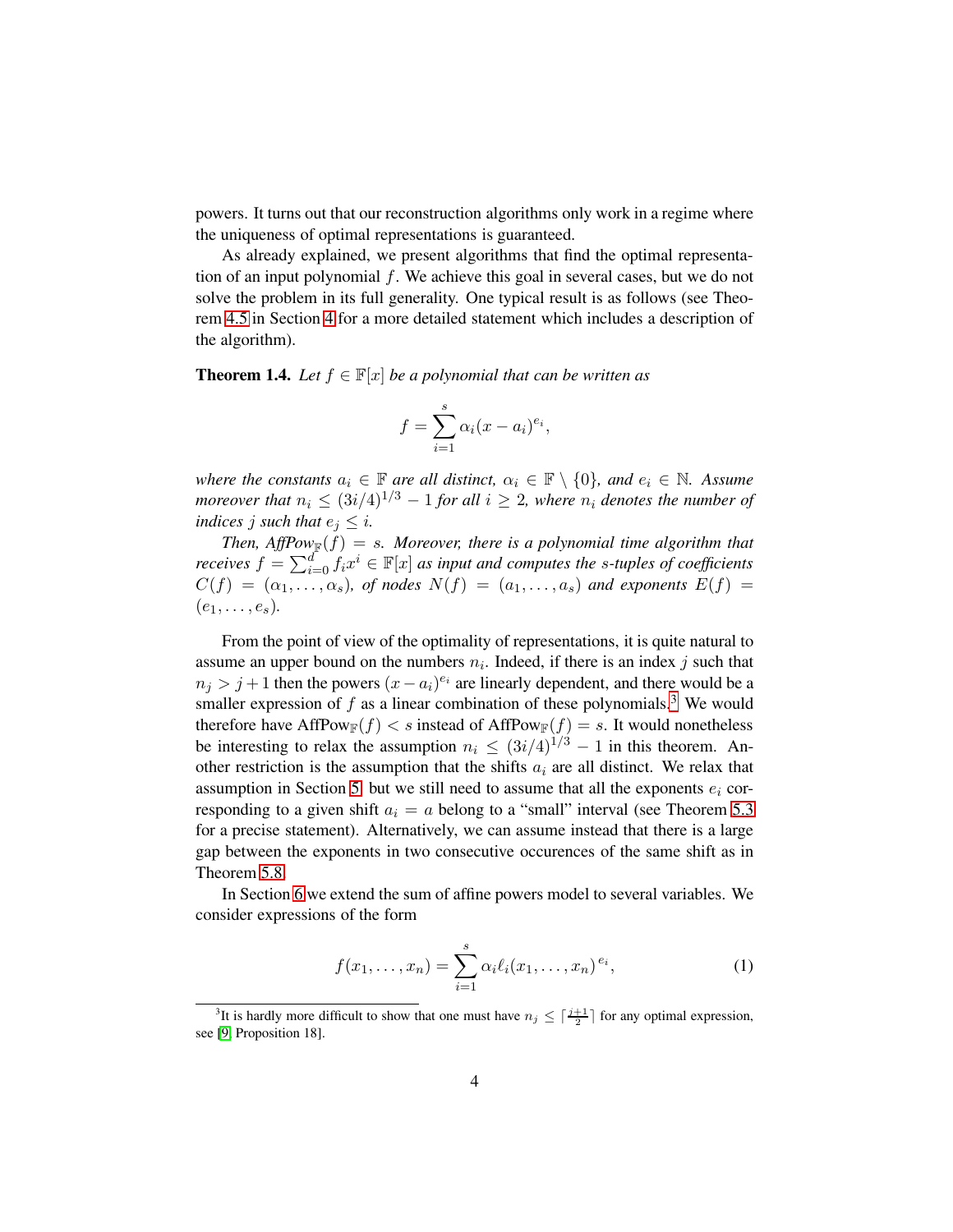where  $e_i \in \mathbb{N}$ ,  $\alpha_i \in \mathbb{F}$  and  $\ell_i$  is a (non constant) linear form for all i. This is clearly a generalization of the univariate model [1.1](#page-1-0) and of multivariate Waring decomposition. Work on multivariate sparsest shift has developed in a different direction: one idea [\[10\]](#page-46-6) has been to transform the input polynomial into a sparse polynomial by applying a (possibly) different shift to each variable. The model from [\[13\]](#page-46-5) is more general than [\[10\]](#page-46-6), and we do *not* generalize any of these two models. Our algorithmic strategy for reconstructing expressions of the form [\(1\)](#page-3-1) is to transform the multivariate problem into univariate problems by projection, and to "lift" the solution of n different projections to the solution of the multivariate problem. This can be viewed as an analogue of "case 1" of Kayal's algorithm for Waring decomposition [\[18,](#page-47-1) Theorem 5].

#### <span id="page-4-2"></span>1.2 Main tools

Most of our results<sup>[4](#page-4-0)</sup> hinge on the study of certain differential equations satisfied by the input polynomial  $f$ . We consider differential equations of the form

<span id="page-4-1"></span>
$$
\sum_{i=0}^{k} P_i(x) f^{(i)} = 0
$$
 (2)

where the  $P_i$ 's are polynomials. If the degree of  $P_i$  is bounded by  $i + l$  for every i, we say that [\(2\)](#page-4-1) is a *Shifted Differential Equation (SDE)* of order k and shift l. Section [2](#page-8-0) recalls some (mostly standard) background on differential equations and the Wronskian determinant.

When f is a polynomial with an expression of size  $s$  in Model [1.1](#page-1-0) we prove in Proposition [2.6](#page-10-0) that f satisfies a "small" SDE, of order  $2s - 1$  and shift zero. The basic idea behind our algorithms is to look for one of these "small" SDEs satisfied by f, and hope that the powers  $(x - a_i)^{e_i}$  in an optimal decomposition of  $f$  satisfy the same SDE. This isn't just wishful thinking because the SDE from Proposition [2.6](#page-10-0) is satisfied not only by f but also by the powers  $(x - a_i)^{e_i}$ .

Unfortunately, this basic idea by itself does not yield efficient algorithms. The main difficulty is that f could satisfy several SDE of order  $2s - 1$  and shift 0. By Remark [2.7](#page-10-1) we can efficiently find such a SDE, but what if we don't find the "right" SDE, i.e., the SDE which (by Proposition [2.6\)](#page-10-0) is guaranteed to be satisfied by  $f$ *and* by the powers  $(x - a_i)^{e_i}$ ? One way around this difficulty is to assume that the exponents  $e_i$  are all sufficiently large compared to  $s$ . In this case we can show that every SDE of order  $2s - 1$  and shift 0 which is satisfied by f is also satisfied by  $(x - a_i)^{e_i}$ . This fact is established in Corollary [4.2,](#page-23-0) and yields the following

<span id="page-4-0"></span><sup>&</sup>lt;sup>4</sup>The structural results about real polynomials from Section [3.1](#page-12-0) rely instead on Birkhoff interpolation [\[9\]](#page-46-0).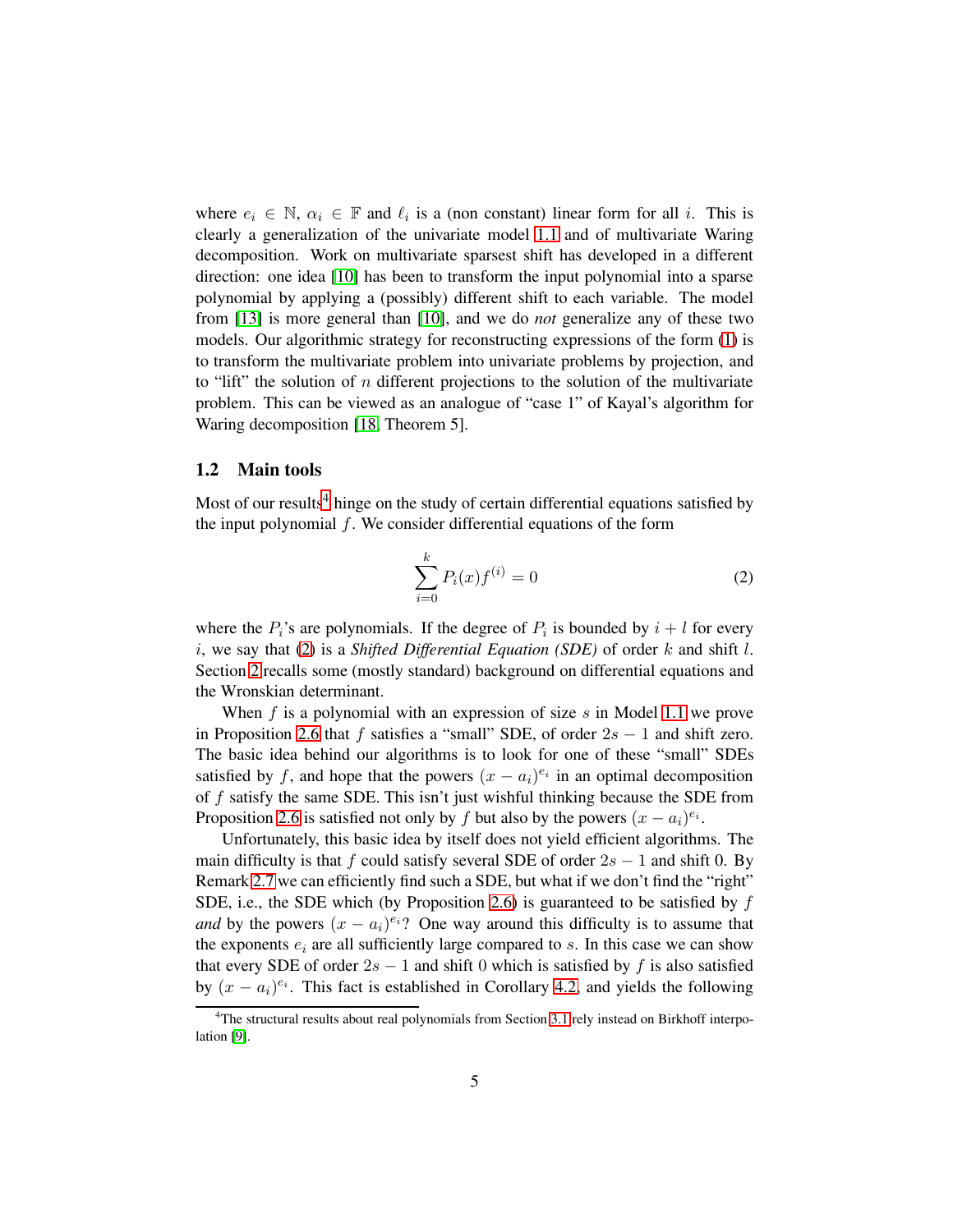result (see Theorem [4.3](#page-24-0) in Section [4](#page-22-0) for a more detailed statement which includes a description of the algorithm).

<span id="page-5-0"></span>**Theorem 1.5** (Big exponents). Let  $f \in \mathbb{F}[x]$  *be a polynomial that can be written as*

$$
f = \sum_{i=1}^{s} \alpha_i (x - a_i)^{e_i},
$$

*where the constants*  $a_i \in \mathbb{F}$  *are all distinct,*  $\alpha_i \in \mathbb{F} \setminus \{0\}$  *and*  $e_i > 5s^2/2$ *. Then,*  $AffPow_{\mathbb{F}}(f) = s$ . Moreover, there is a polynomial time algorithm that receives  $f = \sum_{i=0}^{d} f_i x^i \in \mathbb{F}[x]$  *as input and computes the s-tuples of coefficients*  $C(f)$  =  $(\alpha_1, \ldots, \alpha_s)$ , of nodes  $N(f) = (a_1, \ldots, a_s)$  and exponents  $E(f) = (e_1, \ldots, e_s)$ .

The algorithm of Theorem [1.4](#page-3-2) is more involved: contrary to Theorem [1.5,](#page-5-0) we cannot determine all the terms  $(x - a_i)^{e_i}$  in a single pass. Solving the SDE only allows the determination of some (high degree) terms. We must then subtract these terms from  $f$ , and iterate.

In the first version of this paper,<sup>[5](#page-5-1)</sup> instead of a  $SDE(2s - 1, 0)$  we used a SDE of order s and shift  $\binom{s}{2}$  $_2^s$ ) originating from the Wronskian determinant (compare the two versions of Proposition [2.6\)](#page-10-0). Switching to the new SDE led to significant improvements in most of our algorithmic results. For instance, in the first version of Theorem [1.5](#page-5-0) the exponents  $e_i$  had to satisfy the condition  $e_i > s^2(s+1)/2$ instead of the current (less stringent) condition  $e_i > 5s^2/2$ .

#### <span id="page-5-2"></span>1.3 Models of computation

Our algorithms take as inputs polynomials with coefficients in an arbitrary field  $\mathbb K$ of characteristic 0. At this level of generality, we need to be able to perform arithmetic operations (additions, multiplications) and equality tests between elements of K. When we write that an algorithm runs in polynomial time, we mean that the number of such steps is polynomial in the input size. This is a fairly standard setup for algebraic algorithms (it is also interesting to analyze the bit complexity of our algorithms for some specific fields such as the field of rational numbers; more on this at the end of this subsection and in Section [1.4\)](#page-6-0). An input polynomial of degree d is represented simply by the list of coefficients of its  $d+1$  monomials, and its size thus equals  $d+1$ . In addtion to arithmetic operations and equality tests, we need to to be able to compute roots of polynomials with coefficients in K. This is in general unavoidable: for an an optimal decomposition of  $f \in K[X]$  in Model [1.1,](#page-1-0) the coefficients  $\alpha_i$ ,  $a_i$  may lie in an extension field  $\mathbb F$  of  $\mathbb K$  (see Section [3](#page-11-0) and more precisely Example [3.3](#page-14-0) in Section [3.1](#page-12-0) for the case  $\mathbb{K} = \mathbb{R}, \mathbb{F} = \mathbb{C}$ ). If the optimal

<span id="page-5-1"></span><sup>5</sup> [arxiv.org/abs/1607.05420v1](http://arxiv.org/abs/1607.05420v1)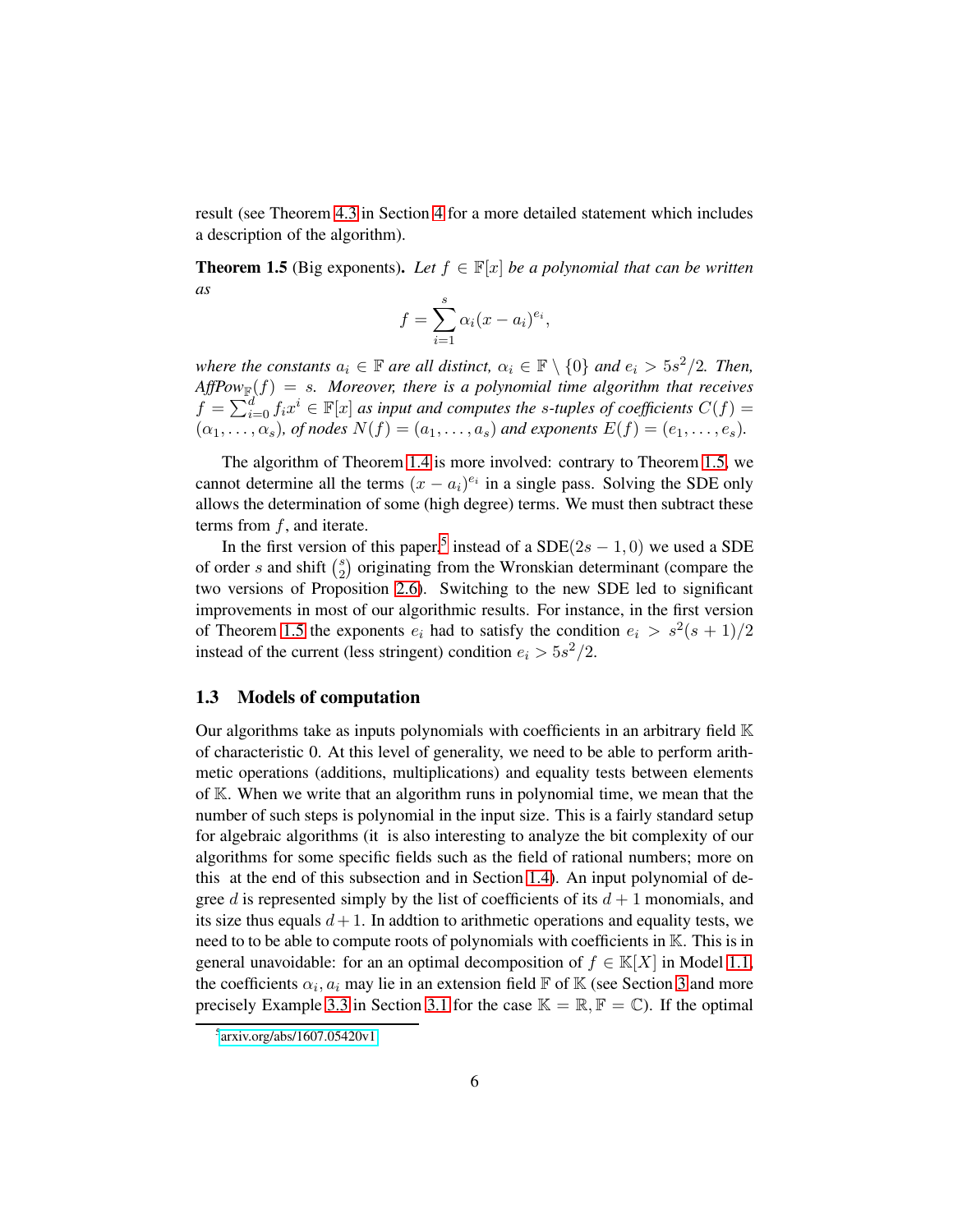decomposition has size s, we need to compute roots of polynomials of degree at most  $2s - 1$ .<sup>[6](#page-6-1)</sup> As a rule, root finding is used only to output the nodes  $a_i$  of the optimal decomposition, $7$  but the "internal working" of our algorithms remains purely rational (i.e., requires only arithmetic operations and comparisons). This is similar to the symbolic algorithm for univariate sparsest shifts of Giesbrecht, Kaltofen and Lee ([\[10\]](#page-46-6), p. 408 of the journal paper), which also needs access to a polynomial root finder.

The one exception to this rule is the algorithm of Theorem [1.4.](#page-3-2) As mentioned at the end of Section [1.2,](#page-4-2) this is an iterative algorithm. At each step of the iteration we have to compute roots of polynomials (which may lie outside  $K$ ), and we keep computing with these roots in the subsequent iterations. For more details see Theorem [4.5](#page-27-0) and the discussion after that theorem. We make a first step toward removing root finding from the internal working of this algorithm in Proposition [4.6.](#page-29-0)

We also take some steps toward the analysis of our algorithms in the bit model of computation. We focus on the algorithm of Theorem [1.4](#page-3-2) since it is the most difficult to analyze due to its iterative nature. We show in Proposition [4.7](#page-30-0) that for polynomials with integer coefficients, this algorithm can be implemented in the bit model to run in time polynomial in the bit size of the *output*. We do not have a polynomial running time bound as a function of the input size (more on this in Section [1.4\)](#page-6-0). We also compute explicitly a polynomial bound on the running time of the simpler algorithm of Theorem [4.3,](#page-24-0) which deals with the case of "big exponents". Our bound is of fairly large degree and is probably not optimal.

#### <span id="page-6-0"></span>1.4 Future work

One could try to extend the results of this paper in several directions. For instance, one could try to handle "supersparse" polynomials like in the Sparsest Shift algorithm of [\[12\]](#page-46-7). The multivariate case would also deserve further study. As explained above we proceed by reduction to the univariate case, but one could try to design more "genuinely multivariate" algorithms. For Waring decomposition, such an algorithm is proposed in "case 2" of [\[18,](#page-47-1) Theorem 5]. Its analysis relies on a randomness assumption for the input  $f$  (our multivariate algorithm is randomized, but in this paper we never assume that the input polynomial is randomized).

One should also keep in mind, however, that the basic univariate problem studied in the present paper is far from completely solved: our algorithms all rely on some assumptions for the exponents  $e_i$  in a decomposition of  $f$ , and some

<span id="page-6-1"></span> $6E$  Except in the algorithm of Theorem [5.3,](#page-34-0) where we need to compute roots of polynomials at most  $2s - 1 + \delta$ . Here  $\delta$  is a parameter of the algorithm, see Theorem [5.3](#page-34-0) for details.

<span id="page-6-2"></span><sup>&</sup>lt;sup>7</sup>Once the  $a_i$ 's have been determined, we also need to do some linear algebra computations with these nodes to determine the coefficients  $\alpha_i$ .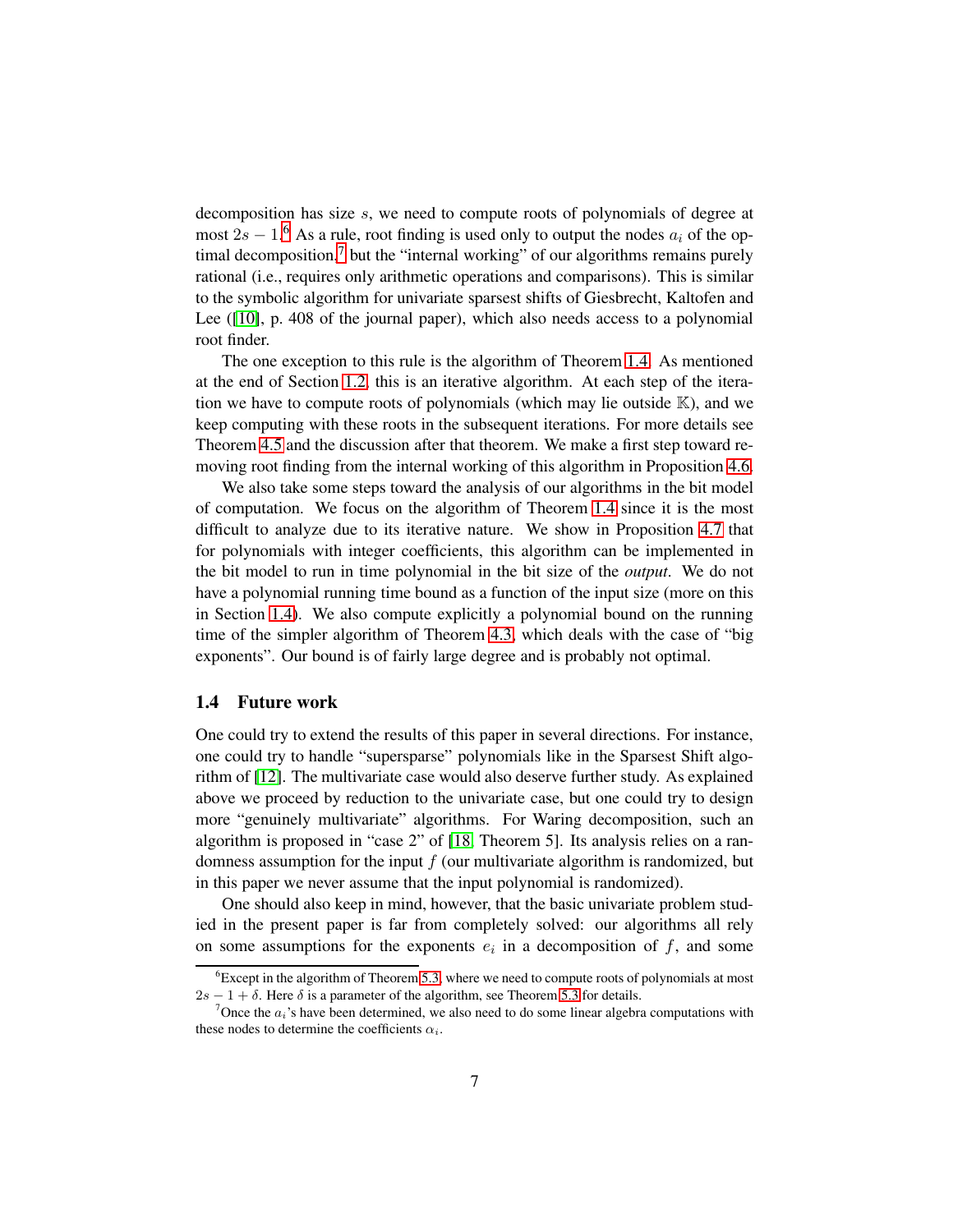algorithms also rely on a distinctness assumption for the shifts  $a_i$ . It would be very interesting to weaken these assumptions, or even to remove them entirely. With a view toward this question, one could first try to improve the lower bounds from [\[19\]](#page-47-4). Indeed, the same tools (Wronskians, shifted differential equations) turn out to be useful for the two problems (lower bounds and reconstruction algorithms) but the lower bound problem appears to be easier. For real polynomials we have already obtained optimal  $\Omega(d)$  lower bounds in [\[9\]](#page-46-0) using Birkhoff interpolation, but it remains to give an algorithmic application of this lower bound method.

Another issue that we have only begun to address is the analysis of the bit complexity of our algorithms. We give an explicit polynomial bound on the bit complexity of the algorithm of Theorem [4.3,](#page-24-0) but this issue seems to be more subtle for Theorem [1.4](#page-3-2) due to the iterative nature of our algorithm. It is in fact not clear that there exists a solution of size polynomially bounded in the input size (i.e., in the bit size of  $f$  given as a sum of monomials). More precisely, we ask the following question.

<span id="page-7-0"></span>**Question 1.6.** We define the dense size of a polynomial  $f = \sum_{i=0}^{d} f_i x^i \in \mathbb{Z}[X]$  as  $\sum_{i=0}^{d} [1 + \log_2(1 + |f_i|)]$ *. Assume that*  $f$  *can be written as* 

$$
f = \sum_{i=1}^{s} \alpha_i (x - a_i)^{e_i}
$$

*with*  $a_i \in \mathbb{Z}$ ,  $\alpha_i \in \mathbb{Z} \setminus \{0\}$ , and that this decomposition satisfies the conditions of *Theorem* [1.4:](#page-3-2) *the constants*  $a_i$  *are all distinct, and*  $n_i \leq (3i/4)^{1/3} - 1$  *for all*  $i \geq 2$ *, where*  $n_i$  *denotes the number of indices j such that*  $e_j \leq i$ *.* 

Is it possible to bound the bit size of the constants  $\alpha_i, a_i$  by a polynomial func*tion of the dense size of* f *?*

As explained at the end of Section [1.3,](#page-5-2) under the same conditions we have a decomposition algorithm that runs in time polynomial in the bit size of the *output*. It follows that the above question has a positive answer if and only if there is a decomposition algorithm that runs in time polynomial in the bit size of the input (i.e., in time polynomial in the dense size of  $f$ ).

One could also ask similar questions in the case where the conditions of Theorem [1.4](#page-3-2) do not hold. For instance, assuming that f has an optimal decomposition with integer coefficients, is there such a decomposition where the coefficients  $\alpha_i$ ,  $a_i$ are of size polynomial in the size of f ?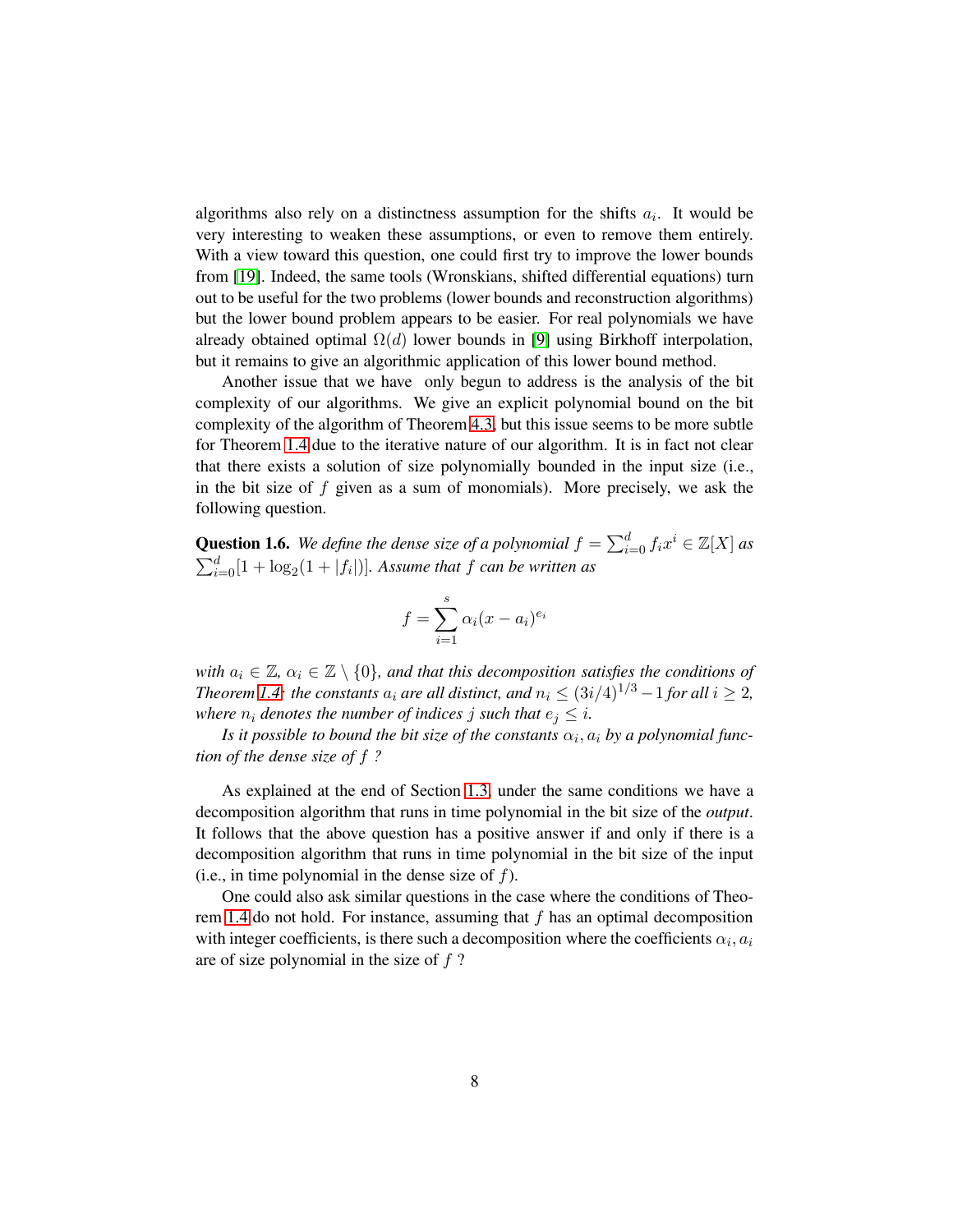### <span id="page-8-0"></span>2 Preliminaries

In this section we present some tools that are useful for their algorithmic applications in Sections [4](#page-22-0) and [5.](#page-31-0) Section [3](#page-11-0) can be read independently, except for the proof of Proposition [3.11](#page-17-0) and Theorem [5.3](#page-34-0) which use the Wronskian.

#### 2.1 The Wronskian

In mathematics the *Wronskian* is a tool mainly used in the study of differential equations, where it can be used to show that a set of solutions is linearly independent.

**Definition 2.1** (Wronskian). *For n univariate functions*  $f_1, \ldots, f_n$ , which are  $n-1$ *times differentiable, the Wronskian*  $Wr(f_1, \ldots, f_n)$  *is defined as* 

$$
Wr(f_1, ..., f_n)(x) = \begin{vmatrix} f_1(x) & f_2(x) & \dots & f_n(x) \\ f'_1(x) & f'_2(x) & \dots & f'_n(x) \\ \vdots & \vdots & \ddots & \vdots \\ f_1^{(n-1)} & f_2^{(n-1)} & \dots & f_n^{(n-1)} \end{vmatrix}
$$

It is a classical result, going back at least to [\[3\]](#page-46-8), that the Wronskian captures the linear dependence of polynomials in  $\mathbb{F}[x]$ .

**Proposition 2.2.** *For*  $f_1, \ldots, f_n \in \mathbb{F}[X]$ *, the polynomials are linearly dependent if and only if the Wronskian*  $Wr(f_1, \ldots, f_n)$  *vanishes everywhere.* 

For every  $f \in \mathbb{F}[x]$  and every  $a \in \mathbb{F}$  we denote by  $M_a(f)$  the multiplicity of a as a root of f, i.e.,  $\mathbf{M}_a(f)$  is the maximum  $t \in \mathbb{N}$  such that  $(x - a)^t$  divides f. The following result from [\[25\]](#page-47-5) gives a Wronskian-based bound on the multiplicity of a root in a sum of polynomials.

<span id="page-8-1"></span>**Lemma 2.3.** *Let*  $f_1, \ldots, f_n$  *be some linearly independent polynomials and*  $a \in \mathbb{F}$ *, and let*  $f(x) = \sum_{j=1}^{n} f_j(x)$ *. Then:* 

$$
\mathrm{M}_{a}\left(f\right)\leq n-1+\mathrm{M}_{a}\left(Wr(f_{1},\ldots,f_{n})\right),
$$

*where*  $M_a(f)$  *is finite since*  $Wr(f_1, \ldots, f_n) \neq 0$ *.* 

In [\[23\]](#page-47-6) one can find several properties concerning the Wronskian (and which have been known since the  $19^{th}$  century). In this work we will use the following properties, which can be easily derived from those of [\[23\]](#page-47-6). For the sake of completeness we include a short proof.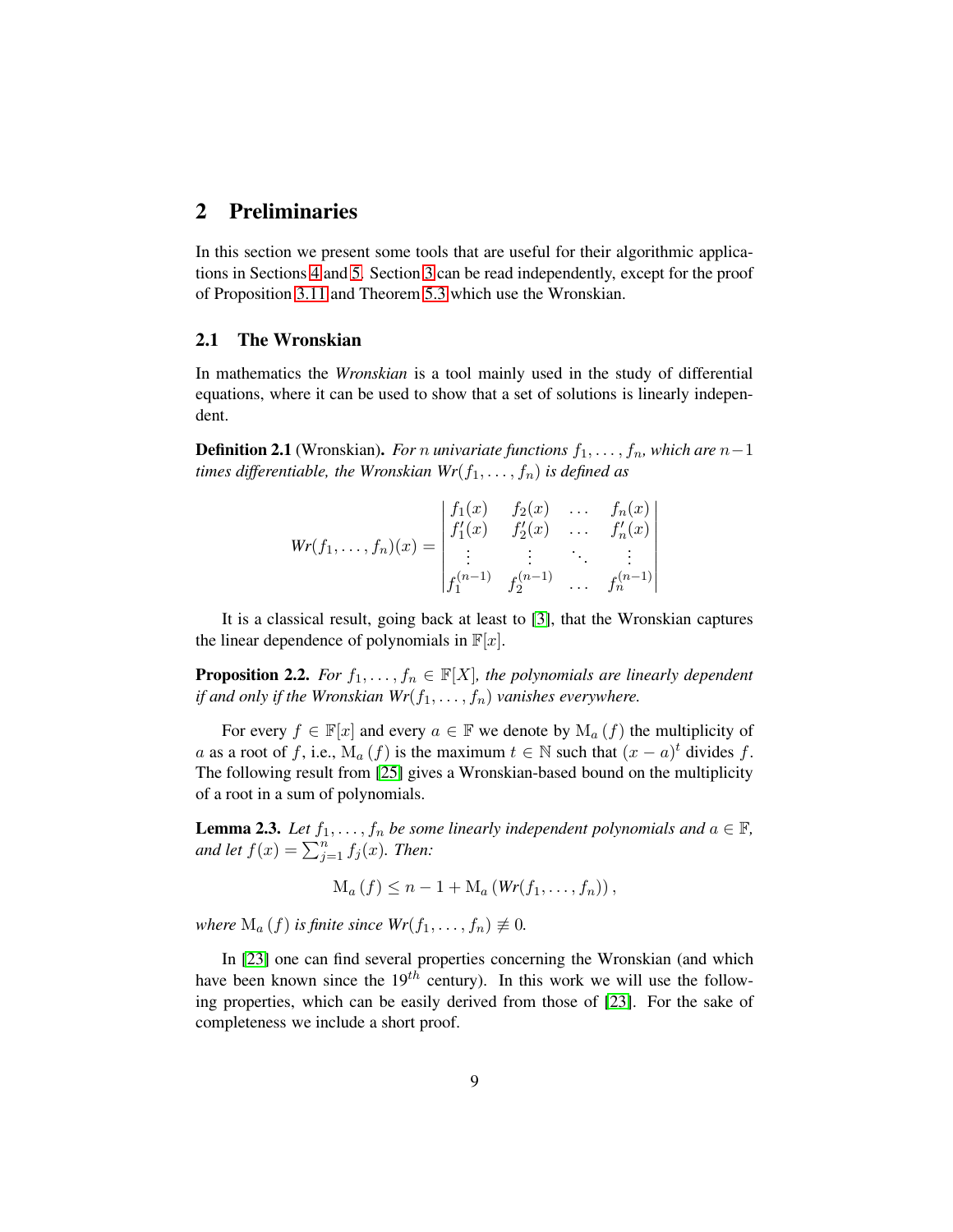<span id="page-9-0"></span>**Proposition 2.4.** *Let*  $f_1, \ldots, f_n \in \mathbb{F}[x]$  *be linearly independent polynomials and let*  $a \in \mathbb{F}$ . If  $f_j = Q_j^{d_j}$  $j^d_j g_j$  with  $Q_j \in \mathbb{F}[x]$  and  $d_j \ge n$  for all j, then  $Q :=$  $\prod_{j=1}^n Q_j^{d_j-n+1}$  $j_j^{a_j-n+1}$  divides  $Wr(f_1, \ldots, f_n)$ . Moreover, if  $Q(a) \neq 0$ , then

$$
\mathrm{M}_a\left(\mathit{Wr}(f_1,\ldots,f_n)\right) \leq \sum_{j=1}^n \left[\deg(g_j) + (n-1)\deg(Q_j)\right] - \binom{n}{2}.
$$

*Hence, if we set*  $f := \sum_{j=1}^n f_j$ *, then* 

$$
M_a(f) \le n - 1 + \sum_{j=1}^n \left[ \deg(g_j) + (n-1) \deg(Q_j) \right] - {n \choose 2}.
$$

**Proof.** Consider the  $n \times n$  Wronskian matrix W whose  $(i+1, j)$ -th entry is  $f_j^{(i)}$  $j^{(\iota)}(x)$ with  $0 \le i \le n-1, 1 \le j \le n$ . Since  $Q_j^{d_j}$  $j_j^{d_j}$  divides  $f_j$ , then  $f_j^{(i)} = Q_j^{d_j - i}$  $\int_j^{\alpha_j-\iota} g_{i,j} =$  $Q_j^{d_j-n+1}Q_j^{n-1-i}g_{i,j},$  for some  $g_{i,j} \in \mathbb{F}[x]$  of degree  $\deg(g_j)+i\deg(Q_j)-i.$ Since  $Q_j^{d_j-n+1}$  $j^{a_j-n+1}_j$  divides every element in the j-th column of W, we can factor it out from the Wronskian. This proves that Q divides  $Wr(f_1, \ldots, f_n)$ . Once we have factored out  $Q_i^{d_j-n+1}$  $j_j^{a_j-n+1}$  for all j, we observe that  $Wr(f_1, \ldots, f_n) = Q(x)h(x)$ , where  $h(x)$  is the determinant of a matrix whose  $(i + 1, j)$ -th entry has degree  $deg(g_j) + (n-1)deg(Q_j) - i$  for all  $0 \le i \le n-1$  and  $1 \le j \le n$ . Hence,  $deg(h) \leq \sum_{j=1}^{n} [deg(g_j) + (n-1)deg(Q_j)] - {n \choose 2}$  $\binom{n}{2}$ . Finally, we observe that if  $Q(a) \neq 0$ :

$$
M_a(Wr(f_1,...,f_n)) = M_a(Q) + M_a(h) = M_a(h) \leq deg(h).
$$

For  $f = \sum_{j=1}^{n} f_j$ , the upper bound for  $M_a(f)$  follows directly from Lemma [2.3.](#page-8-1)  $\Box$ 

We observe that the result holds when some of the  $Q_i(x) = 1$ .

#### 2.2 Shifted Differential Equations

Definition 2.5. *A* Shifted Differential Equation *(SDE) is a differential equation of the form*

$$
\sum_{i=0}^{k} P_i(x) f^{(i)}(x) = 0
$$

*where* f is the unknown function and the  $P_i$  are polynomials in  $\mathbb{F}[x]$  with  $\deg(P_i) \leq$  $i + l$ .

*The quantity* k *is called the* order *of the equation, and the quantity* l *is called the* shift. We will usually denote such a differential equation by  $SDE(k, l)$ .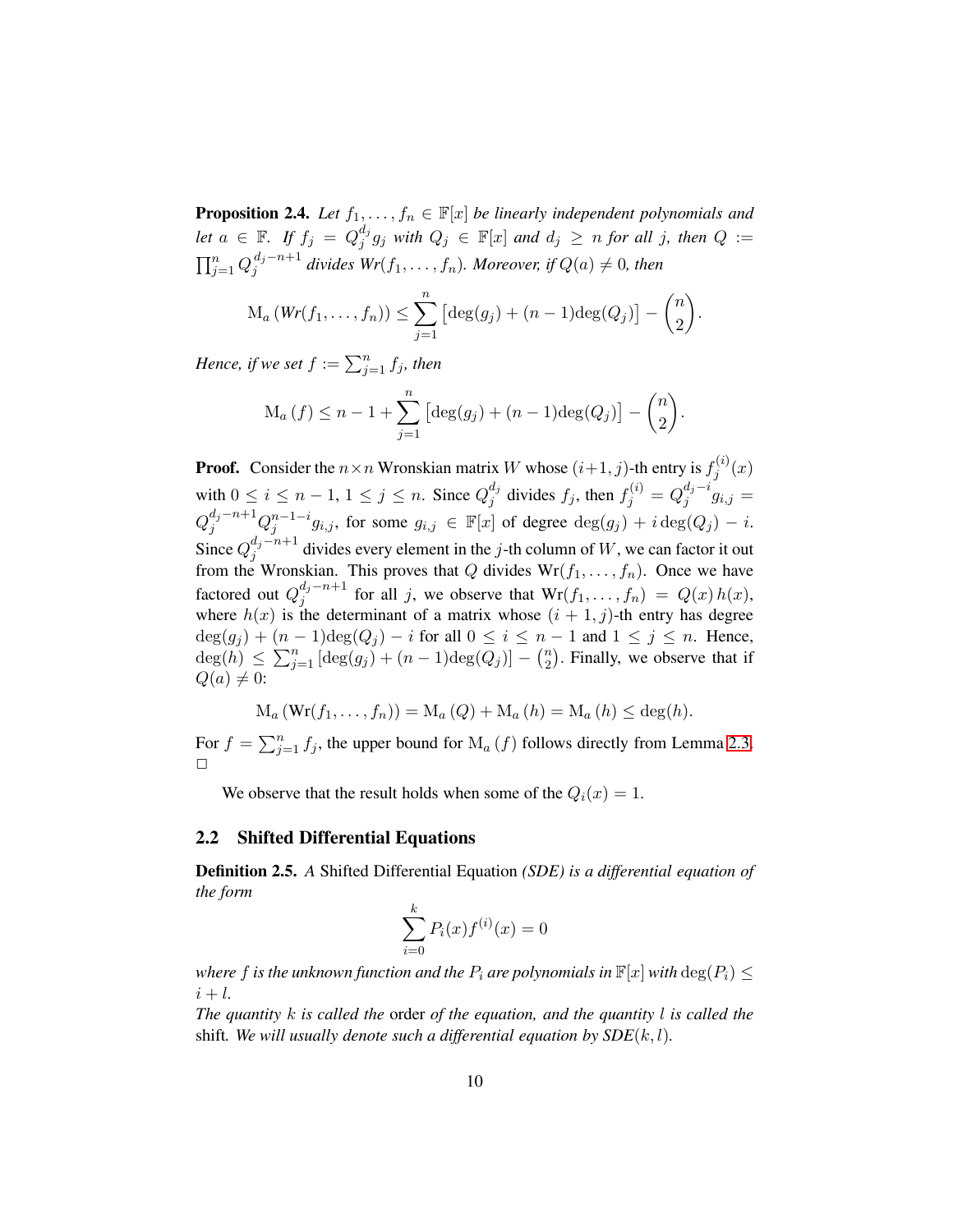One of the key ingredients for our results is that if  $AffPow(f)$  is small, then f satisfies a "small" SDE. More precisely:

<span id="page-10-0"></span>**Proposition 2.6.** *Let*  $\delta \in \mathbb{Z}^+$  *and let*  $f \in \mathbb{F}[x]$  *be written as* 

$$
f = \sum_{i=1}^{t} Q_i(x)(x - a_i)^{e_i}.
$$

*where*  $a_i \in \mathbb{F}$ ,  $e_i \in \mathbb{N}$  *and*  $\deg(Q_i(x)) \leq \delta$  *for all i.* 

*Then,* f satisfies a  $SDE(2t-1, \delta)$  which is also satisfied by the t terms  $f_i(x) =$  $Q_i(x)(x-a_i)^{e_i}$ . In particular, if AffPow<sub>F</sub>(f) = s, then f satisfies a SDE(2s-1,0).

**Proof.** If we can find a SDE $(2t - 1, \delta)$  which is satisfied by all the  $f_i$ , by linearity the same SDE will be satisfied by  $f$  and the theorem will be proved. The existence of this common SDE is equivalent to the existence of a nonzero solution for the following linear system in the unknowns  $a_{j,k}$ :

$$
\sum_{j,k} a_{j,k} x^j f_i^{(k)}(x) = 0,
$$

where  $1 \leq i \leq t$ ,  $0 \leq k \leq 2t - 1$  and  $0 \leq j \leq k + \delta$ . There are  $(\delta + 1) + (\delta + 1)$  $2) + \cdots + (\delta + 2t) = (2\delta + 2t + 1)t$  unknowns, so we need to show that the matrix of this linear system has rank smaller than  $(2\delta + 2t + 1)t$ . It suffices to show that for each fixed value of  $i \in \{1, \ldots, t\}$ , the subsystem:

$$
\sum_{j,k} a_{j,k} x^j f_i^{(k)}(x) = 0 \ (0 \le k \le 2t - 1, 0 \le j \le k + \delta)
$$

has a matrix of rank  $\langle 2\delta + 2t + 1$ . In other words, we have to show that the subspace  $V_i$  spanned by the polynomials  $x^j f_i^{(k)}$  $i^{(k)}(x)$  has dimension less than  $2\delta +$  $2t + 1$ . But  $V_i$  is included in the subspace spanned by the polynomials

$$
\{(x-a_i)^{e_i+j}; -(2t-1) \le j \le \delta, e_i+j \ge 0\}.
$$

This is due to the fact that the polynomials  $x^j$  and  $Q_i(x)$  belong respectively to the spans of the polynomials  $\{(x-a_i)^{\ell} | 0 \leq \ell \leq j\}$ , and  $\{(x-a_i)^{\ell} | 0 \leq \ell \leq \delta\}$ . We conclude that dim  $V_i \leq 2t + \delta < 2\delta + 2t + 1$ .

<span id="page-10-1"></span>Remark 2.7. *A polynomial* f *satisfies a SDE*(k, l) *if and only if the polynomials*  $(x^{j} f^{(i)}(x))_{0 \leq i \leq k, 0 \leq j \leq i+l}$  are linearly dependent over  $\mathbb{F}$ . The existence of such a *SDE can therefore be decided efficiently by linear algebra, and when a SDE* $(k, l)$ *exists it can be found explicitly by solving the corresponding linear system (see, e.g., [\[24,](#page-47-7) Corollary 3.3a] for an analysis of linear system solving in the bit model of computation). We use this fact repeatedly in the algorithms of Sections [4](#page-22-0) and [5.](#page-31-0)*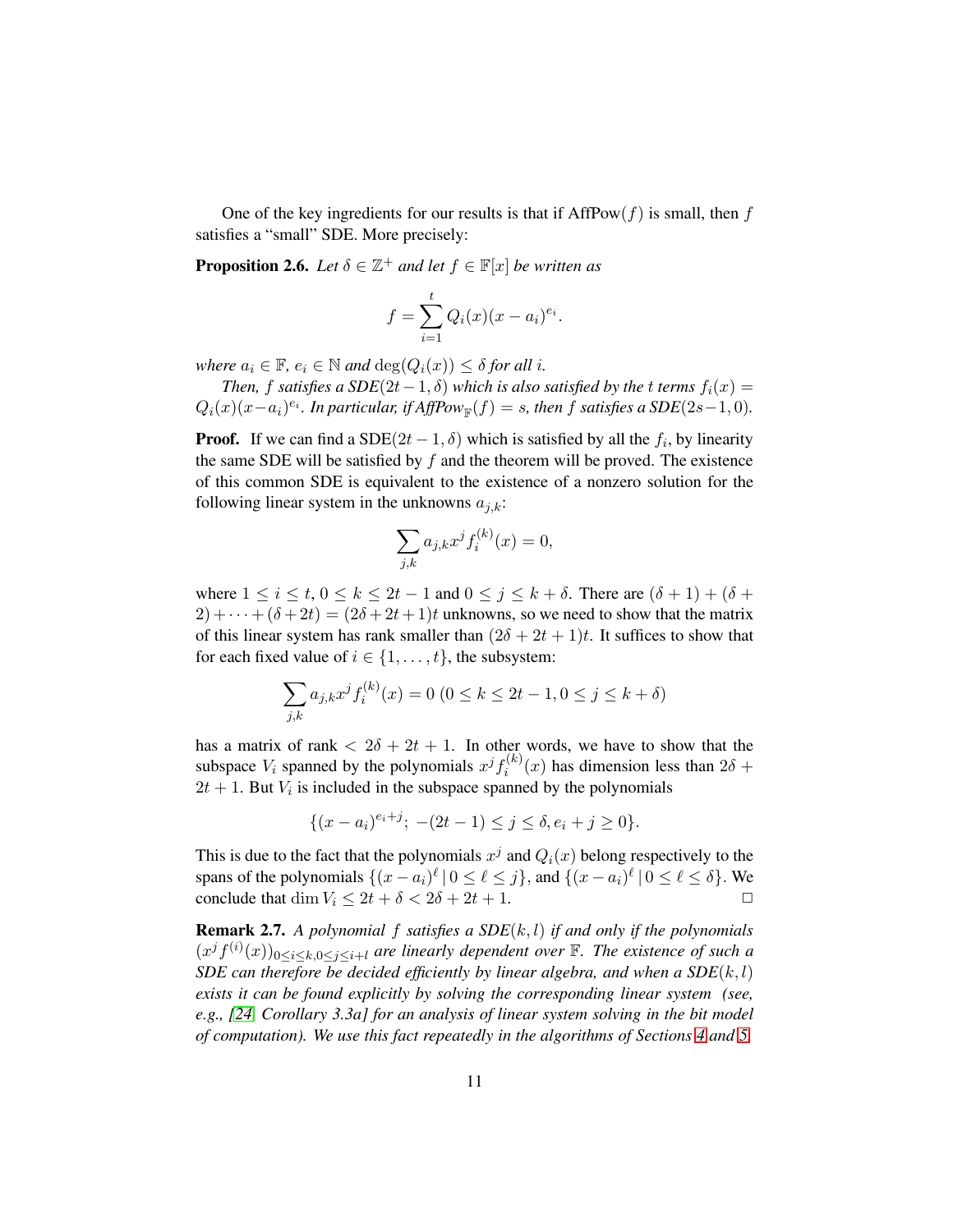In this paper we will use some results concerning the set of solutions of a SDE. They are particular cases of properties that apply to linear homogeneous differential equations.

<span id="page-11-1"></span>Lemma 2.8. *The set of polynomial solutions of a SDE of order* k *is a vector space of dimension at most* k*.*

Given two SDE of order  $k$ :

$$
\sum_{i=0}^{k} p_i(x)g^{(i)}(x) = 0 \quad \text{and} \quad \sum_{i=0}^{k} q_i(x)g^{(i)}(x) = 0,
$$

we say that they are equivalent if  $p_kq_i = q_kp_i$  for all  $i \in \{0, \ldots, k-1\}$ . The following result can be found in [\[23,](#page-47-6) Property 61] and will only be used in the appendix. We include a short proof.

<span id="page-11-2"></span>**Lemma 2.9.** *For any set of*  $\mathbb{F}$ *-linearly independent polynomials*  $f_1, \ldots, f_k \in \mathbb{F}[x]$ *, there exists a unique SDE (up to equivalence) of order* k *satisfied simultaneously by all the*  $f_i$ *'s.* 

**Proof.** Suppose there exist two different SDE satisfied by  $f_1, \ldots, f_k$ , namely:

$$
\sum_{i=0}^{k} p_i(x)g^{(i)}(x) = 0 \quad \text{and} \quad \sum_{i=0}^{k} q_i(x)g^{(i)}(x) = 0.
$$

Then, we set  $r_i := p_k q_i - q_k p_i$  for all  $i \in \{0, ..., k\}$ . By definition we have that  $r_k = 0$  and we aim at proving that  $r_i = 0$  for all i. Assume that there exists  $j \in \{0, \ldots, k-1\}$  such that  $r_j \neq 0$ . Then, the following SDE

$$
\sum_{i=0}^{k-1} r_i(x) g^{(i)}(x) = 0
$$

has order  $\leq k - 1$  and is satisfied by  $f_1, \ldots, f_k$ , a contradiction to Lemma [2.8.](#page-11-1)  $\Box$ 

### <span id="page-11-0"></span>3 Structural results

In this section we compare the expressive power of our 3 models: sums of affine powers, sparsest shift and the Waring decomposition. We will see in Section [3.2](#page-15-0) that some polynomials have a much smaller expression as a sum of affine powers than in the sparsest shift or Waring models. Moreover, we show that the Waring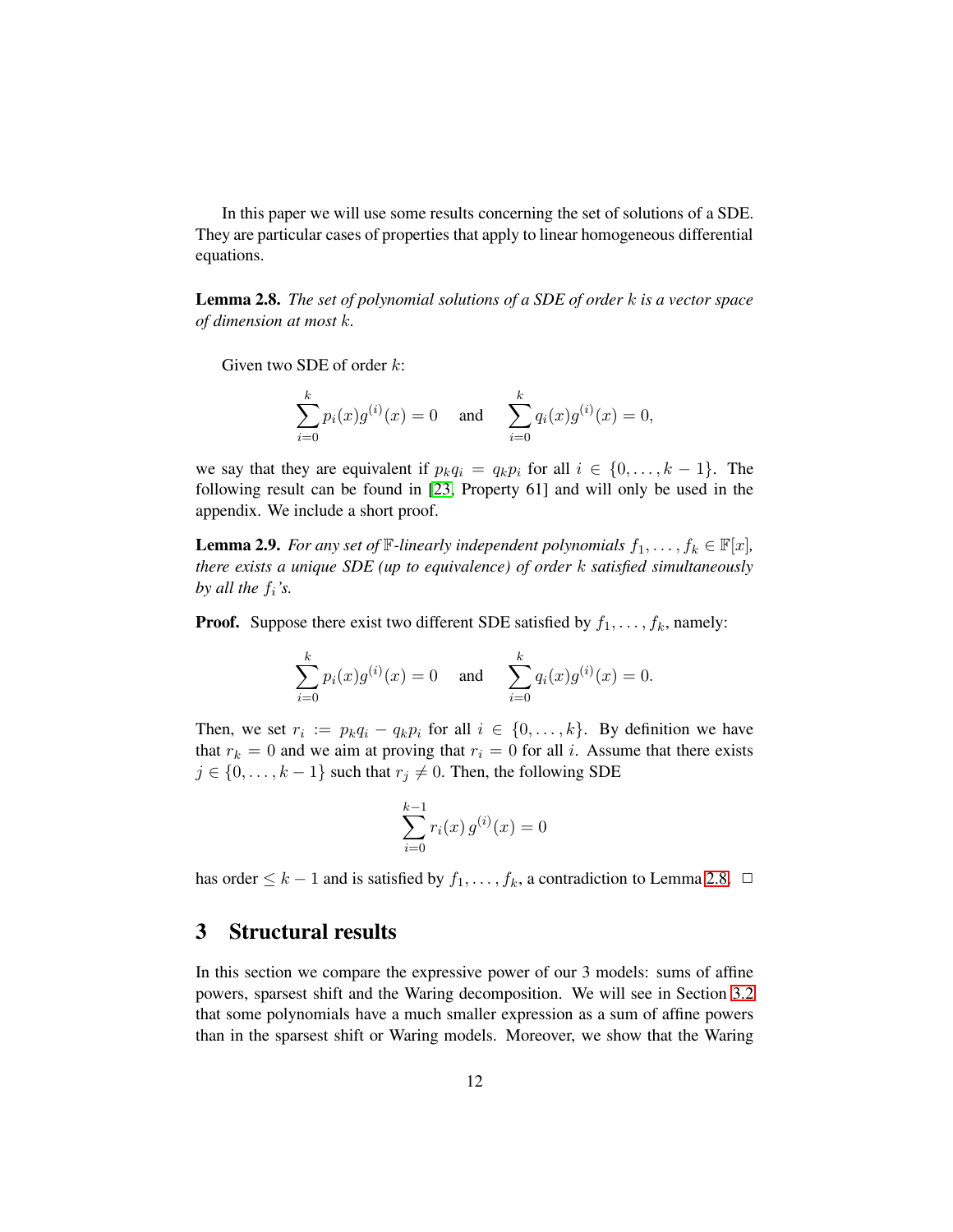and sparsest shift models are "orthogonal" in the sense that (except in one trivial case) no polynomial can have a small representation in both models at the same time.

We begin this investigation of structural properties with the field of real numbers, where an especially strong version of orthogonality holds true. We also show that some real polynomials have a short expression as a sum of affine powers over the field of complex numbers, but not over the field of real numbers. This observation has algorithmic implications: given a polynomial  $f \in \mathbb{F}[X]$ , we may have to work in a field extension of  $\mathbb F$  to find the optimal representation for f. These "real" results can be derived fairly quickly from results in our previous paper [\[9\]](#page-46-0). We then move to arbitrary fields of characteristic zero in Section [3.2.](#page-15-0) Finally, we study the uniqueness of optimal representations in Section [3.3.](#page-17-1) It turns out that the algorithms of Sections [4](#page-22-0) and [5](#page-31-0) only work in a regime where the uniqueness of optimal representations is guaranteed.

#### <span id="page-12-0"></span>3.1 The real case

In [\[9\]](#page-46-0) the authors considered polynomials with real coefficients and proved the following result.

<span id="page-12-1"></span>Theorem 3.1. *[\[9,](#page-46-0) Theorem 13] Consider a polynomial identity of the form:*

$$
\sum_{i=1}^{k} \alpha_i (x - a_i)^d = \sum_{i=1}^{l} \beta_i (x - b_i)^{e_i}
$$

*where the*  $a_i \in \mathbb{R}$  *are distinct constants, the constants*  $\alpha_i \in \mathbb{R}$  *are not all zero, the*  $\beta_i \in \mathbb{R}$  and  $b_i \in \mathbb{R}$  are arbitrary constants, and  $e_i < d$  for every *i*. Then, we must *have*  $k + l \geq [(d+3)/2]$ *.* 

Theorem [3.1](#page-12-1) will be our main tool in Section [3.1.](#page-12-0) As a consequence of this result, we first give a sufficient condition for a polynomial to have a unique optimal expression in the model AffPowR.

<span id="page-12-3"></span>**Corollary 3.2.** *Let*  $f \in \mathbb{R}[x]$  *be a polynomial of the form:* 

<span id="page-12-2"></span>
$$
f = \sum_{i=1}^{s} \alpha_i (x - a_i)^{e_i} \tag{3}
$$

*with*  $\alpha_i \neq 0$ *. For every*  $e \in \mathbb{N}$  *we denote by*  $n_e$  *the number of exponents smaller than e, i.e.,*  $n_e = \#\{i : e_i \leq e\}.$ 

*If*  $2n_e \leq [(e+3)/2]$  *for all*  $e \in \mathbb{N}$ *, then*  $AffPow_{\mathbb{R}}(f) = s$ *. Moreover, if*  $2n_e <$  $[(e+3)/2]$  *for all e then* [\(3\)](#page-12-2) *is the unique optimal expression for f.*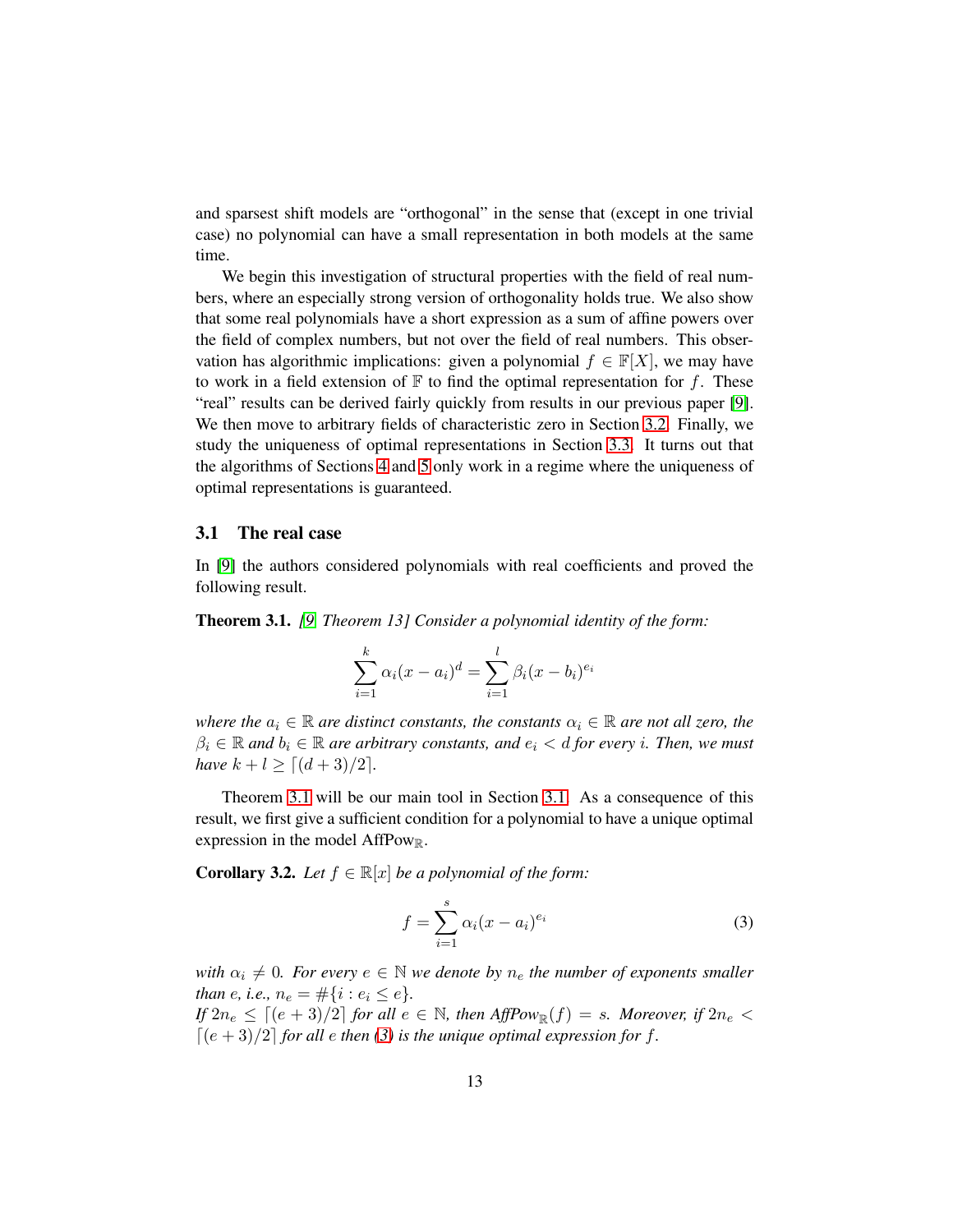**Proof.** Suppose that  $f$  can be written in another way

<span id="page-13-0"></span>
$$
f = \sum_{j=1}^{p} \beta_j (x - b_j)^{f_j}
$$
 (4)

with  $p \leq s$ . Set  $d = \max((e_i)_{1 \leq i \leq s} \cup (f_j)_{1 \leq j \leq p})$  and denote by s' (respectively,  $p'$ ) the index such that  $d = e_1 = \cdots = e_{s'} > e_{s'+1} \geq \cdots \geq e_s$  (respectively,  $d = f_1 = \cdots = f_{p'} > f_{p'+1} \geq \cdots \geq f_p$ ). Note that one of the two indices  $s', p'$ will be equal to 0 if the exponent  $d$  appears only in one of the two expressions  $(3)$ and [\(4\)](#page-13-0).

Combining equations [\(3\)](#page-12-2) and [\(4\)](#page-13-0), we obtain the following equality:

$$
\sum_{i=1}^{s'} \alpha_i (x - a_i)^d - \sum_{j=1}^{p'} \beta_j (x - b_j)^d = - \sum_{i=s'+1}^{s} \alpha_i (x - a_i)^{e_i} + \sum_{j=p'+1}^{p} \beta_j (x - b_j)^{f_j}
$$

We can rewrite this as

$$
\sum_{i=1}^{k} \alpha'_i (x - a'_i)^d = \sum_{i=1}^{l} \beta'_i (x - b'_i)^{e'_i}
$$

with  $\alpha'_i \neq 0, k \leq s' + p'$  and  $l \leq (s - s') + (p - p')$ .

To prove the first assertion, let us assume that  $2n_e \le [(e+3)/2]$  for all e. Assume also for contradiction that  $p \leq s$  and  $k > 0$ . By Theorem [3.1,](#page-12-1) we must have  $k + l \geq [(d+3)/2]$ . The upper bounds on k and l imply  $2s > s + p \geq k + l \geq$  $\lceil (d+3)/2 \rceil$ . However we have from our assumption that  $2s = 2n_d \leq 2\lceil (d+3)/2 \rceil$ , which contradicts the previous inequality. This shows that  $p < s \Rightarrow k = 0$ , i.e., if  $p < s$  then the highest degree terms are the same. Continuing by induction, we find that all the terms in the two expressions are equal. In particular we would have  $p = s$ , a contradiction. This shows that  $p \geq s$ , i.e., that AffPow<sub>R</sub> $(f) = s$ .

To prove the second assertion, let us now assume further that  $2n_e < |(e +$  $3/2$  for all e. Assume also that  $p = s$ . By Theorem [3.1,](#page-12-1) either  $k = 0$  or  $k + l \ge [(d + 3)/2]$ . In the second case, the upper bounds on k and l imply that  $2s = s+p \ge k+l \ge [(d+3)/2]$ . This is in contradiction with the assumption that  $2n_d < [(d+3)/2]$ . We conclude that that k must be equal to 0, i.e., the highest degree terms are the same. Continuing by induction, we obtain that all the terms of the two decompositions are equal, thus showing that [\(3\)](#page-12-2) is the unique optimal expression for f in this model.  $\Box$ 

Let  $K$  be a field extension of  $F$ . Theorem 1 in [\[20\]](#page-47-3) shows that whenever the value Sparsest<sub>K</sub> $(f)$  is "small", then it is equal to Sparsest<sub>F</sub> $(f)$ ; more precisely, if Sparsest<sub>K</sub> $(f) \leq (d+1)/2$  then Sparsest<sub>K</sub> $(f)$  = Sparsest<sub>F</sub> $(f)$ . This is no longer the case for the Affine Power model as the following example shows.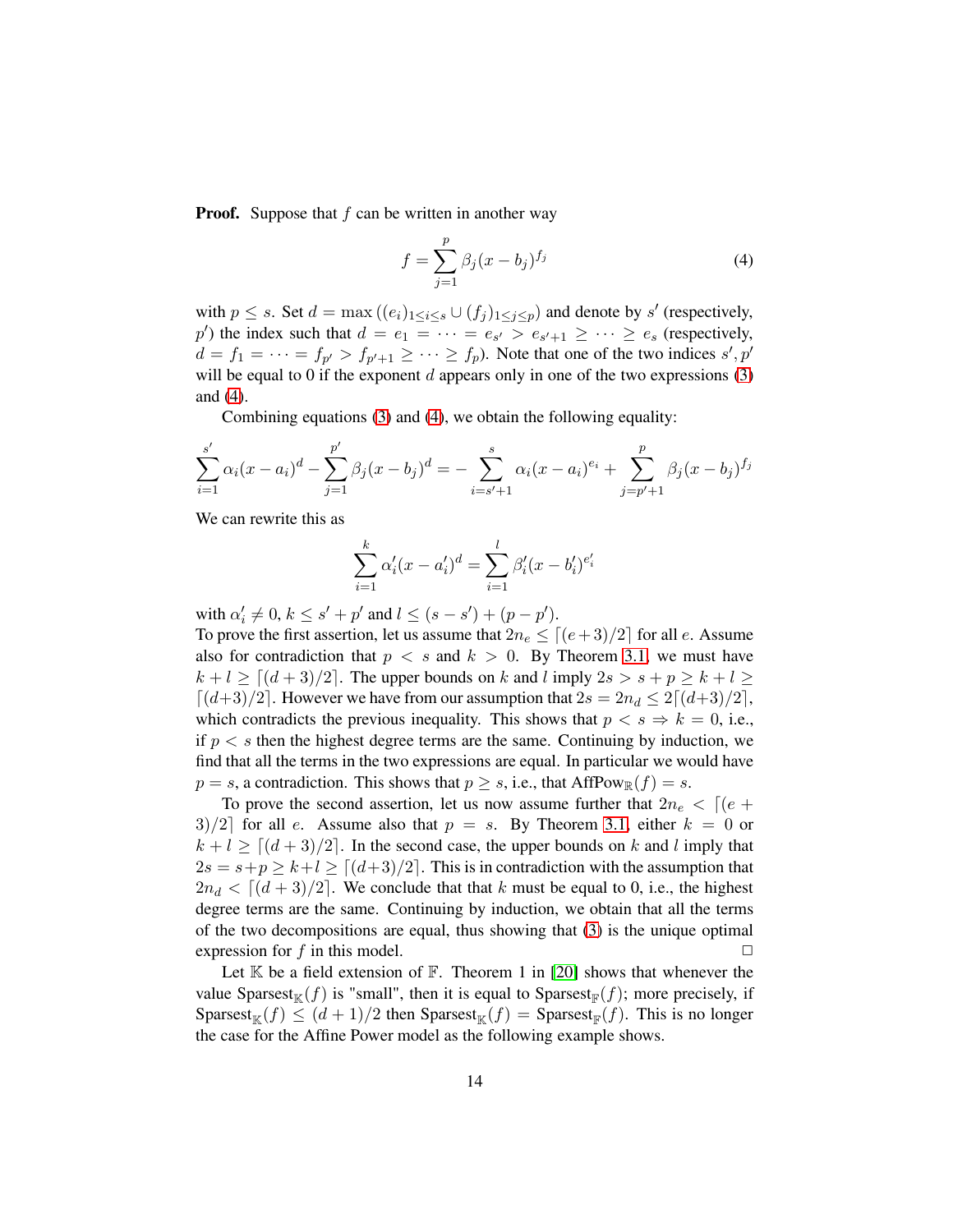<span id="page-14-0"></span>**Example 3.3.** *For every*  $d \in \mathbb{N}$ *, we consider the polynomial* 

<span id="page-14-1"></span>
$$
f_d := \sum_{\substack{j \equiv 3 \pmod{4} \\ 0 \le j \le d}} 4 \binom{d}{j} x^{d-j} \in \mathbb{R}[x].\tag{5}
$$

*We can express*  $f_d$  *as*  $f_d = (x+1)^d - (x-1)^d + i(x+i)^d - i(x-i)^d$ , which proves *that AffPow*<sub>C</sub> $(f_d) \leq 4$ *. Moreover, in expression* [\(5\)](#page-14-1) we have  $n_e \leq [(e+1)/4]$  *for all*  $e \in \mathbb{N}$ *. Since*  $2[(e+1)/4] \leq [(e+3)/2]$ *, it follows from Corollary* [3.2](#page-12-3) *that this expression for*  $f_d$  *is optimal over the reals, i.e., AffPow* $_{\mathbb{R}}(f_d) = \lfloor (d+1)/4 \rfloor$ *.* 

As a consequence of Theorem [3.1](#page-12-1) we can easily derive the following result.

<span id="page-14-2"></span>**Corollary 3.4.** *Let*  $f \in \mathbb{R}[x]$  *be a polynomial of degree d. Either*  $f = \alpha(x - a)^d$ *for some*  $\alpha, a \in \mathbb{R}$  *(and Waring*<sub>R</sub> $(f) =$  *Sparsest*<sub>R</sub> $(f) = 1$ *), or the following holds:* 

$$
Warning_{\mathbb{R}}(f) + Sparsest_{\mathbb{R}}(f) \ge \frac{d+3}{2}
$$

**Proof.** We set  $k = \text{Waring}_{\mathbb{R}}(f)$  and  $l = \text{Sparsest}_{\mathbb{R}}(f)$  and assume that  $l \geq 2$ . We write  $f$  in two different ways:

$$
f = \sum_{i=1}^{k} \alpha_i (x - a_i)^d = \sum_{j=1}^{l} \beta_i (x - a)^{e_i},
$$

where the  $a_j \in \mathbb{R}$  are all distinct, and  $e_1 < \cdots < e_l = d$ . Let us move the term  $\beta_l(x-a)^d$  to the left hand side of the equation. We then have two cases to consider:

- if  $a \neq a_i$  for all i, we have  $k + 1$  terms on the left hand side of the equation and  $l - 1$  terms on the right hand side. Theorem [3.1](#page-12-1) shows that  $(k + 1)$  +  $(l-1) \geq (d+3)/2.$
- If  $a = a_i$  for some i, we have k or  $k 1$  terms on the left hand side of the equation and  $l-1$  terms on the right hand side. By Theorem [3.1,](#page-12-1)  $k+(l-1) \ge$  $(d+3)/2.$

 $\Box$ 

**Remark 3.5.** *Consider the degree*  $d \geq 2$  *polynomial* 

$$
f := (x+1)^d + (x-1)^d = \sum_{\substack{i \text{ even} \\ 0 \le i \le d}} 2\binom{d}{i} x^{d-i}.
$$

*We observe that Waring*<sub>R</sub> $(f) = 2$  *and Sparsest*<sub>R</sub> $(f) \leq [(d+1)/2]$ *. Hence, the inequality in Corollary [3.4](#page-14-2) is optimal up to one unit.*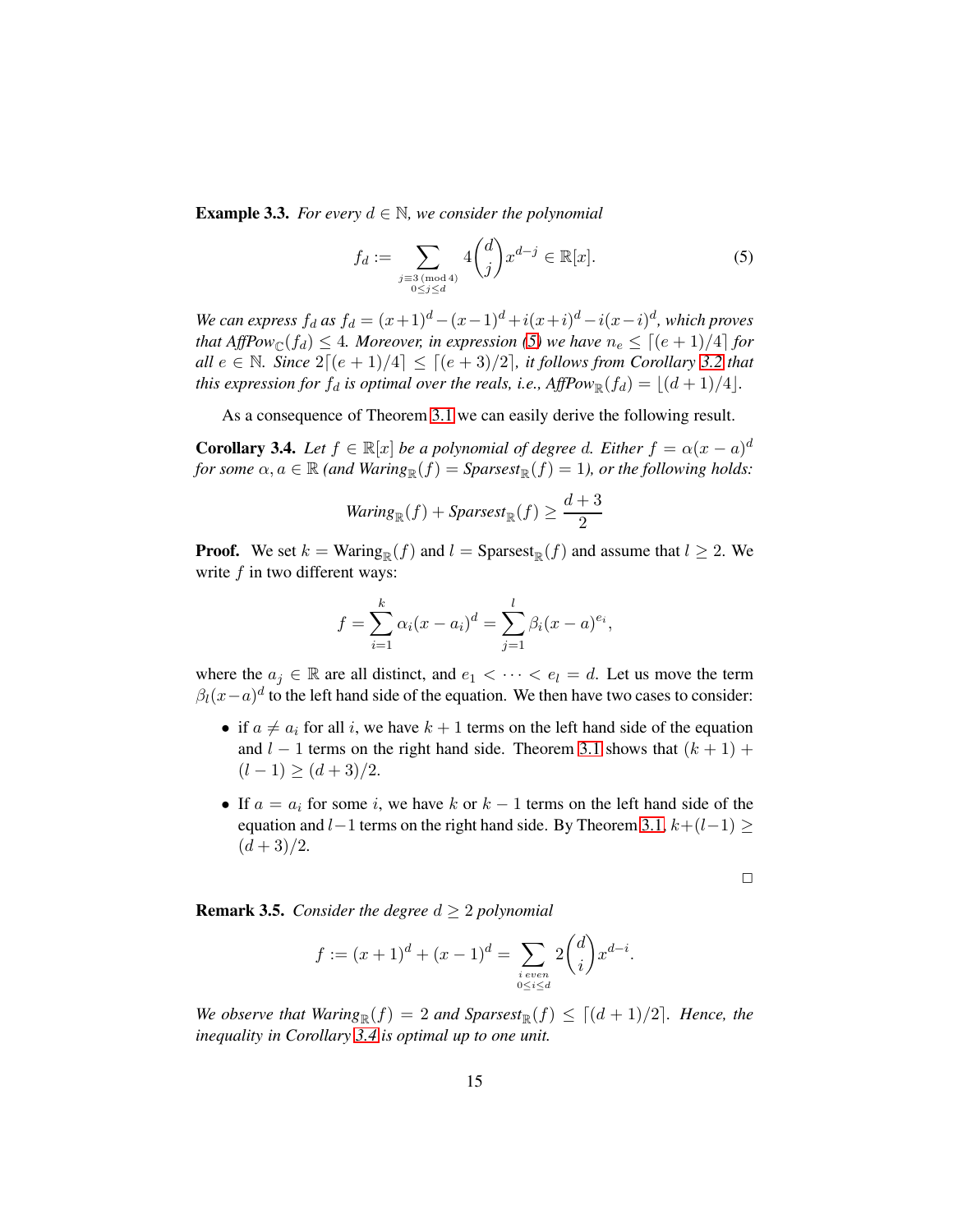A similar proofs to that of Corollary [3.4](#page-14-2) yield the following result:

**Corollary 3.6.** *Let*  $f \in \mathbb{R}[x]$  *be a polynomial of degree d. Either AffPow* $_{\mathbb{R}}(f)$  = *Waring*<sub> $\mathbb{R}(f)$  *or the following inequality holds:*</sub>

$$
Warning_{\mathbb{R}}(f) + AffPow_{\mathbb{R}}(f) \ge \frac{d+3}{2}
$$

#### <span id="page-15-0"></span>3.2 Fields of characteristic zero

We now switch from the real field to an arbitrary field  $F$  of characteristic zero. By definition we have  $AffPow_{\mathbb{F}}(f) \leq Waring_{\mathbb{F}}(f)$  and  $AffPow_{\mathbb{F}}(f) \leq Sparsest_{\mathbb{F}}(f)$ for any polynomial  $f \in \mathbb{F}[X]$ . We show in Example [3.7](#page-15-1) that there are polynomials f such that AffPow $_{\mathbb{F}}(f)$  is much smaller than both Waring $_{\mathbb{F}}(f)$  and Sparsest $_{\mathbb{F}}(f)$ .

We first make some basic observations about Sparsest Shift. For any  $a \in \mathbb{F}$ , the polynomials  $\{(x - a)^i | i \in \mathbb{N}\}\$ are linearly independent, hence f can be uniquely expressed as  $f = \sum_{i=0}^{d} \alpha_i (x - a)^i$  where  $\alpha_i = f^{(i)}(a)/i!$ . Consider such a decomposition for  $f$ , and let s be the number of nonzero terms. It follows that the  $d + 1 - s$  derivatives  $f^{(i)}$  with  $\alpha_i = 0$  admit a as a common root.

<span id="page-15-1"></span>**Example 3.7.** *For every*  $d \in \mathbb{N}$ *, we consider the polynomial*  $f_d := (x + 1)^d$  −  $dx^{d-1}$  ∈  $\mathbb{C}[x]$ *. It is easy to check that AffPow*( $f_d$ ) = 2 *for all*  $d \geq 2$ *. By* [5*, Proposition 3.1]* we have that if  $x^{d-1} = \sum_{i=1}^{s} \alpha_i (x - a_i)^d$  with  $\alpha_i, a_i \in \mathbb{C}$ , then  $s \geq d$ *; and thus we get that Waring*<sub> $\mathcal{C}(f_d) \geq d - 1$ *.*</sub>

*One can easily check that for every*  $i \in \{0, ..., d-1\}$ , the polynomials  $f_d^{(i)}$  =  $\frac{d!}{(d-i)!}f_{d-i}$  and  $f_d^{(i+1)} = \frac{d!}{(d-i-1)!}f_{d-i-1}$  do not share a common root. Consider *a decomposition of* f *in the sparsest shift model. By the above observations, for any pair of consecutive coefficients in this decomposition at least one of the 2 coefficients is nonzero. This implies that*  $Sparsest_{\mathbb{C}}(f) \geq [(d+1)/2]$ *.* 

In the remainder of Section [3.2](#page-15-0) we give (in Proposition [3.9\)](#page-16-0) a weaker version of Corollary [3.4](#page-14-2) that works for any field of characteristic zero. Moreover, for  $\mathbb{F} = \mathbb{C}$ we provide a family of polynomials showing that the bound from Proposition [3.9](#page-16-0) is sharp.

We will use Jordan's lemma [\[14\]](#page-46-9) (see [\[15,](#page-46-1) Lemma 1.35] for a recent reference), which can be restated as follows.

**Lemma 3.8.** Let  $d \in \mathbb{Z}^+, e_1, \ldots, e_t \in \{1, \ldots, d\}$ *, and let*  $a_1, \ldots, a_t \in \mathbb{F}$  be *distinct constants.* If  $\sum_{i=1}^{t} (d + 1 - e_i) \leq d + 1$ *, then the set of polynomials* 

$$
\{(x - a_i)^e \mid 1 \le i \le t, \, e_i \le e \le d\}
$$

*is linearly independent.*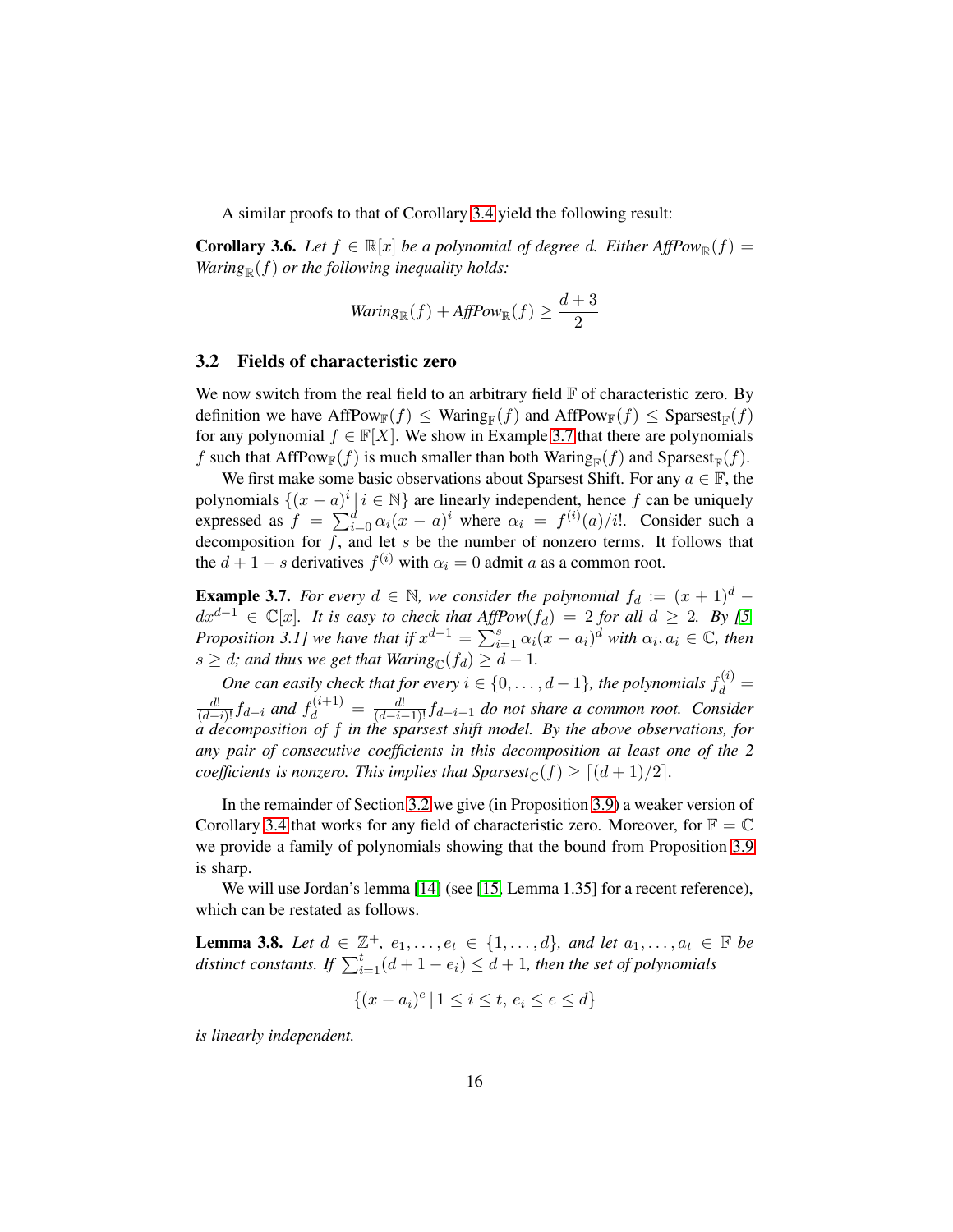<span id="page-16-0"></span>**Proposition 3.9.** *Let*  $f \in \mathbb{F}[x]$  *be a polynomial of degree d. Either*  $f = \alpha(x - a)^d$  $for some \alpha, a \in \mathbb{F}$  (and  $Waring_{\mathbb{F}}(f) = Sparsest_{\mathbb{F}}(f) = 1$ ), or the following holds:

$$
Warning_{\mathbb{F}}(f) \cdot Spaces_{\mathbb{F}}(f) \geq d+1
$$

**Proof.** We set  $k = \text{Waring}_{\mathbb{F}}(f)$  and  $l = \text{Sparsest}_{\mathbb{F}}(f)$  and assume that  $k, l \geq 2$ . We express  $f$  in two different ways:

$$
f = \sum_{i=1}^{k} \alpha_i (x - a_i)^d = \sum_{j=1}^{l} \beta_j (x - a)^{e_j},
$$

with  $a_j \in \mathbb{F}$  all distinct and  $e_0 := -1 < e_1 < \cdots < e_l = d$ . First, we are going to prove that  $e_{i+1} - e_i \leq k$  for all  $i \in \{0, \ldots, l-1\}$ . Indeed, if there exists  $t \in \{0, \ldots, l-1\}$  such that  $e_{t+1} - e_t \geq k+1$ , then we set  $r := e_t + 1$  and differentiate the previous equality  $r$  times to obtain

$$
f^{(r)} = \sum_{i=1}^{k} \alpha_i \frac{d!}{(d-r)!} (x - a_i)^{d-r} = \sum_{j=t+1}^{l} \beta_j \frac{e_j!}{(e_j - r)!} (x - a)^{e_j - r},
$$

where  $e_j - r = e_j - e_t - 1 \ge e_{t+1} - e_t - 1 \ge k$  for all  $j \in \{t+1, ..., l\}$ . From this equality, we deduce that the set

$$
\mathcal{B} := \{(x - a_i)^{d-r} \mid 1 \le i \le k\} \cup \{(x - a)^{e_i - r} \mid t + 1 \le i \le l\}
$$

is linearly dependent. However,

$$
\mathcal{B} \subseteq \{(x-a_i)^{d-r} \mid 1 \le i \le k\} \cup \{(x-a)^i \mid k \le i \le d-r\}.
$$

The  $d - r + 1$  polynomials on the right-hand side are of degree at most  $d - r$ , and they are linearly independent by Jordan's lemma. This is a contradiction since  $\beta$  is linearly dependent. We have proved that  $e_{i+1} - e_i \leq k$  for all  $i \in \{0, \ldots, l-1\}$ , and we conclude that

$$
d + 1 = e_l - e_0 = \sum_{i=1}^{l} (e_i - e_{i-1}) \le kl.
$$

<span id="page-16-1"></span>Remark 3.10. *One can slightly modify [\[9,](#page-46-0) Proposition 19] to obtain the following equality of complex polynomials of degree* d*:*

$$
\sum_{j=1}^k (x+\xi^j)^d = \sum_{\substack{0 \le i \le d \\ i \equiv 0 \pmod k}} k\binom{d}{i} x^{d-i}
$$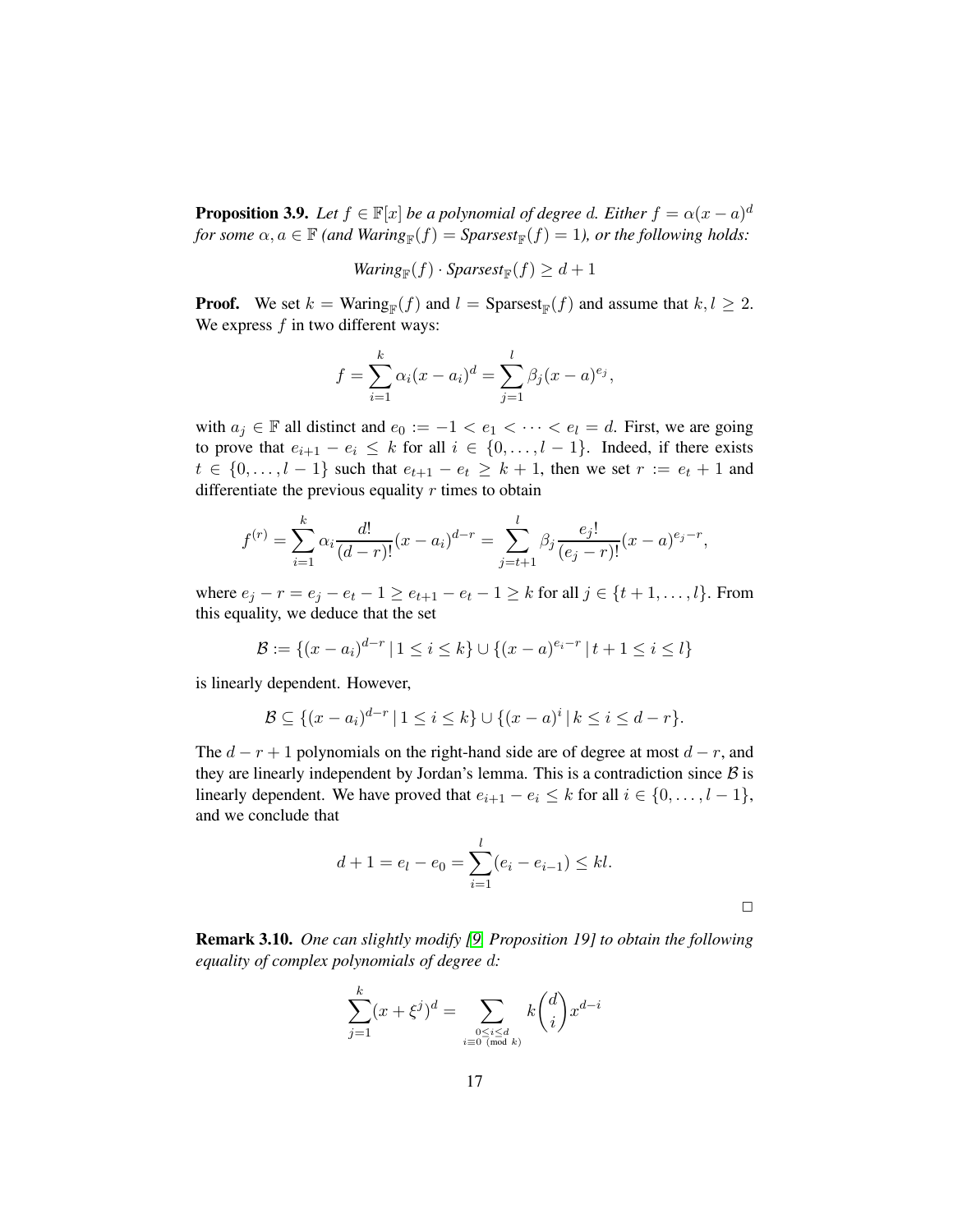*where*  $k \in \mathbb{N}$  *and*  $\xi \in \mathbb{C}$  *is a* k-th primitive root of unity. This equality shows that *there are polynomials of degree d such that Waring*<sub>C</sub>(g)  $\leq$  *k and Sparsest*<sub>C</sub>(g)  $\leq$  $\left[\frac{d+1}{k}\right]$  *and, thus the bound from Proposition* [3.9](#page-16-0) *is tight.* 

#### <span id="page-17-1"></span>3.3 Uniqueness results for sums of affine powers

The following result is an analogue of Theorem [3.1](#page-12-1) for polynomials with coefficients over  $\mathbb F$ , where  $\mathbb F$  is any field of characteristic zero.

<span id="page-17-0"></span>Proposition 3.11. *Consider a polynomial identity of the form:*

$$
\sum_{i=1}^{k} \alpha_i (x - a_i)^d = \sum_{i=1}^{l} \beta_i (x - b_i)^{e_i}
$$

*where the*  $a_i \in \mathbb{F}$  *are distinct, the*  $\alpha_i \in \mathbb{F}$  *are not all zero,*  $\beta_i, b_i \in \mathbb{F}$  *are arbitrary,* and  $e_i < d$  for every *i*. Then we must have  $k + l > \sqrt{2(d+1)}$ .

**Proof.** We assume  $\alpha_1 \neq 0$  and we have the following equality:

$$
\alpha_1(x-a_1)^d = -\sum_{i=2}^k \alpha_i (x-a_i)^d + \sum_{i=1}^l \beta_i (x-b_i)^{e_i}
$$

Consider an independent subfamily on the right hand side of this equality. We obtain a new identity of the form:

$$
g=\sum_{i=1}^p\lambda_i\ell_i^{r_i}
$$

with  $g(x) = \alpha_1(x - a_1)^d$ , and  $p \le k + l - 1$ . Since  $\deg(g) = d$  and  $e_i < d$  for all i; then there exists i such that  $r_i = d$ . We assume without loss of generality that  $\ell_1 = x - a_2$  and  $r_1 = d$ .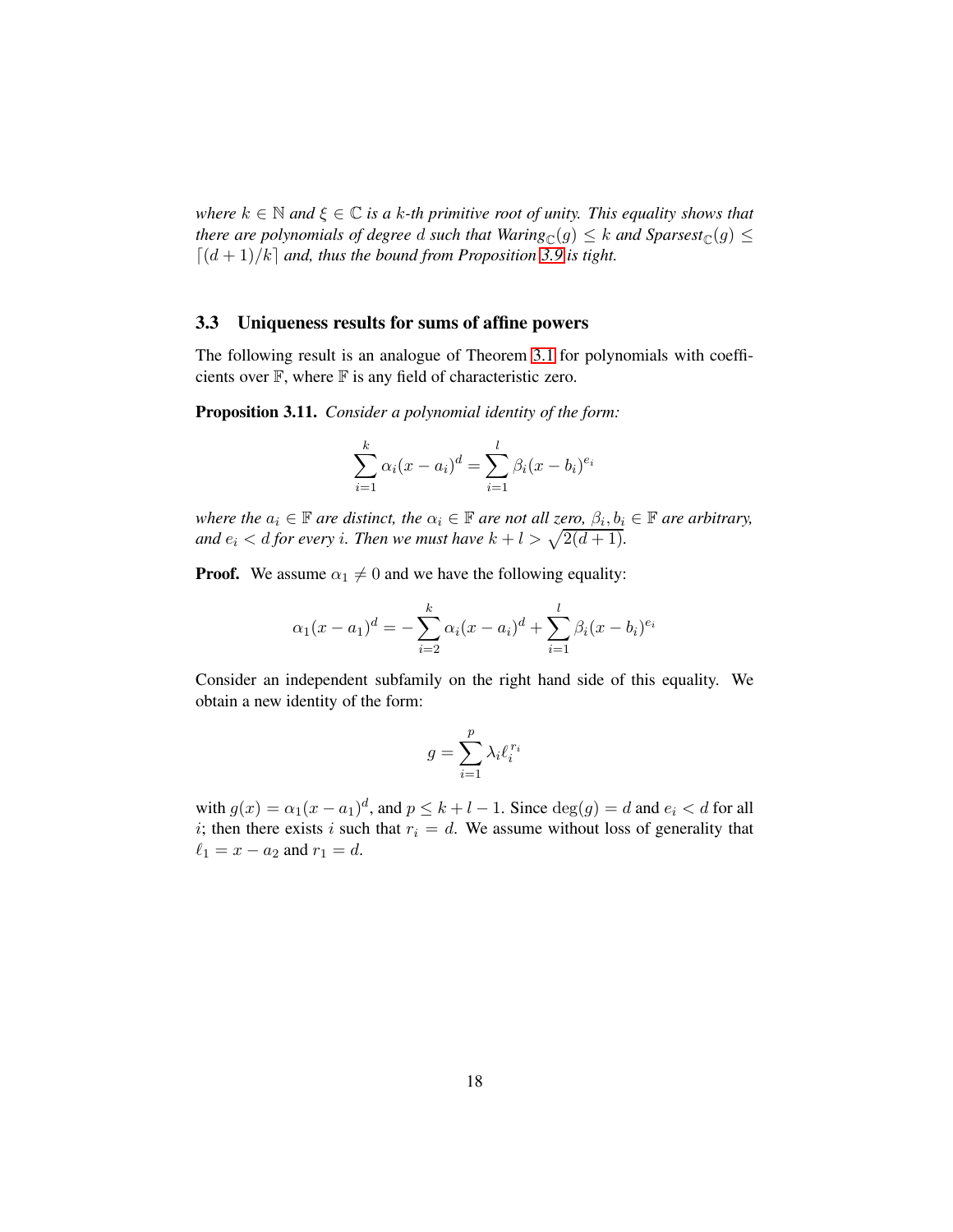We take the derivatives of this equality to obtain the following system:

$$
g = \sum_{i=1}^{p} \lambda_i \ell_i^{r_i}
$$

$$
g' = \sum_{i=1}^{p} \lambda_i [\ell_i^{r_i}]'
$$

$$
\vdots
$$

$$
g^{(p-1)} = \sum_{i=1}^{p} \lambda_i [\ell_i^{r_i}]^{(p-1)}
$$

Using Cramer's rule, we obtain:

$$
\lambda_1 = \frac{\mathrm{Wr}(g, \ell_2^{r_2}, \dots, \ell_p^{r_p})}{\mathrm{Wr}(\ell_1^{r_1}, \ell_2^{r_2}, \dots, \ell_p^{r_p})}
$$

We define  $\Delta = \{i : 2 \le i \le p, r_i \ge p\}$  and, following Proposition [2.4,](#page-9-0) we factorise the Wronskians:

$$
\lambda_1 = \frac{(x - a_1)^{d - (p-1)} \prod_{i \in \Delta} \ell_i^{r_i - (p-1)} \cdot W_1}{(x - a_2)^{d - (p-1)} \prod_{i \in \Delta} \ell_i^{r_i - (p-1)} \cdot W_2}
$$

where  $W_1, W_2$  are the remaining determinants. After some simplifications, we obtain the following identity:

$$
\lambda_1(x - a_2)^{d - (p-1)} W_2 = (x - a_1)^{d - (p-1)} W_1
$$

Notice now that since we have factorised the large  $r_i$ 's, the  $i^{th}$  row of  $W_1$  and W<sub>2</sub> contains polynomials with degree bounded by  $p - i$ , thus deg  $W_1$ , deg  $W_2 \le$  $p(p-1)/2$ .

Moreover, since  $a_1 \neq a_2$ , we compute the multiplicity of  $a_1$  on both sides of the identity and obtain that

$$
\mathrm{M}_{a_1}\left( (x-a_1)^{d-(p-1)}W_1 \right) = \mathrm{M}_{a_1}\left( \lambda_1(x-a_2)^{d-(p-1)}W_2 \right) = \mathrm{M}_{a_1}\left( W_2 \right).
$$

The previous remark on the degree of  $W_2$  therefore implies that

$$
d - (p - 1) \le \frac{p(p - 1)}{2}
$$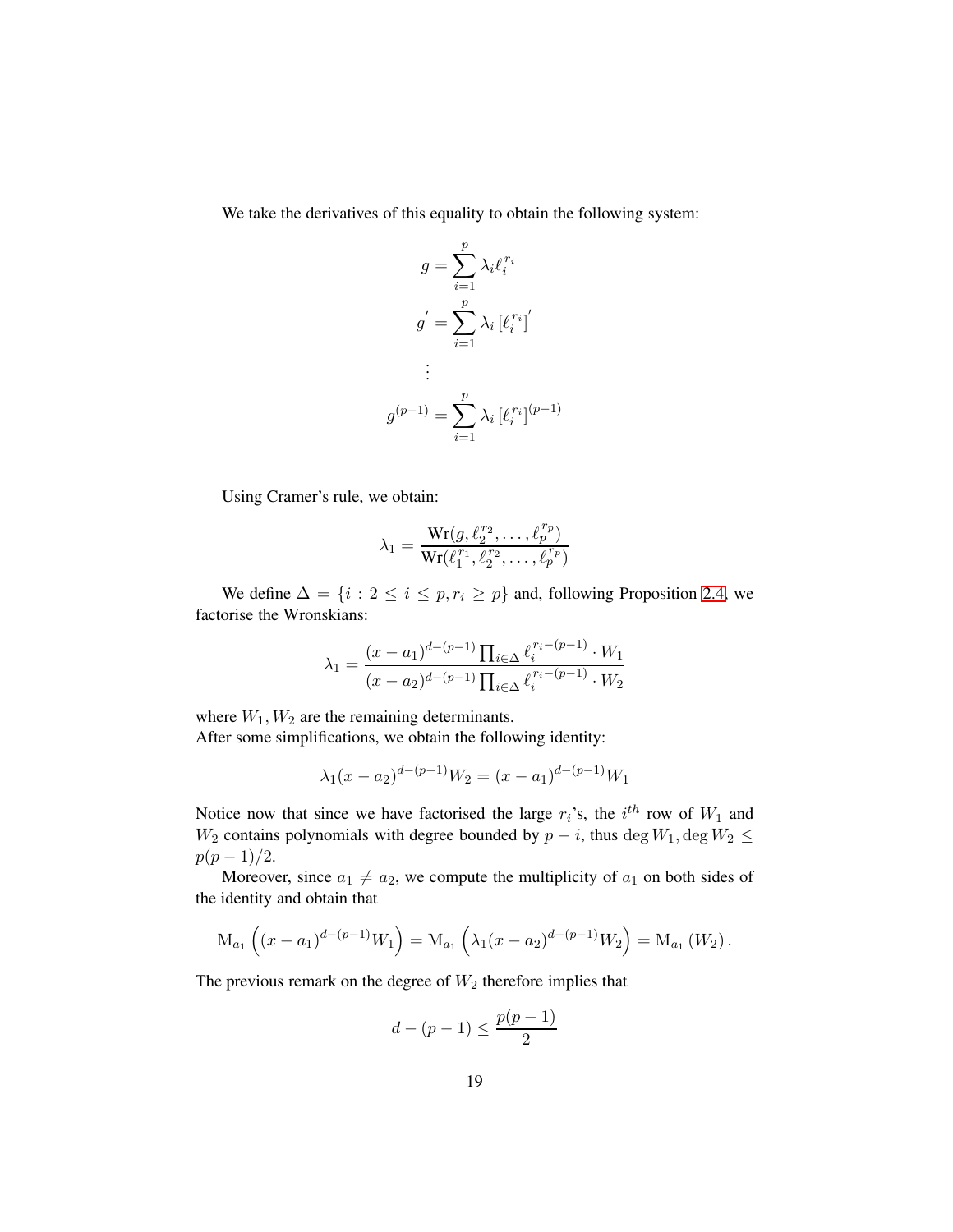Finally, we set  $s = l + k$  and we use the fact that  $p \leq s - 1$  to obtain the desired lower bound:

$$
d \le \frac{(p+2)(p-1)}{2}
$$

$$
d \le \frac{(s+1)(s-2)}{2}
$$

$$
2d \le s^2 - s - 2
$$

and finally,  $2(d+1) < s^2$ .

Remark 3.12. *The same equality as in Remark [3.10](#page-16-1) shows that the order of this bound is tight when*  $\mathbb{F} = \mathbb{C}$ *, the field of complex numbers. Indeed, choosing*  $k =$  $\sqrt{d+1}$  *leads to the equality* 

$$
\sum_{i=1}^{k} (x + \xi^{i})^{d} = \sum_{j=0}^{k-1} k {d \choose jk} x^{d-jk}
$$

*which has*  $2k = 2\sqrt{d+1}$  *terms.* 

As a consequence of Proposition [3.11](#page-17-0) we obtain that whenever AffPow $_F(f)$ is sufficiently small, the terms of highest degree in an optimal expression of  $f$  as  $f = \sum_{i=1}^{s} \alpha_i (x - a_i)^{e_i}$  are uniquely determined.

<span id="page-19-0"></span>**Corollary 3.13.** *Let*  $f \in \mathbb{F}[x]$  *be a polynomial of the form :* 

$$
f = \sum_{i=1}^{k} \alpha_i (x - a_i)^d + \sum_{j=1}^{l} \beta_j (x - b_j)^{e_j}
$$

*with*  $e_j < d$ *. If*  $k + l \leq \sqrt{\frac{d+1}{2}}$  $\frac{+1}{2}$ , then the highest degree terms are unique. In other *words, for every expression of* f *as*

$$
f = \sum_{i=1}^{k'} \alpha'_i (x - a'_i)^d + \sum_{j=1}^{l'} \beta'_j (x - b'_j)^{e'_j}
$$

with  $e'_{j} < d$  and  $k' + l' \leq \sqrt{\frac{d+1}{2}}$  $\frac{+1}{2}$ , then  $k = k'$  and there exists a permutation  $\pi$  :  $\{1,\ldots,k\}$   $\rightarrow$   $\{1,\ldots,k\}$  *such that*  $\alpha_i = \alpha'_i$  $n'_{\pi(i)}$  and  $a_i = a'_i$  $'_{\pi(i)}$  for all  $i \in$  $\{1, \ldots, k\}.$ 

.  $\Box$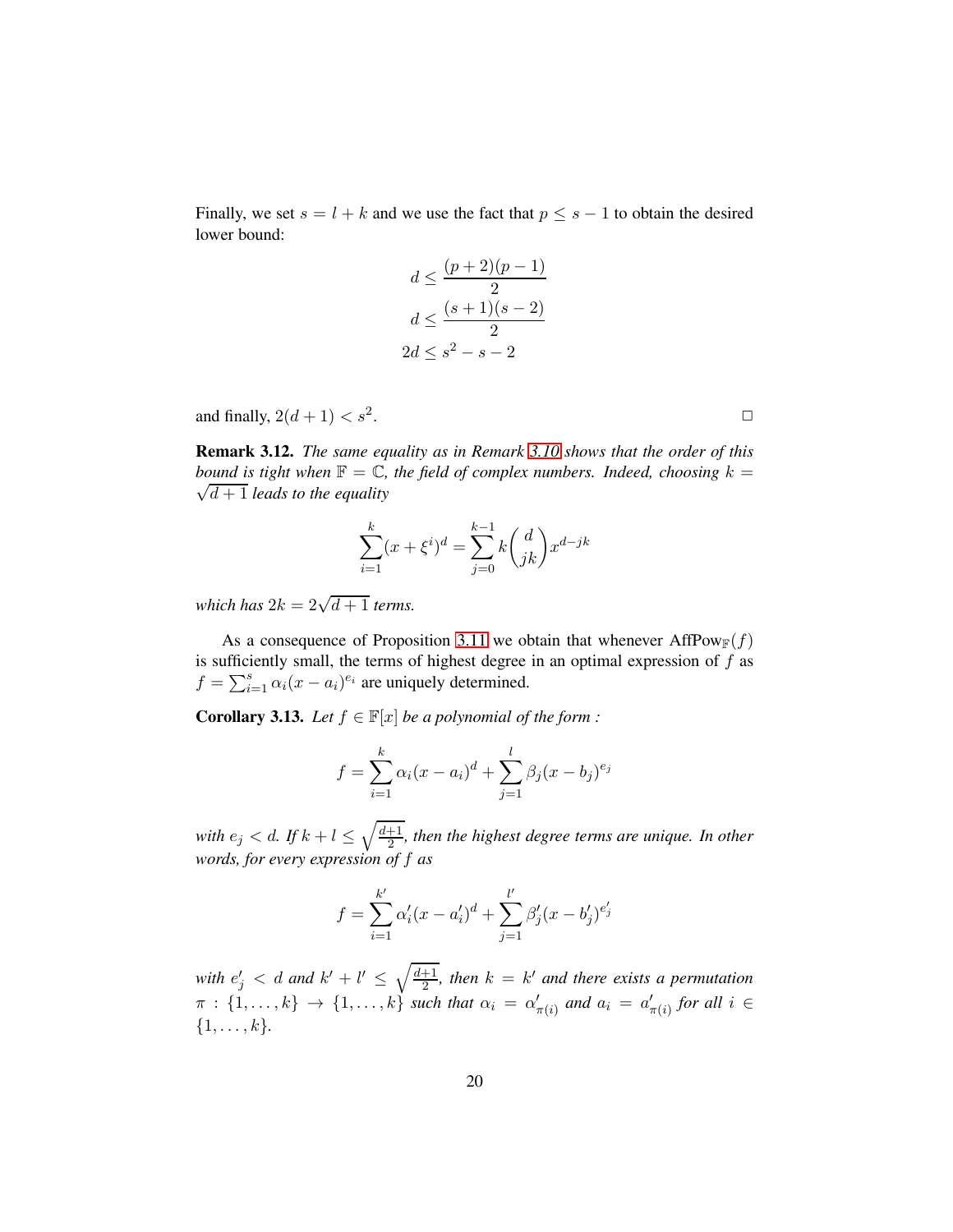**Proof.** Let us assume that we have another different decomposition for  $f$ :

$$
f = \sum_{i=1}^{k'} \alpha'_i (x - a'_i)^d + \sum_{j=1}^{l'} \beta'_j (x - b'_j)^{e'_j}
$$

with  $k' + l' \le \sqrt{\frac{d+1}{2}}$ . Hence, we have the following equality:

$$
\sum_{i=1}^{k} \alpha_i (x - a_i)^d - \sum_{i=1}^{k'} \alpha'_i (x - a'_i)^d = \sum_{j=1}^{l} \beta_j (x - b_j)^{e_j} - \sum_{j=1}^{l'} \beta'_j (x - b'_j)^{e'_j}
$$

Since  $k + k' + l + l' \leq \sqrt{2(d+1)}$ , the result follows from Proposition [3.11.](#page-17-0)  $\Box$ 

Finally, as a direct consequence of Corollary [3.13,](#page-19-0) we obtain a a sufficient condition for a polynomial to have a unique optimal expression in the AffPow model:

<span id="page-20-0"></span>**Corollary 3.14.** *Let*  $f \in \mathbb{F}[x]$  *be a polynomial of the form:* 

$$
f = \sum_{i=1}^{s} \alpha_i (x - a_i)^{e_i}
$$

*For every*  $e \in \mathbb{N}$  *we denote by*  $n_e$  *the number of exponents smaller than e, i.e.,*  $n_e = #\{i : e_i \leq e\}$ . If  $n_e \leq \sqrt{\frac{e+1}{2}}$  $\frac{+1}{2}$  for all  $e \in \mathbb{N}$ , then  $AffPow_{\mathbb{F}}(f) = s$  and the *optimal representation of* f *is unique.*

**Remark 3.15.** *Whenever*  $f \in \mathbb{R}[x]$  *satisfies the hypotheses of Corollary* [3.14](#page-20-0) *and one term in the expression of* f *is of the form*  $\alpha_i(x - a_i)^{e_i}$  *with*  $a_i \in \mathbb{C} - \mathbb{R}$ , *then there exists*  $j \neq i$  *such that*  $\alpha_j = \overline{\alpha_i}$ ,  $a_j = \overline{a_i}$  and  $e_j = e_i$ . Indeed, if *we have a decomposition for f, taking the conjugate of*  $\alpha_i$  *and*  $a_i$  *for all i gives another decomposition of* f*, but by Corollary [3.14](#page-20-0) these two decompositions must be identical. In Proposition [4.6](#page-29-0) we will prove a more general version of this fact.*

Another consequence of Proposition [3.11](#page-17-0) is the following upper bound on the degree of the terms involved in an optimal expression of f in the model AffPow<sub>F</sub>.

<span id="page-20-1"></span>**Corollary 3.16.** *Let*  $f \in \mathbb{F}[x]$  *be a polynomial of degree d written as* 

$$
f = \sum_{i=1}^{s} \alpha_i (x - a_i)^{e_i}
$$

with  $\alpha_i, a_i \in \mathbb{F}$ ,  $e_i \in \mathbb{N}$  and  $s = AffPow_{\mathbb{F}}(f)$ *. We set*  $e := \max\{e_i : 1 \le i \le s\}$ *, then*  $e < d + \frac{s^2}{2}$  $\frac{a^2}{2}$  and, if  $\mathbb{F} = \mathbb{R}$ , then  $e \leq d + 2s - 2$ . In particular, we have that  $e < d + \frac{(d+2)^2}{8}$  $\frac{(n+2)^2}{8}$  and, if  $\mathbb{F} = \mathbb{R}$ , then  $e \leq 2d$ .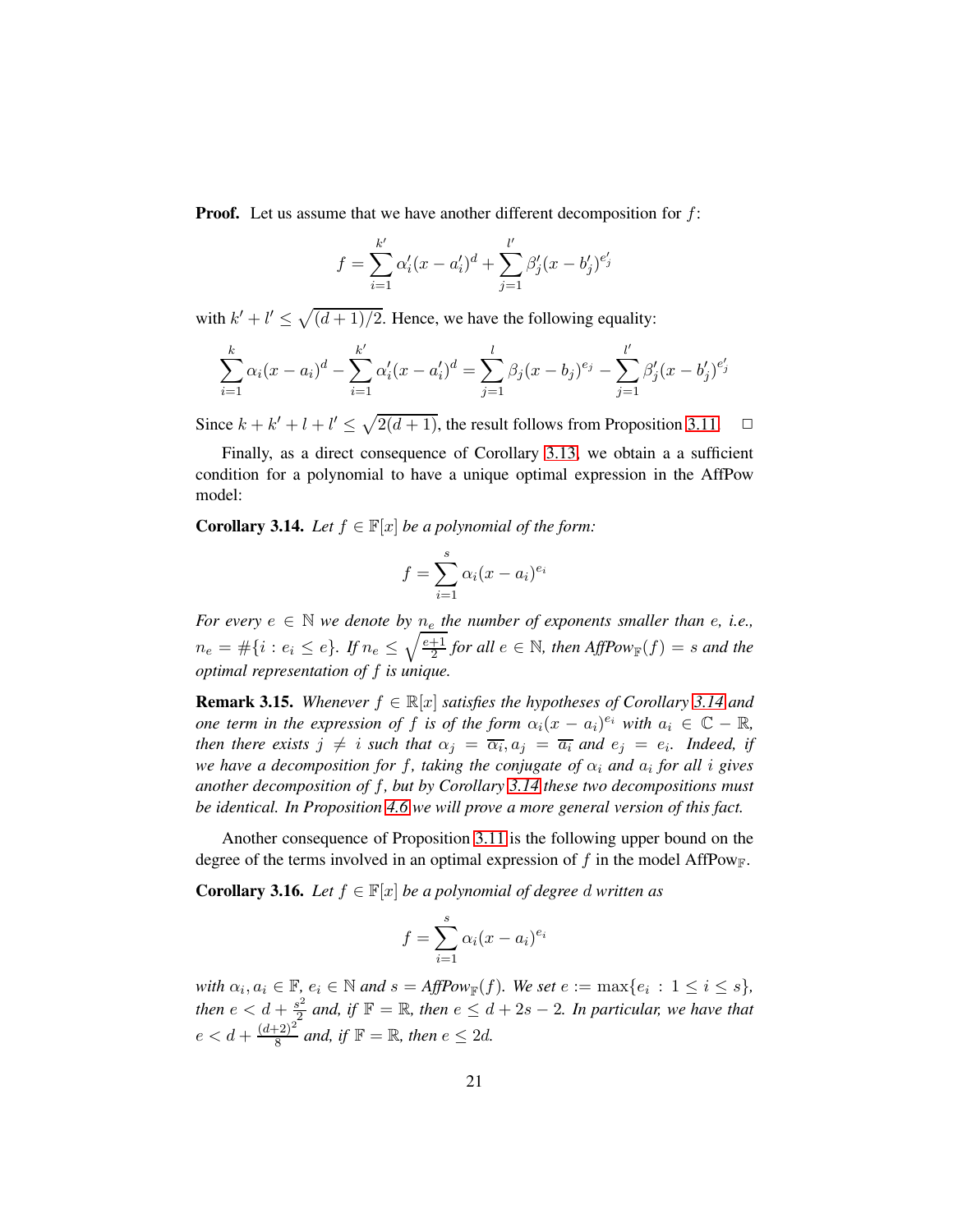**Proof.** If  $e = d$ , then the result is trivial. Assume therefore that  $e > d$ . Now, we differentiate  $d + 1$  times the expression for f to obtain the identity:

$$
0 = f^{(d+1)} = \sum_{e_i > d} \alpha_i \frac{e_i!}{(e_i - d - 1)!} (x - a_i)^{e_i - d - 1}.
$$

By Proposition [3.11](#page-17-0) we have  $s > \sqrt{2(e - d)}$  and we conclude that  $e < d + \frac{s^2}{2}$  $rac{3^2}{2}$ . When  $\mathbb{F} = \mathbb{R}$ , by Theorem [3.1](#page-12-1) we have  $s \ge (e - d + 2)/2$  and we conclude that  $e \le d + 2s - 2$ . To finish the proof it suffices to recall that  $s = AffPow_\mathbb{F}(f) \le \lfloor (d+1)/2 \rfloor \le (d+2)/2$ : see [9. Proposition 18].  $\lceil (d+1)/2 \rceil \leq (d+2)/2$ ; see [\[9,](#page-46-0) Proposition 18].

Remark 3.17. *On can find examples that are close to the bound of Corollary [3.16.](#page-20-1) Indeed, if we take*  $k = \sqrt{d+1}$  *in Remark* [3.10,](#page-16-1) we get an expression of the 0 *polynomial with* 2k *terms, namely:*

$$
\sum_{j=1}^k(x+\xi^j)^d-\sum_{\stackrel{0\le i\le d}{i\equiv 0\,\,(\text{mod}\,\,k)}}k\binom{d}{i}x^{d-i}=0
$$

*If we integrate this expression*  $7(d+1)$  *times we get a polynomial* 

$$
f:=\sum_{j=1}^k(x+\xi^j)^{8d+7}-\sum_{0\leq i\leq d\atop i\equiv 0\;(\text{mod }k)}k\binom{d}{i}x^{8d+7-i},
$$

*of degree*  $< 7(d + 1)$  *with*  $s := AffPow_{\mathbb{F}}(f) = 2k$  (by Corollary [3.14\)](#page-20-0) and whose *maximum exponent in the optimal expression is*  $8d+7 = 7(d+1)+d < deg(f)+$  $(s^2-4)/4.$ 

Remark 3.18. *As a consequence of Corollary [3.16,](#page-20-1) we obtain a naive brute force algorithm to find one optimal expression for any polynomial* f*. Indeed, for a fixed integer* s, there are only a finite number of sequences of exponents  $(e_1, \ldots, e_s)$ with  $e_i \leq d + s^2/2$ . For one sequence, one can try to find an expression with *these exponents by solving a system of polynomial equations in* 2s *variables. The smallest s* with a solution gives the value of  $AffPow_{\mathbb{F}}(f)$ .

Also, as a byproduct of Corollary [3.16,](#page-20-1) we obtain the exact value of AffPow<sub>F</sub>(f) for a generic polynomial  $f$  of degree  $d$ . It turns out to be equal to the worst case value of AffPow<sub>F</sub> $(f)$ , obtained in [\[9,](#page-46-0) Proposition 18].

**Corollary 3.19.** For a generic polynomial  $f \in \mathbb{F}[x]$  of degree d,  $AffPow_{\mathbb{F}}(f) =$  $\lceil \frac{d+1}{2} \rceil$  $\frac{+1}{2}$ .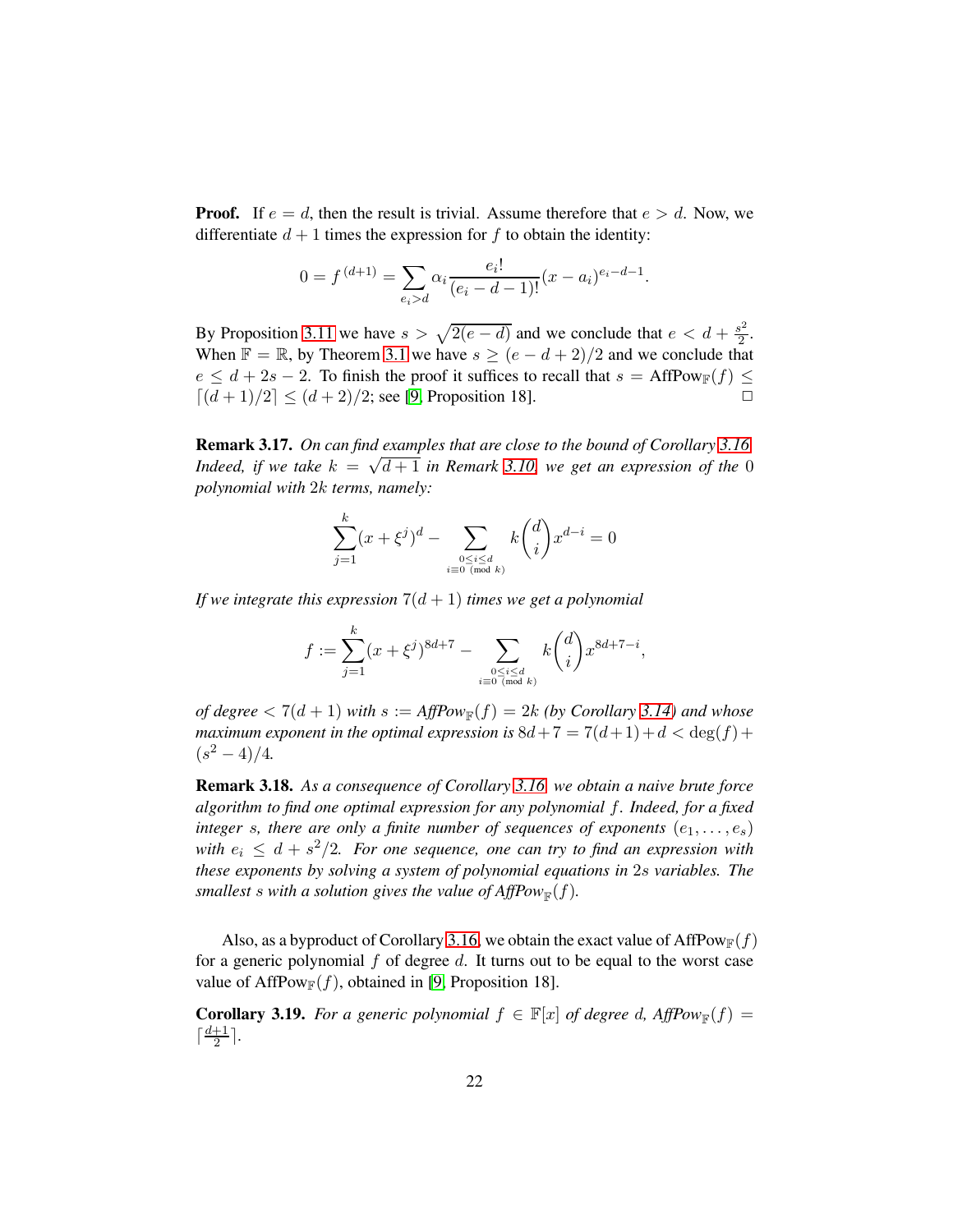**Proof.** The set of polynomials of degree  $\leq d$  can be seen as a variety W of dimension  $d + 1$ . Given  $f \in \mathbb{F}[x]$  a polynomial of degree d, by [\[9,](#page-46-0) Proposition 18] we have AffPow $f(x) \leq \lceil \frac{d+1}{2} \rceil$ . For  $k < \lceil \frac{d+1}{2} \rceil$  $\frac{+1}{2}$ , let us show that the set of polynomials g of degree d such that  $AffPow_F(g) \leq k$  is contained in a variety of dimension  $2k < d+1$ . For every  $e_1, \ldots, e_k \in \mathbb{N}$  the set of polynomials that can be written as  $\sum_{i=1}^{k} \alpha_i (x - a_i)^{e_i}$  with  $a_i, \alpha_i \in \mathbb{F}$  is contained in a variety  $V_{e_1,...,e_k}$  of dimension 2k. If we set  $M := d + \frac{(d+2)^2}{8}$  $\frac{(-2)^2}{8}$ , Corollary [3.16](#page-20-1) proves that in every optimal expression of a polynomial of degree  $d$ , the exponents  $e_i$  are  $\leq M$ ; thus the set of polynomials with AffPow<sub>F</sub>( $f$ )  $\leq k$  and degree d is contained in  $\bigcup_{e_i\leq M} V_{e_1,\dots,e_k}$ , which is a variety of dimesion  $\leq 2k$  (it is a finite union of varieties of dimension  $\leq 2k$ ).

### <span id="page-22-0"></span>4 Algorithms for distinct nodes

The goal of this and the following section is to provide algorithms that receive as input a polynomial f and computes  $s = AffPow_\mathbb{F}(f)$  and the triplets  $(\alpha_i, a_i, e_i)$ for  $i \in \{1, \ldots, s\}$  such that  $f = \sum_{i=1}^{s} \alpha_i (x - a_i)^{e_i}$ . We will not able to solve the problem in all its generality but under certain hypotheses. This section concerns the case where the  $a_i$  in the optimal expression of  $f$  are all distinct. In this setting, our main result is Theorem [4.5](#page-27-0) where we solve the problem when the number  $n_e$  of exponents in the optimal expression that are  $\leq e$  is 'small'. A key point to obtain the algorithms is given by the following Proposition. Roughly speaking, this result says that if  $f$  satisfies a SDE, then every term in the optimal expression of  $f$  with exponent  $e_i$  big enough also satisfies the same SDE.

<span id="page-22-1"></span>**Proposition 4.1.** *Let*  $f \in \mathbb{F}[x]$  *be written as* 

$$
f = \sum_{i=1}^{s} \alpha_i (x - a_i)^{e_i},
$$

*with*  $\alpha_i \in \mathbb{F}$  *nonzero, the*  $a_i \in \mathbb{F}$  *are all distinct, and*  $e_i \in \mathbb{N}$ *. Whenever* f *satisfies a*  $SDE(k, l)$ *, then for all*  $e_i \geq k + (k + l)(s - 1) + {s \choose 2}$  $\binom{s}{2}$  we have that  $(x - a_i)^{e_i}$ *satisfies the same SDE.*

**Proof.** We assume that  $e_1 \ge k + (k+l)(s-1) + {s \choose 2}$  $_2^s$ ) and that f satisfies the following  $SDE(k, l)$ :

$$
\sum_{i=0}^{k} P_i(x) g^{(i)}(x) = 0,
$$

with  $\deg(P_i) \leq i + l$ . By contradiction, we assume that  $(x - a_1)^{e_1}$  does not satisfy this equation. For every  $j \in \{1, \ldots, s\}$ , we denote by  $f_j$  and  $R_j$  the polynomials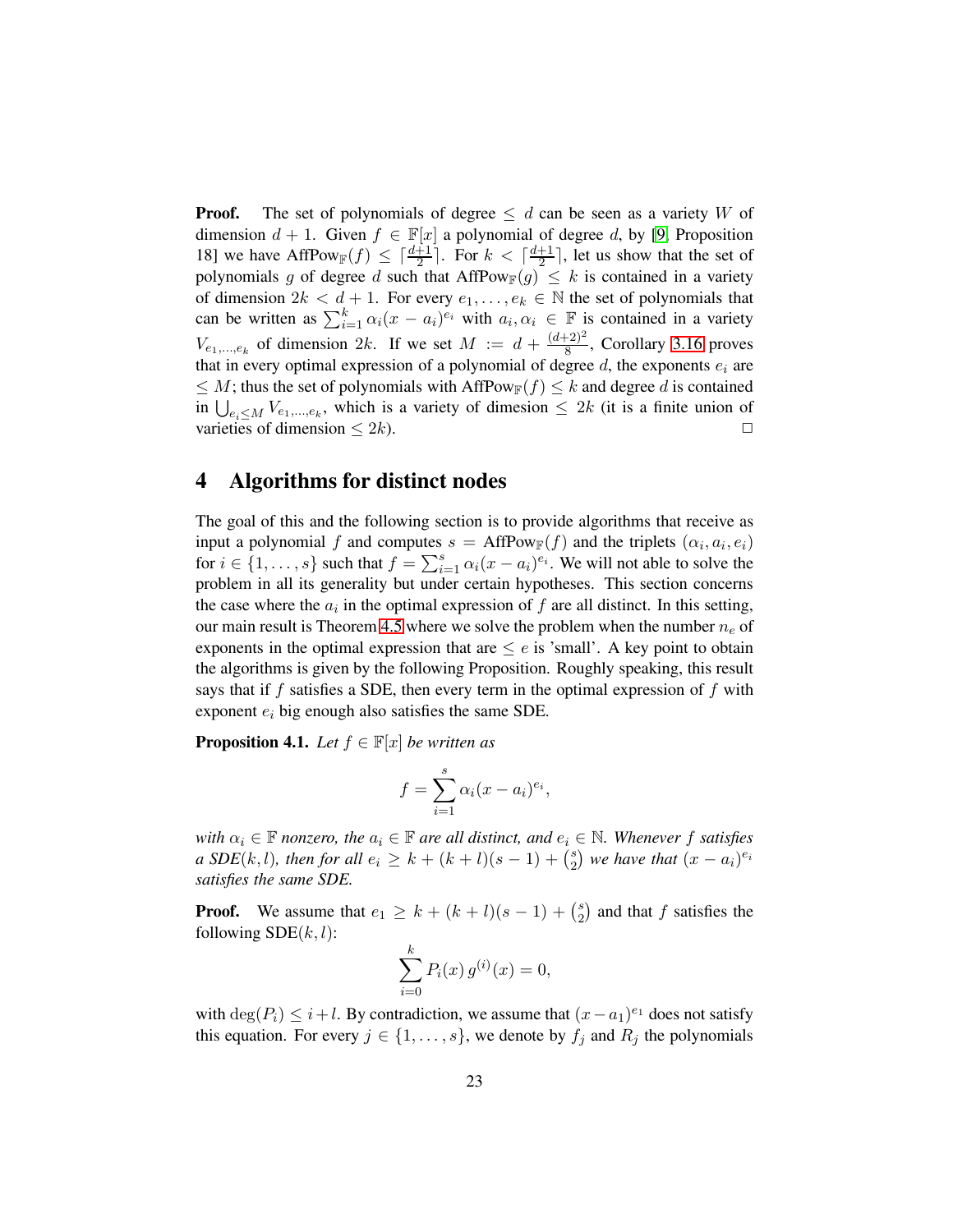such that

$$
f_j = \sum_{i=0}^k P_i(x) ((x - a_j)^{e_j})^{(i)} = R_j(x) (x - a_j)^{d_j},
$$

where  $d_j := \max\{e_j - k, 0\}$ . We observe that  $\deg(f_j) \leq e_j + l$ , so  $\deg(R_j) \leq k+l$ , and that  $-f_1 = \sum_{j=2}^{s} f_j \neq 0$ . We consider a linearly independent subfamily of  $f_2, \ldots, f_s$ , namely  $\{f_j | j \in J\}$  with  $J = \{j_1, \ldots, j_p\} \subseteq \{2, \ldots, s\}$ . Then by Proposition [2.4](#page-9-0) we have that

$$
e_1 - k = d_1 \le M_{a_1}(f_1) \le p - 1 + \sum_{j \in J} \deg(R_j) + (p - 1)p - {p \choose 2} \le p - 1 + (k + l)p + {p \choose 2}.
$$

Since  $p \leq s - 1$ , we get that  $e_1 \leq k + s - 2 + (k + l)(s - 1) + \binom{s-1}{2}$  $\binom{-1}{2}$  <  $k + (k+l)(s-1) + {s \choose 2}$  $\left(\begin{matrix} s \\ 2 \end{matrix}\right)$ , a contradiction.  $\Box$ 

As a consequence of Proposition [4.1,](#page-22-1) we get Corollary [4.2](#page-23-0) and Theorem [4.3.](#page-24-0) They provide an effective method to obtain the optimal expression of a polynomial f in the Affine Power model whenever all the terms involved have big exponents and all the nodes are different.

<span id="page-23-0"></span>**Corollary 4.2.** Let  $f \in \mathbb{F}[x]$  be written as  $f = \sum_{i=1}^{s} \alpha_i (x - a_i)^{e_i}$ , with  $\alpha_i \in$  $\mathbb{F} \setminus \{0\}$ ,  $a_i \in \mathbb{F}$  all distinct, and  $e_i \geq 5s^2/2$  for all i. Then,

- *a*)  $\{(x a_i)^{e_i} | 1 \leq i \leq s\}$  *are linearly independent,*
- *b)* If  $f = \sum_{i=1}^{t} \beta_i (x b_i)^{d_i}$  with  $t \leq s$ , then  $t = s$  and we have the equal*ity*  $\{(\alpha_i, a_i, e_i) | 1 \leq i \leq s\} = \{(\beta_i, b_i, d_i) | 1 \leq i \leq s\}$ ; *in particular*,  $AffPow_{\mathbb{F}}(f) = s$ ,
- *c*) f satisfies a  $SDE(2s 1, 0)$ ,
- *d)* if f satisfies a SDE(k, 0) with  $k \leq 2s 1$  then  $(x a_i)^{e_i}$  also satisfies it for *all*  $i \in \{1, \ldots, s\}$ *, and*
- *e*) *f does not satisfy any SDE*( $k$ , 0) *with*  $k < s$ .

**Proof.** Notice first that (b) implies (a). Assume now that (b) does not hold, then there is another expression of f as  $f = \sum_{i=1}^{t} \beta_i (x - b_i)^{d_i}$  with  $t \leq s$ . Hence, by Proposition [3.11,](#page-17-0) we get that

$$
2s \ge t + s > \sqrt{2(\min(\{e_1, \ldots, e_s\}) + 1)} \ge \sqrt{5s^2},
$$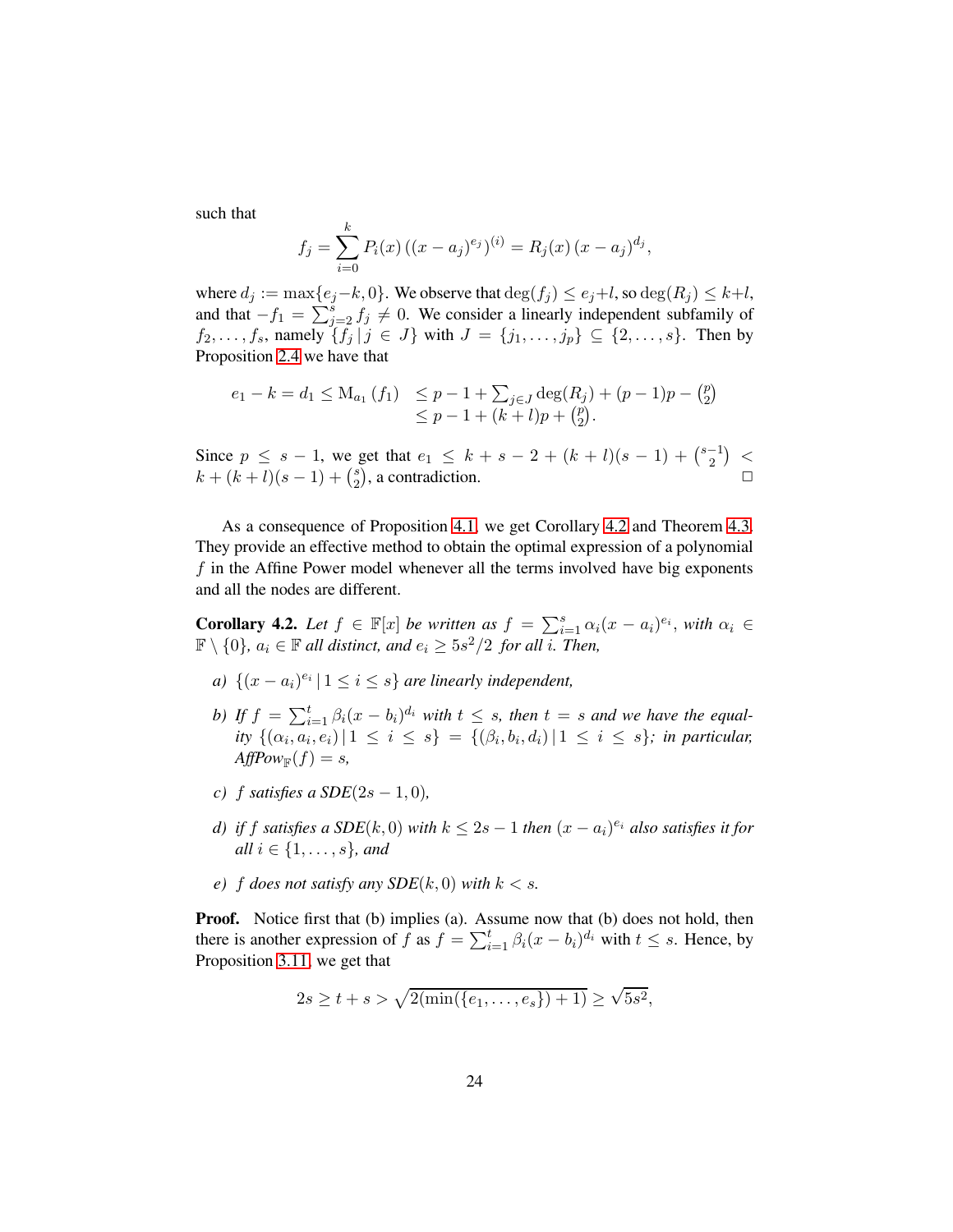a contradiction. From Proposition [2.6](#page-10-0) we get (c). If f satisfies a  $SDE(k, 0)$  with  $k \le 2s - 1$ , then for all  $i \in \{1, \ldots, s\}$  we have that

$$
e_i \ge 5s^2/2 \ge (2s - 1)s + {s \choose 2} \ge ks + {s \choose 2}.
$$

Hence, Proposition [4.1](#page-22-1) yields that  $(x - a_i)^{e_i}$  is also a solution of this equation for all i, proving (d). Finally, f cannot satisfy a  $SDE(k, 0)$  with  $k < s$ ; otherwise by (a) and (d), the vector space of solutions to this equation has dimension  $\geq s$ , which contradicts Lemma 2.8. contradicts Lemma [2.8.](#page-11-1)

<span id="page-24-0"></span>**Theorem 4.3** (Big exponents). Let  $f \in \mathbb{F}[x]$  be a polynomial that can be written *as*

$$
f = \sum_{i=1}^{s} \alpha_i (x - a_i)^{e_i},
$$

*where the constants*  $a_i \in \mathbb{F}$  *are all distinct,*  $\alpha_i \in \mathbb{F} \setminus \{0\}$  *and*  $e_i > 5s^2/2$ *. Then,*  $AffPow_{\mathbb{F}}(f) = s$ . Moreover, there is a polynomial time algorithm  $\text{Build}(f)$  that *receives*  $f = \sum_{i=0}^{d} f_i x^i \in \mathbb{F}[x]$  *as input and computes the s-tuples of coefficients*  $C(f) = (\alpha_1, \ldots, \alpha_s)$ , of nodes  $N(f) = (a_1, \ldots, a_s)$  and exponents  $E(f) =$  $(e_1, \ldots, e_s)$ *. The algorithm* Build(*f*) *works as follows:* 

- **Step 1.** *Take*  $r$  *the minimum value such that*  $f$  *satisfies a SDE* $(r, 0)$  *and compute explicitly one of these SDE.*
- **Step 2.** *Compute*  $B = \{(x b_i)^{d_i} | 1 \leq i \leq l\}$ , the set of all the solutions of the *SDE of the form*  $(x - b)^e$  *with*  $(r + 1)^2/2 \le e \le deg(f) + (r^2/2)$ *.*
- **Step 3.** *Determine*  $\beta_1, \ldots, \beta_l$  *such that*  $f = \sum_{i=1}^l \beta_i (x b_i)^{d_i}$
- **Step 4.** *Set*  $I := \{i \mid \beta_i \neq 0\}$  *and output the sets*  $C(f) = (\beta_i \mid i \in I)$ ,  $N(f) =$  $(b_i | i \in I)$  and  $E(f) = (d_i | i \in I)$ .

Proof. Corollary [4.2](#page-23-0) proves the correctness of this algorithm. Indeed, by Corollary [4.2.](#page-23-0)(c) and (e), the value r computed in **Step 1** satisfies that  $s \le r \le 2s - 1$ . We claim that the set  $B$  computed in **Step 2** satisfies that:

- (1) it contains the set  $\{(x-a_i)^{e_i} \mid 1 \le i \le s)\}\,$ ,
- (2) it has at most  $r$  elements, and
- (3) all its elements are F-linearly independent.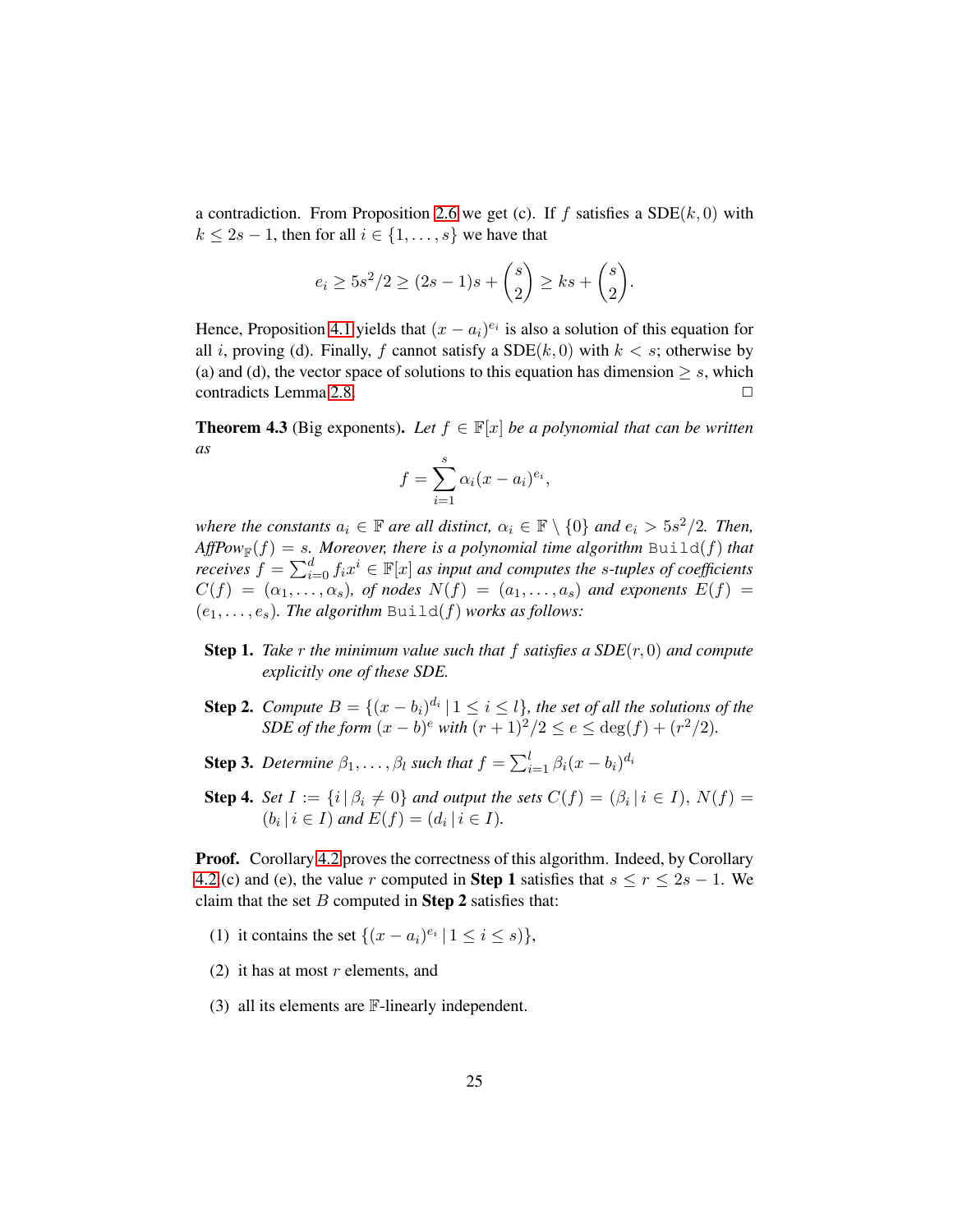The first claim follows from Corollary [4.2.](#page-23-0)(d), the fact that  $(r+1)^2/2 \leq (2s)^2/2 <$  $5s^2/2$ , and from Corollary [3.16,](#page-20-1) since  $e_i \le \deg(f) + (s^2/2) \le \deg(f) + (r^2/2)$  for all  $i$ . To prove the second claim assume that  $B$  has more than  $r$  elements, then we take  $t_1, \ldots, t_{r+1} \in B$ . To reach a contradiction, by Lemma [2.8](#page-11-1) it suffices to prove that  $t_1, \ldots, t_{r+1}$  are linearly independent. If this were not the case, by Proposition [3.11,](#page-17-0) we would have that  $r + 1 > \sqrt{(r + 1)^2 + 2}$ , which is not possible. A similar argument and the fact that B has at most r elements proves the third claim. By  $(1)$ and (3), the expression of f as a combination of the elements of B is unique and is the desired one.

Finally, the four steps can be perfomed in polynomial time. Only the first two steps require a justification. See Remark [2.7](#page-10-1) in Section [2](#page-8-0) regarding Step 1. In Step 2 we substitute for each value of e the polynomial  $(x - b)^e$  in the SDE. This yields a polynomial  $g(x)$  whose coefficients are polynomials in b of degree at most  $r \leq 2s - 1$ . We are looking for the values of b which make g identically 0, so we find b as a root of the gcd of the coefficients of a. find b as a root of the gcd of the coefficients of  $q$ .

In the following result we are going to analyze the bitsize complexity of the algorithm proposed; for this purpose we assume that the output (and, hence, the input) have integer coefficients. With this analysis we intend to show a rough overestimate on the number of bitsize operations showing the polynomial time nature of the algorithm.

We recall that by the dense size of a polynomial  $f = \sum_{i=0}^{d} f_i x^i \in \mathbb{Z}[X]$  we mean  $size(f) := \sum_{i=0}^{d} [1 + \log_2(1 + |f_i|)].$  Also for an  $n \times m$  matrix M with rational entries  $p_{ij}/q_{ij}$  where  $p_{ij} \in \mathbb{Z}$ ,  $q_{ij} \in \mathbb{Z}^+$ , the bit size of M is  $size(M) :=$  $\sum_{i=1}^{n}$  $\sum_{i=1}^{n} \sum_{j=1}^{m} [1 + \log_2(1 + |p_{ij}|) + \log_2(1 + q_{ij})]$ . The notation  $f(n) = \overline{\mathcal{O}}(g(n))$ means that there exists a  $k \in \mathbb{N}$  such that  $f(n) = \mathcal{O}(g(n) \log^k(\max(|g(n)|, 2))).$ 

Proposition 4.4. *Let* f *be a polynomial of degree* d *that can be written as*

$$
f = \sum_{i=1}^{s} \alpha_i (x - a_i)^{e_i},
$$

*where the constants*  $a_i \in \mathbb{Z}$  *are all distinct,*  $\alpha_i \in \mathbb{Z} \setminus \{0\}$  *and*  $e_i > 5s^2/2$ *. The algorithm* Build(f) *in Theorem [4.3](#page-24-0) outputs the optimal expression of* f *in the* AffPow model in  $O(d^{6.5} size(f) + d^8)$  bitsize operations.

**Proof.** A first observation is that the value  $r$  computed in **Step 1** of the algorithm is upper bounded in terms of d. Indeed, by hypothesis  $5s^2/2 \le \max(e_i)$  and, by Corollary [3.16,](#page-20-1)  $\max(e_i) \leq d + (s^2/2)$ , which implies that  $d \geq 2s^2$ . Moreover, in Corollary [4.2](#page-23-0) we show that  $r \le 2s - 1$ ; this gives  $r = \mathcal{O}(\sqrt{d})$ . Also by Corollary [4.2,](#page-23-0) we have that  $s \leq r$  and then  $\max(e_i) = O(d)$ .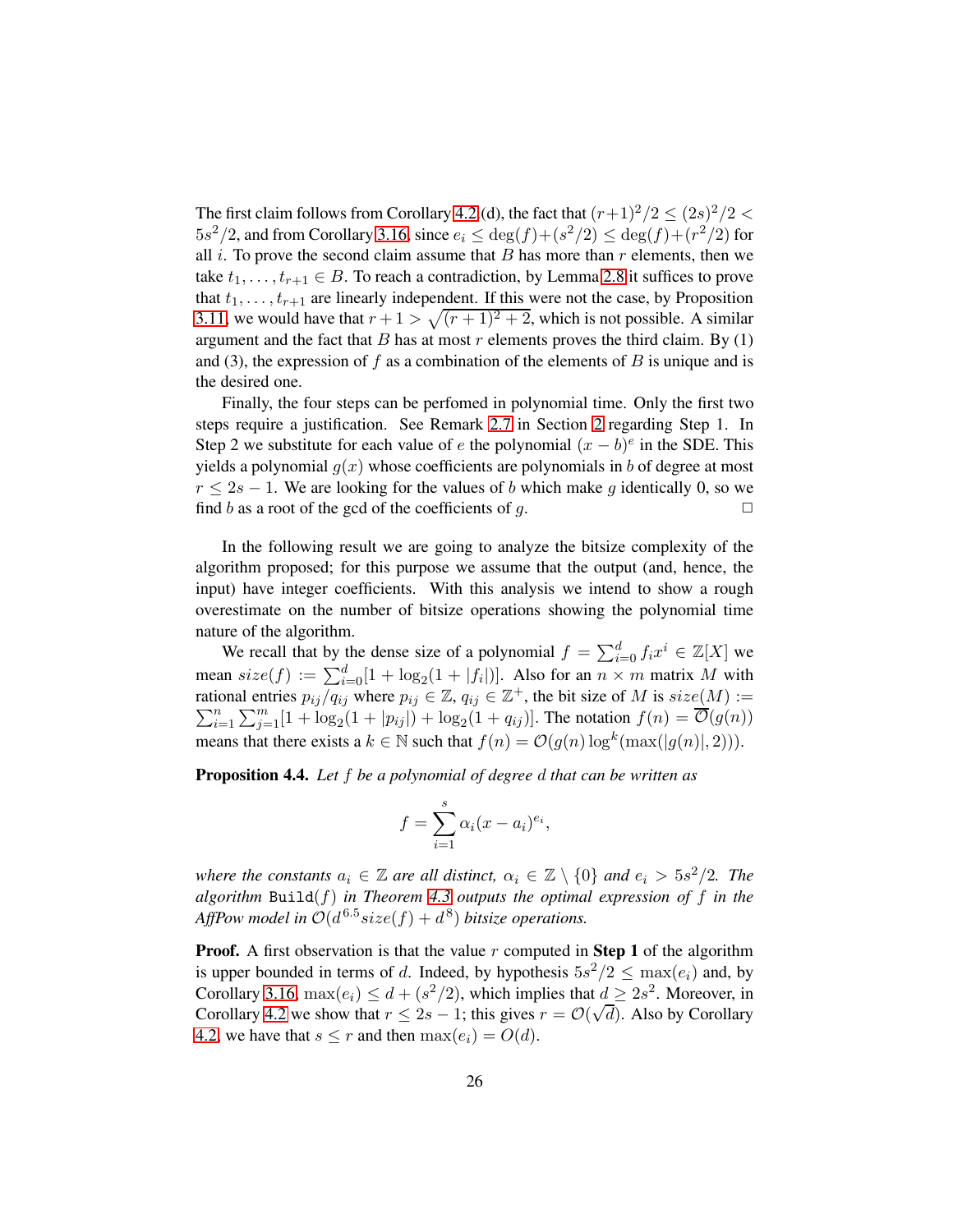Let us study now the number of bitsize operations needed to obtain a  $SDE(r, 0)$ satisfied by f assuming that we know in advance the value of r in **Step 1** of the algorithm. We propose to follow the idea of Remark [2.7](#page-10-1) and find the SDE by computing a vector in the kernel of the matrix  $M$  whose entries are the coefficients of the polynomials  $x^j f^{(i)}$  with  $0 \leq j \leq i \leq r$ . We have that M has  $1 + \cdots + r = (r + 1)r/2$  rows and  $d + 1$  columns. Since  $size(x^{j} f^{(i)})$  =  $\mathcal{O}(size(f) + id \log(d))$ , we have that  $size(M) = \mathcal{O}(\sum_{i=0}^{r} (i+1)(size(f) +$  $id \log(d)) = \mathcal{O}(r^2(size(f) + rd \log(d))),$  which is  $\overline{\mathcal{O}}(disize(f) + d^{2.5}).$  Now, we can obtain the required SDE by means of the Gauss pivoting method on  $M$ . Let  $E$  be the matrix in echelon form obtained by the Gauss method. By [\[24,](#page-47-7) Theorem 3.3], to compute E one needs  $O(r^4d)$  arithmetic operations, which is  $O(d^3)$ , and the biggest size of a coefficient appearing during the process of elimination by pivoting is  $\mathcal{O}(size(M))$ . Thus, the number of bitsize operations needed to obtain the SDE(r, 0) is  $\overline{\mathcal{O}}(d^3 \text{ size}(M))$ . Also, the biggest size of a coefficient appearing in the SDE( $r$ , 0) found is  $\mathcal{O}(size(M))$ . After multiplying by an appropriate integer, we can assume that each of these coefficients are integers of size  $\mathcal{O}(size(M)).$ 

We now lift the assumption that  $r$  is known in advance. To perform **Step 1** we follow Remark [2.7](#page-10-1) and we check whether f satisfies a  $SDE(\ell, 0)$  starting from  $\ell = 0$  and increasing  $\ell$ . We observe that at each step, we can check if f satisfies a SDE( $\ell$ , 0) by checking if the matrix  $M_{\ell}$  whose rows are the coefficients of the polynomials  $x^i f^{(j)}$  with  $0 \le i \le j \le \ell$  has full row rank. This can be easily checked from the matrix  $E_{\ell}$  in echelon form obtained by applying the Gauss method to  $M_{\ell}$ . Since  $M_{\ell}$  and  $E_{\ell}$  are respectively submatrices of  $M_{\ell+1}$  and  $E_{\ell+1}$ , the procedure of computing the SDE of smallest order satisfied by  $f$  can be done incrementally. Moreover, all the matrices  $M_{\ell}$  and  $E_{\ell}$  are submatrices of the matrices  $M$  and  $E$  described above. So, it is interesting to notice that knowing the exact value of  $r$  in advance does not give any advantage and **Step 1** can be performed in  $\overline{\mathcal{O}}(d^3size(M))$  bitsize operations.

To perform Step 2 we propose the following strategy. Assume that the SDE obtained in **Step 1** is  $\sum_{i=0}^{r} P_i(x) f^{(i)}(x) = 0$ . For each value  $e : (r+1)^2/2 \leq$  $e \leq d + (r^2/2)$ , we input in the SDE the polynomial  $(x - Y)^e$ , where Y is a new variable; we obtain an equation of the form  $g(x, Y) = 0$ . We first observe that  $g(x,Y) = (x - Y)^{e-r} h(x,Y)$ , where  $h(x,Y) \in \mathbb{Z}[x,Y]$  has degree  $\leq r$ . We write  $h = \sum_{i=0}^{r} h_i x^i$ , where  $h_i \in \mathbb{Z}[Y]$  is of degree  $\leq r - i$ .

The bit size of any coefficient of  $h_i$  is  $\overline{\mathcal{O}}(r^2 \text{ size}(M))$ , which is  $\overline{\mathcal{O}}(d \text{ size}(M))$ . Moreover, since every  $h_i \in \mathbb{Z}[Y]$  has degree  $\leq r$ , by [\[6,](#page-46-10) Proposition 21.22], the cost of computing the integer roots of each  $h_i$  is  $\overline{\mathcal{O}}(d^2 \text{ size}(M))$ . Since we have to solve  $r + 1$  equations and take the common roots, this makes  $\overline{\mathcal{O}}(d^{2.5} size(M))$ bitsize operations and since we have to do it for at most  $d$  values of  $e$ , this gives  $\overline{\mathcal{O}}(d^{3.5} size(M))$  bit operations overall. Moreover, the  $b_j$ 's computed divide the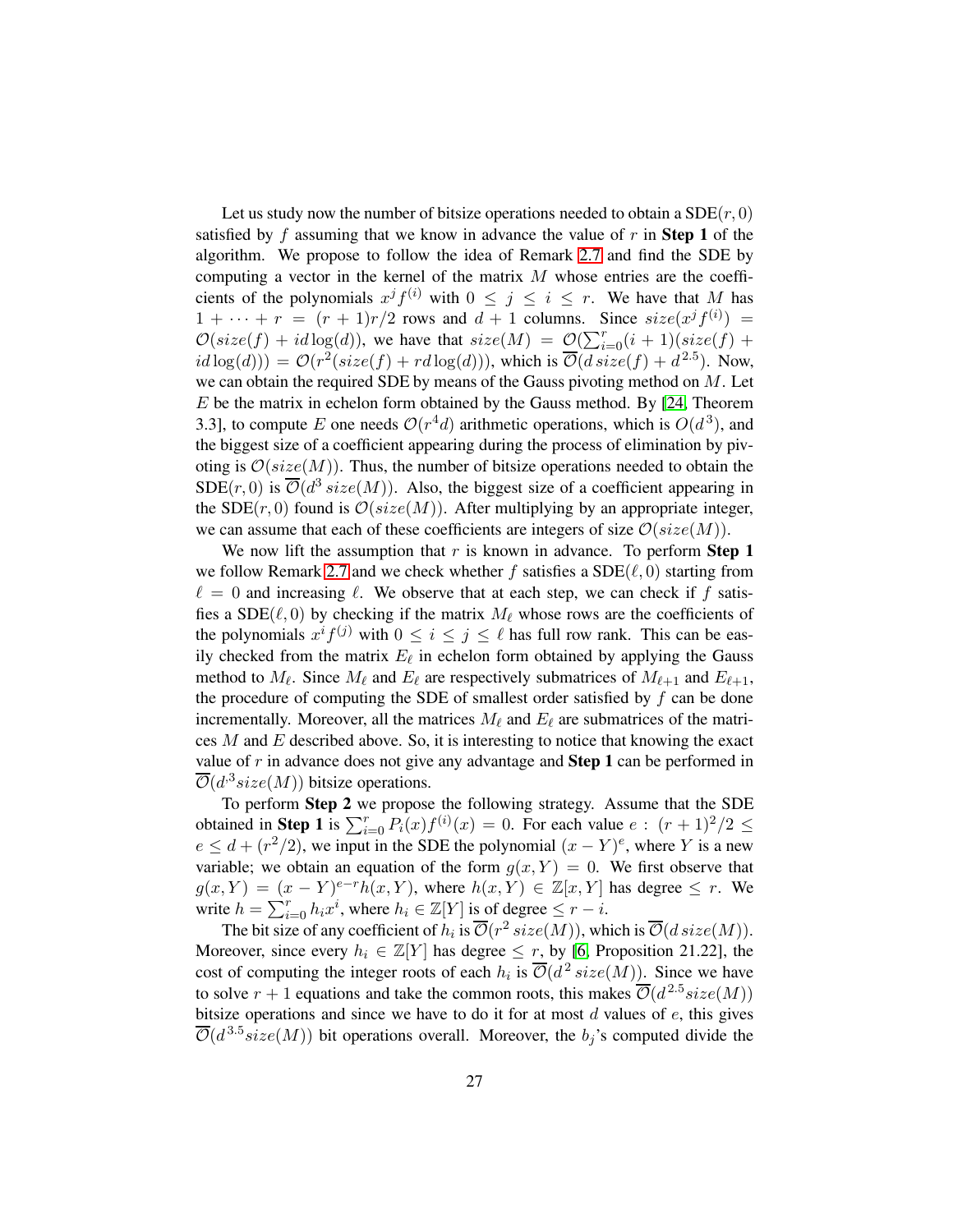independent term of all the  $h_i$  and, hence, the bit size of each  $b_i$  is  $\overline{\mathcal{O}}(d \, size(M)).$ 

In Step 3, the corresponding matrix has at most  $d + 1 + (r^2/2)$  rows, at most r columns (see the proof of Theorem [4.3\)](#page-24-0), and its size is  $\overline{\mathcal{O}}(d^{3.5} size(M))$ . Since the rank of this matrix is  $\leq r$  (indeed, as we proved in Theorem [4.3,](#page-24-0) this matrix has full column rank), when we are performing Gaussian elimination and treating a new row we have at most r already treated nonzero rows. As a consequence of this, we have to perform  $O(r^2d)$  arithmetic operations to solve the system of equations by Gaussian elimination through pivoting. Hence the cost of this step is  $\overline{\mathcal{O}}(d^{5.5} size(M))$ , giving a total cost of  $\mathcal{O}(d^{6.5} size(f) + d^8)$  bitsize operations.

Now, we can proceed with the main result of this section:

<span id="page-27-0"></span>**Theorem 4.5** (Different nodes). Let  $f \in \mathbb{F}[x]$  *be a polynomial that can be written as*

$$
f = \sum_{i=1}^{s} \alpha_i (x - a_i)^{e_i},
$$

*where the constants*  $a_i \in \mathbb{F}$  *are all distinct,*  $\alpha_i \in \mathbb{F} \setminus \{0\}$ *, and*  $e_i \in \mathbb{N}$ *. Assume moreover that*  $n_i \leq (3i/4)^{1/3} - 1$  *for all*  $i \geq 2$ *, where*  $n_i$  *denotes the number of indices j such that*  $e_j \leq i$ *.* 

*Then, Aff* $\text{Pow}_\mathbb{F}(f) = s$ *. Moreover, there is a polynomial time algorithm*  $\text{Build}(f)$ *that receives*  $f = \sum_{i=0}^{d} f_i x^i \in \mathbb{F}[x]$  *as input and computes the s-tuples of coefficients*  $C(f) = (\alpha_1, \ldots, \alpha_s)$ *, of nodes*  $N(f) = (a_1, \ldots, a_s)$  *and exponents*  $E(f) = (e_1, \ldots, e_s)$ . The algorithm  $\text{Build}(f)$  works as follows:

- **Step 1.** We take t the minimum value such that f satisfies a  $SDE(t, 0)$  and com*pute explicitly one of these SDE.*
- **Step 2.** *Consider*  $B := \{(x b_i)^{d_i} \mid 1 \leq i \leq l\}$ , the set of all the solutions of the *SDE of the form*  $(x - b)^e$  *with*  $(t + 1)^2/2 \le e \le \deg(f) + \frac{(\deg(f) + 2)^2}{8}$ <br>*and assume that*  $d_1 \ge d_2 \ge \dots \ge d_l \ge d_{l+1} := (t + 1)^2/2$ *.*
- Step 3. We take  $r \in \{1, ..., l\}$  *such that*  $d_r d_{r+1} > r^2/2$  *and*  $d_{r+1} < \deg(f)$ *.*
- **Step 4.** We set  $j := d_r (r^2/2)$  and express  $f^{(j)}$  as  $f^{(j)} = \sum_{i=1}^r \beta_i \frac{d_i!}{(d_i-j)!} (x (b_i)^{d_i-j}$  with  $\beta_1,\ldots,\beta_r\in\mathbb{F}$ . We set  $I:=\{i\,|\,\beta_i\neq 0\}.$

**Step 5.** We set  $\widetilde{f} := \sum_{i=1}^r \beta_i (x - b_i)^{d_i}$  and  $h := f - \widetilde{f}$ . *If*  $h = 0$ , then  $C(f) = (\beta_i | i \in I)$ ,  $N(f) = (b_i | i \in I)$  and  $E(f) =$  $(d_i \, | \, i \in I).$ *Otherwise, we set*  $h := f - f$  *and we have that*  $C(f) = (\beta_i | i \in I) \cup$ 

 $C(h), N(f) = (b_i | i \in I) \cup N(h)$  and  $E(f) = (d_i | i \in I) \cup E(h)$ , *where the triplet*  $(C(h), N(h), E(h))$  *is the output of* Build(*h*).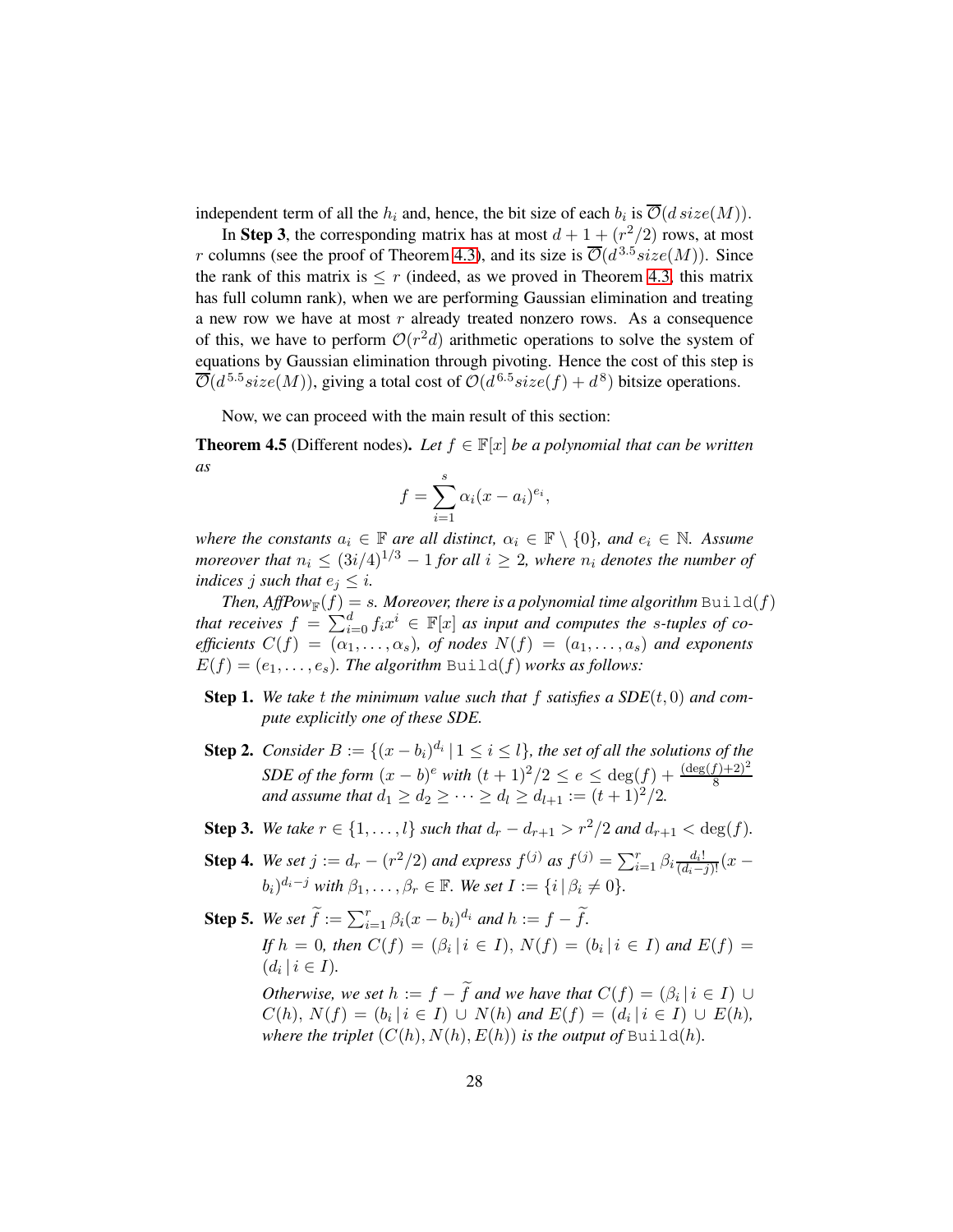**Proof.** By Corollary [3.14](#page-20-0) we have that  $AffPow_\mathbb{F}(f) = s$ . Concerning the algorithm, first we observe that the value t computed in **Step 1** is  $\leq 2s - 1$  by Proposition [2.6.](#page-10-0) Moreover, we claim that the set B computed in Step 2 has  $l \leq t$ elements. Otherwise, by Lemma [2.8,](#page-11-1) there exists a set  $I \subseteq \{1, \ldots, l\}$  of size  $\leq t+1$  and there exist  $\{\gamma_i \mid i \in I\} \subseteq \mathbb{F} \setminus \{0\}$  such that  $\sum_{i \in I} \gamma_i (x - b_i)^{d_i} = 0$ . Setting  $m := \max\{d_i \mid i \in I\} \ge (t+1)^2/2$ , Proposition [3.11](#page-17-0) yields that  $t+1 \ge$  $|I| > \sqrt{2(m+1)} > t+1$ , a contradiction.

Now we set  $L := 5s^2/2$  and consider the set  $C := \{(x - a_i)^{e_i} | e_i \ge L\}$  where the  $a_i$ 's are the nodes in the optimal expression of f. We have that  $C \neq \emptyset$ ; indeed, if we set  $e_{\text{max}} := \max\{e_i | 1 \le i \le s\}$ , then  $s = n_{e_{\text{max}}} \le (3e_{\text{max}}/4)^{1/3} - 1$  and  $L \leq 4(s+1)^3/3 \leq e_{\text{max}}.$ 

Since

$$
ts + {s \choose 2} \le (2s - 1)s + {s \choose 2} \le 5s^2/2,
$$

Proposition [4.1](#page-22-1) yields that all the elements of  $C$  are solution of the SDE and, by Corollary [3.16](#page-20-1) we know that  $e_i \n\t\leq \deg(f) + \frac{(\deg(f) + 2)^2}{8}$  for all  $i \in \{1, \ldots, s\}.$ Hence  $C \subseteq B$ . In particular, there exists a  $\tau \in \{1, \ldots, l\}$  such that  $d_1 \geq d_{\tau} =$  $e_{\text{max}} \geq \frac{4}{3}$  $\frac{4}{3}(s+1)^3$ .

Now we take  $k := \max\{i \mid d_i > L\}$  (we have that  $1 \leq k \leq l \leq t \leq 2s - 1$ ) and we are going to prove that

- there exists  $r \in \{\tau, \ldots, k-1\}$  such that  $d_r d_{r+1} > r^2/2$ , or
- $d_k L > k^2/2$ .

Indeed, if this is not the case, then we get the following contradiction:

$$
\frac{4s^3}{3} \leq \frac{4(s+1)^3}{3} - L \leq e_{\max} - L = d_{\tau} - L = \sum_{i=\tau}^{k-1} (d_i - d_{i+1}) + d_k - L \leq
$$
  

$$
\leq \frac{1}{2} \sum_{i=\tau}^{k} i^2 \leq \frac{1}{2} \sum_{i=1}^{k} i^2 = \frac{k(k+1)(2k+1)}{12} \leq \frac{(2s-1)2s(4s-1)}{12} < \frac{4s^3}{3}.
$$

We take  $r \in \{1, \ldots, k-1\}$  such that  $d_r - d_{r+1} > r^2/2$ , or  $r = k$  if such a value does not exist (and  $d_k - L > k^2/2$ ). We claim that  $e_{\text{max}} \ge d_r$  if and only if  $d_{r+1} < \deg(f)$  and, thus, the r described in **Step 3** always exists. If  $d_{r+1} <$  $deg(f)$ , since  $deg(f) \le e$  and  $C \subseteq B$ , then  $d_r \le e_{\text{max}}$  (since  $e_{\text{max}} = d_\tau$ , it cannot be sandwiched between two consecutive elements  $d_r, d_{r+1}$  of this sequence).

Conversely, assume now that  $e_{\text{max}} \geq d_r$  and let us prove that  $d_{r+1} < \deg(f)$ . To prove this we first observe that setting  $j := d_r - (r^2/2)$ , then  $f^{(j)}$  can be uniquely expressed as a linear combination of  $B' := \{(x - b_i)^{d_i - j} | 1 \le j \le r\}$ . Indeed,  $f^{(j)} = \sum_{e_i \geq j} \alpha_i \frac{e_i!}{(e_i-j)!} (x-a_i)^{e_i-j}$  with  $\alpha_i \neq 0$  and  $(x-a_i)^{e_i-j} \in B'$  for all  $e_i \geq j$ , and if there is another way of expressing  $f^{(j)}$  as a linear combination of B', then by Proposition [3.11](#page-17-0) we get that  $r > \sqrt{2(\min\{d_i \mid 1 \le i \le r\} - j + 1)} \ge$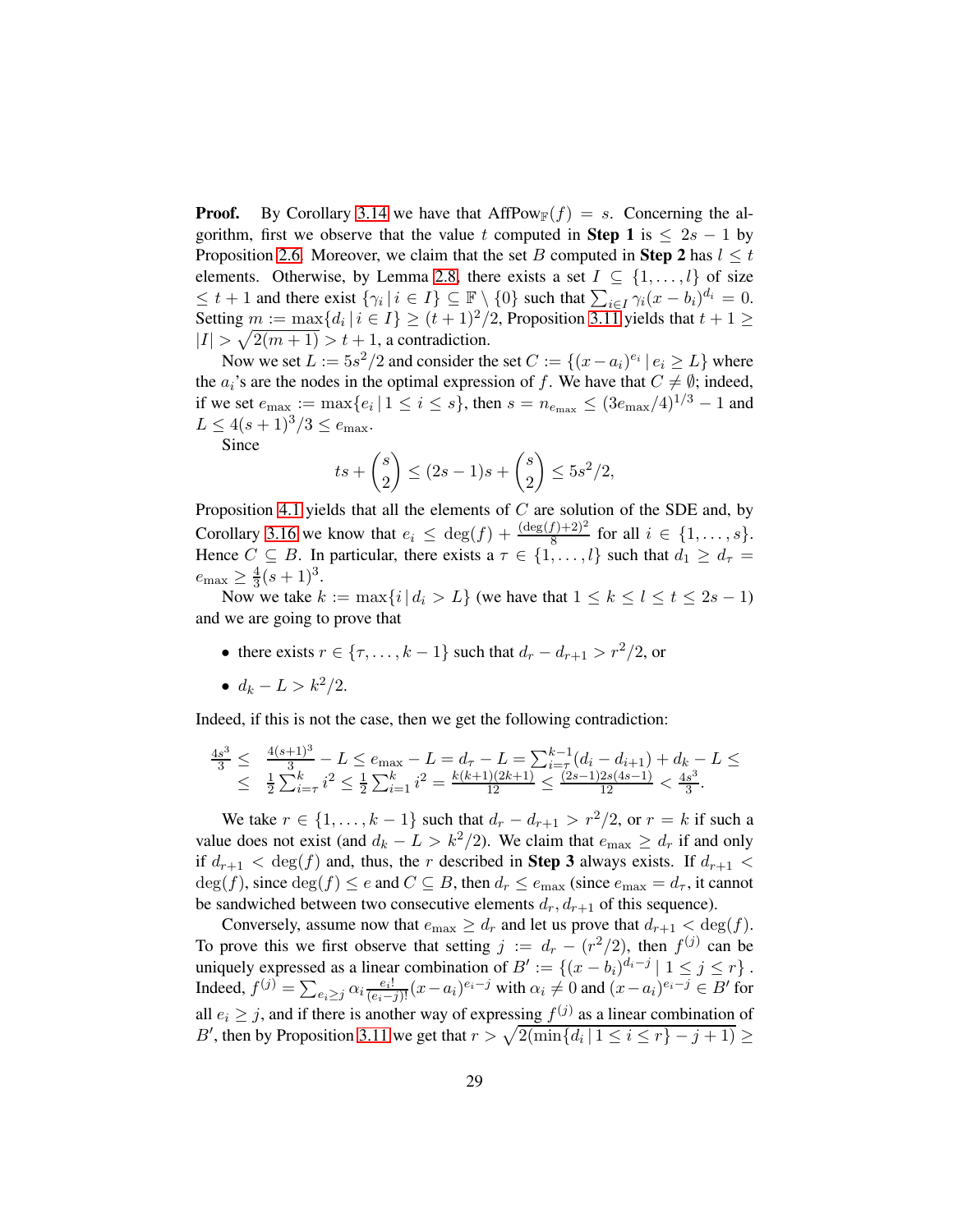$\sqrt{r^2+2} > r$ , a contradiction. So, if  $d_{r+1} \ge \deg(f)$ , then  $f^{(j)} = 0$  and the only expression of  $f^{(j)}$  as a linear combination of B' would be the one in which every coefficient is  $0$ , a contradiction. Hence, the value  $r$  computed in **Step 3** exists.

We have seen that  $f^{(j)}$  can be uniquely expressed as a linear combination of B' as  $f^{(j)} = \sum_{e_i \geq j} \alpha_i \frac{e_i!}{(e_i-j)!} (x-a_i)^{e_i-j}$ . Hence, in **Step 4**, one finds all the  $(\alpha_i, a_i, e_i)$  such that  $e_i \geq j$ . In Step 5, either the polynomial h is 0 and we have finished or  $h = \sum_{e_i < j} \alpha_i (x - a_i)^{e_i}$  is written as a linear combination of strictly less than s terms and satisfies the hypotheses of the Theorem, so by induction we  $\Box$  are done.  $\Box$ 

Note that in Step 2 of this algorithm we need to compute polynomial roots, just as in the corresponding step of Theorem [4.3](#page-24-0) (see the proof of Theorem [4.3](#page-24-0) for details). One difference, however, is that we do not use the roots  $b_i$  only to output the coefficients of the optimal decomposition: we also use the  $b_i$  in the subsequent iterations of the algorithm since the polynomials  $\hat{f}$  and  $\hat{h}$  of Step 5 are defined in terms of the  $b_i$ , and we call the algorithm recursively on input h. From this discussion one might be lead to think that if  $f$  has its coefficients in a subfield  $K$ of  $\mathbb F$ , the coefficients of  $\tilde f$  and h may lie outside K. We show in Proposition [4.6](#page-29-0) that this is not the case:  $\tilde{f}$  and  $h = f - \tilde{f}$  always lie in K[X]. We do not know if  $f$  can be computed from  $f$  with a polynomial number of arithmetic operations and comparisons (in the words of Section [1.3,](#page-5-2) this would be a way to eliminate root finding from the "internal working" of the algorithm).

<span id="page-29-0"></span>**Proposition 4.6.** Let  $\mathbb{K}$  be a subfield of  $\mathbb{F}$ . Let  $f \in \mathbb{K}[x]$  be a polynomial that can *be expressed in the AffPow<sub>F</sub> model as* 

$$
f = \sum_{i=1}^{s} \alpha_i (x - a_i)^{e_i} \text{ with } \alpha_i, a_i \in \mathbb{F},
$$

*and*  $n_e = #\{i : e_i \leq e\} \leq \sqrt{\frac{e+1}{2}}$  $\frac{+1}{2}$  for all  $e \in \mathbb{N}$ . Then, for all  $m, M \in \mathbb{N}$ , the *truncated expression*

$$
\widetilde{f} = \sum_{m \le e_i \le M} \alpha_i (x - a_i)^{e_i}
$$

*belongs to*  $\mathbb{K}[x]$ *. In particular, whenever*  $f \in \mathbb{F}[x]$  *satisfies the hypotheses of Theorem* [4.5](#page-27-0) and  $f \in \mathbb{K}[x]$ , then the polynomial f computed in **Step 5** of the *algorithm also belongs to*  $\mathbb{K}[x]$ *.* 

**Proof.** By Corollary [3.14,](#page-20-0) we know that  $AffPow_{\mathbb{F}}(f) = s$  and, hence,  $\alpha_i, a_i$  are algebraic over  $K$ . We denote by  $T$  the splitting field of the minimal polynomials of all the  $\alpha_i, a_i$  over K (i.e., the smallest field  $\mathbb T$  such that  $\mathbb K(\alpha_i, a_i) \subset \mathbb T$  and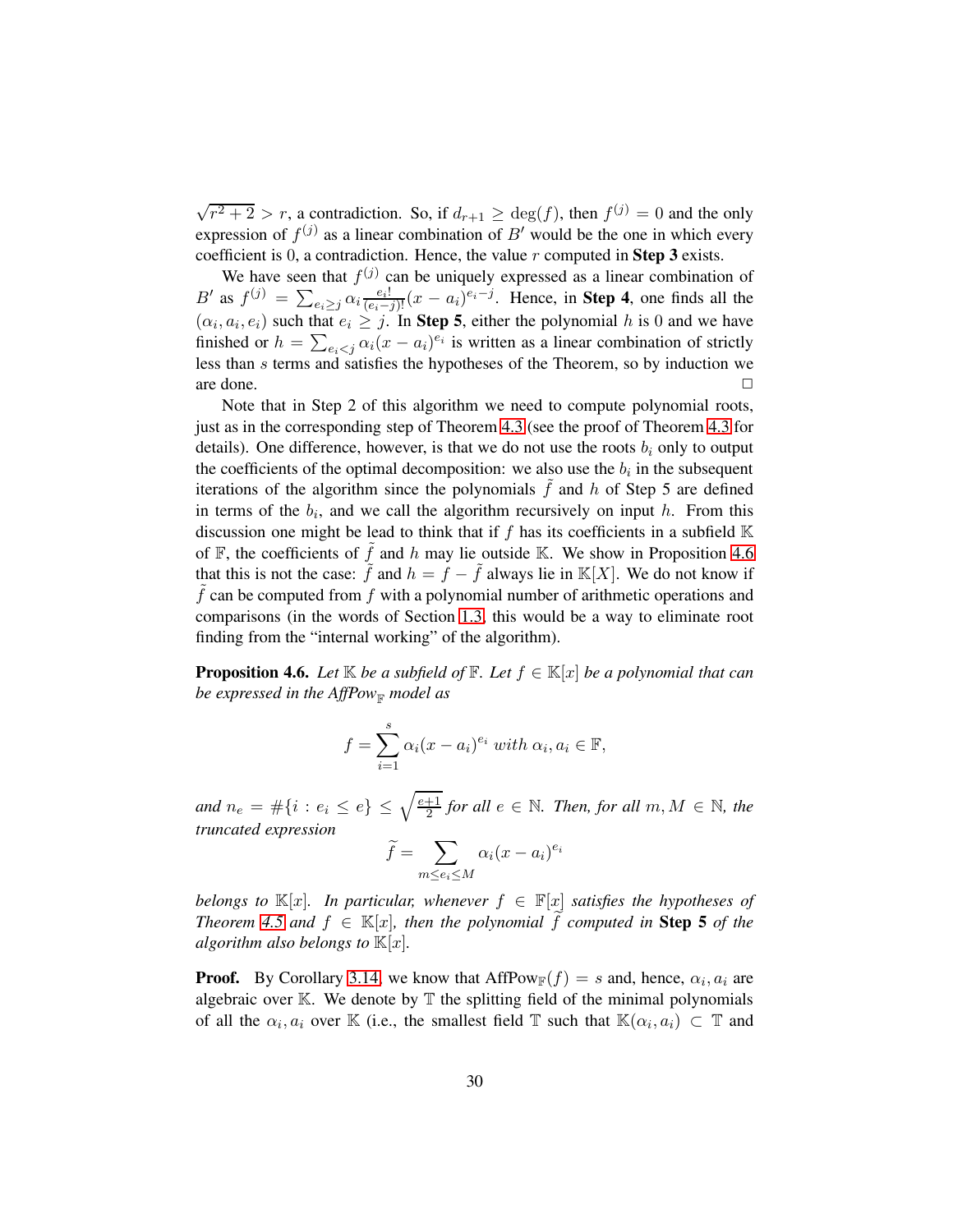$\mathbb{K} \subset \mathbb{T}$  is normal). Since K is of characteristic 0 (and, thus, the extension  $\mathbb{K} \subset \mathbb{T}$ is separable), then  $K \subset T$  is a Galois extension.

Take now  $\sigma$  any element of the Galois group of the extension  $\mathbb{K} \subset \mathbb{T}$ . Since  $f \in \mathbb{K}[x]$ , if we apply  $\sigma$  to f we obtain that  $f = \sigma(f) = \sum_{i=1}^{s} \sigma(\alpha_i)(x \sigma(a_i))^{e_i}$ . Moreover, by Corollary [3.14,](#page-20-0) we know that AffPow $_{\mathbb{T}}(f) = s$  and f has a unique optimal expression in the AffPow<sub>T</sub> model, then  $\{(\alpha_i, a_i, e_i) | 1 \le i \le s\}$  $\{(\sigma(\alpha_i), \sigma(a_i), e_i) | 1 \leq i \leq s\}$ . In particular, for every  $e \in \mathbb{N}$ , we have that

<span id="page-30-1"></span>
$$
\{(\alpha_i, a_i, e_i) | e_i = e\} = \{(\sigma(\alpha_i), \sigma(a_i), e_i) | e_i = e\}.
$$
 (6)

 $\Box$ 

Now, we consider  $\widetilde{f} = \sum_{m \leq e_i \leq M} \alpha_i (x - a_i)^{e_i}$ , by [\(6\)](#page-30-1) we get that

$$
\sigma(\widetilde{f}) = \sum_{m \leq e_i \leq M} \sigma(\alpha_i)(x - \sigma(a_i))^{e_i} = \sum_{m \leq e_i \leq M} \alpha_i(x - a_i)^{e_i} = \widetilde{f}.
$$

Summarizing, if we denote  $\tilde{f} = \sum_{i=m}^{M} f_i x^i \in \mathbb{T}[x]$ , we have proved that  $\sigma(f_i) =$  $f_i$  for every  $i \in \{0, \ldots, M\}$  and every  $\sigma$  in the Galois group of the extension  $\mathbb{K} \subset$ T. This proves (see, e.g., [\[8,](#page-46-11) Theorem 7.1.1]) that  $f_i \in \mathbb{K}$  for all  $i \in \{0, \ldots, M\}$ and  $f \in \mathbb{K}[x]$ .

We define the size of the set of triplets  $\{(\alpha_i, a_i, e_i) | 1 \le i \le s\} \subset \mathbb{Z} \times \mathbb{Z} \times \mathbb{N}$  as  $\sum_{i=1}^{s} [1 + \log_2(1 + |a_i|) + \log_2(1 + |\alpha_i|) + e_i]$ . As mentioned in the introduction, it is not clear that the size of the output of the algorithm proposed in Theorem [4.5](#page-27-0) is polynomially bounded in the input size (i.e., in the bit size of f given as a sum of monomials). However, it is straightforward to check that the input size is polynomially bounded by the output size. Indeed, the degree of  $f$  is upper bounded by the maximum value of the  $e_i$  and every coefficient of f can be seen as the evaluation of a small polynomial in the  $\alpha_i$ ,  $a_i$ 's. In the following result we prove that the algorithm works in polynomial time in the size of the output. Hence, a positive answer to Question [1.6](#page-7-0) together with Corollary [3.16](#page-20-1) would directly yield that the algorithm works in polynomial time (in the size of the input).

<span id="page-30-0"></span>**Proposition 4.7.** *Let*  $f \in \mathbb{Z}[x]$  *be written as* 

$$
f = \sum_{i=1}^{s} \alpha_i (x - a_i)^{e_i}
$$

*with*  $a_i \in \mathbb{Z}$ ,  $\alpha_i \in \mathbb{Z} \setminus \{0\}$ ,  $e_i \in \mathbb{N}$  *and assume that this decomposition satisfies the conditions of Theorem* [4.5:](#page-27-0) *the constants*  $a_i$  *are all distinct, and*  $n_i \leq (3i/4)^{1/3} - 1$ *for all*  $i \geq 2$ *, where*  $n_i$  *denotes the number of indices j such that*  $e_i \leq i$ *.* 

*Then, the algorithm in Theorem [4.5](#page-27-0) works in polynomial time in the size of the output.*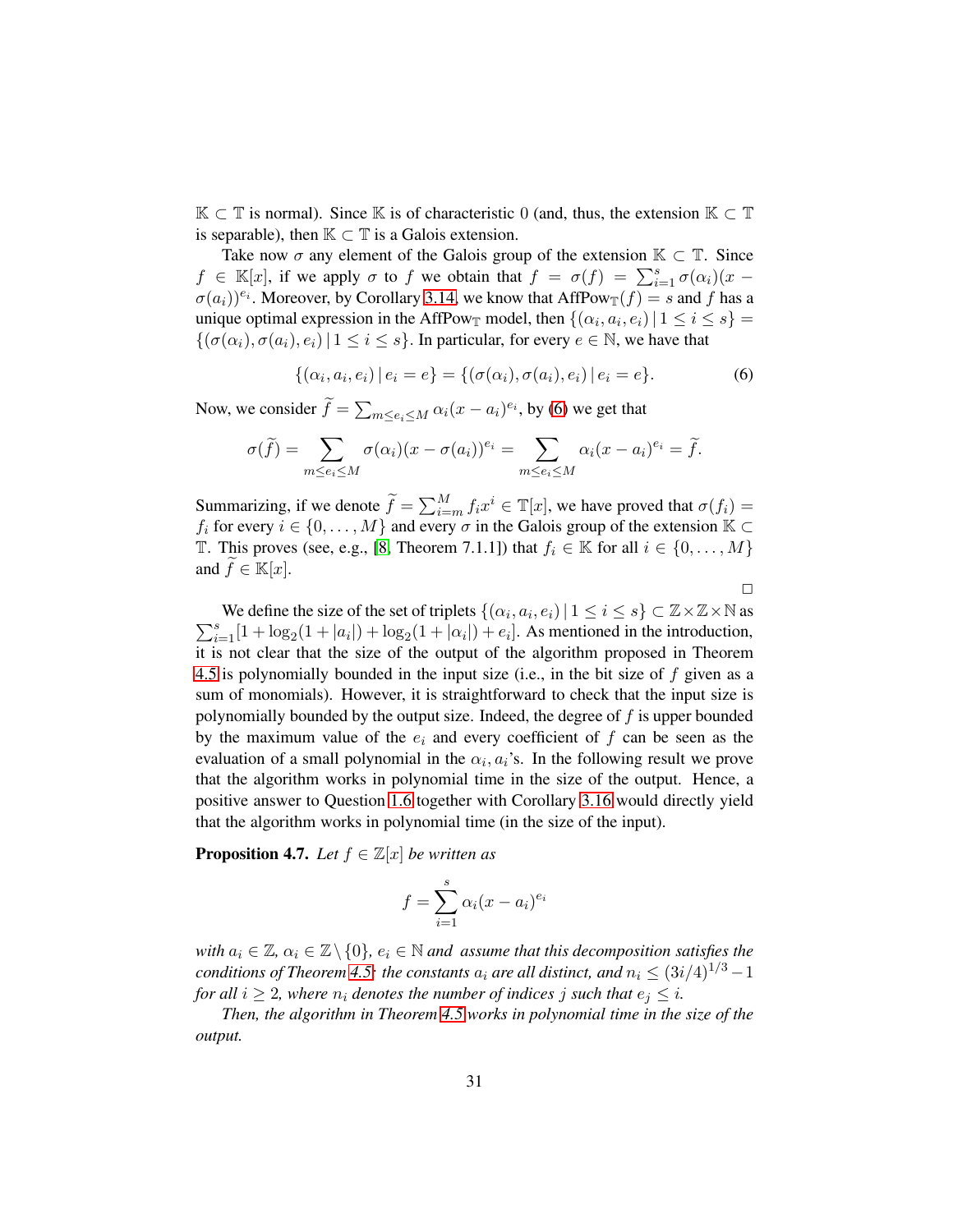**Proof.** We write  $f = \sum_{j=0}^{d} f_j x^j$  with  $f_j \in \mathbb{Z}$  and  $d = \deg(f) \le \max\{e_1, \dots, e_s\}$ . We have that  $f_j = \sum_{e_i \geq j} \alpha_i \binom{e_i}{j} a_i^{e_i-j}$  for all  $j \in \{0, ..., d\}$ . Thus, the size of f is polynomially bounded by the size of the output. To perform **Step 1** we follow Remark [2.7.](#page-10-1) We note that the coefficients of the polynomials appearing in the SDE are polynomially bounded by the size of  $f$ . In **Step 2** we have to compute the integral roots of polynomials of degree  $t \leq s$  with integral coefficients, which can also be done in polynomial time (see, e.g., [\[22\]](#page-47-8)). Step 4 can also be performed in polynomial time by solving a linear system of equations (see, e.g., [\[24,](#page-47-7) Corollary 3.3a]). The result follows from the fact that the polynomial  $h$  defined in Step 5 can be written as  $h = \sum_{j \in J} \alpha_j (x - a_j)^{e_j}$  for some set  $J \subset \{1, \ldots, s\}$  of at most  $s - 1$ elements. After the first iteration, the algorithm is therefore called recursively on polynomials h with an output size bounded by the output size of the original  $f$ .  $\Box$ 

### <span id="page-31-0"></span>5 Algorithms for repeated nodes

This section is a continuation of the previous one and concerns the case where the nodes  $a_i$  in the optimal expression of f in the Affine Power model are not necessarily different. The section is divided in two. In the first subsection we provide algorithms when all the exponents corresponding to a repeated node appear in a small interval. The second one handles the case where the difference between two consecutive exponents corresponding to the same node is always large.

#### <span id="page-31-2"></span>5.1 Small intervals

We begin with the following result generalizing Proposition [4.1,](#page-22-1) which corresponds to  $\delta = 0$ .

<span id="page-31-1"></span>**Proposition 5.1.** *Let*  $\delta \in \mathbb{N}^+$  *and let*  $f \in \mathbb{F}[x]$  *be written as* 

$$
f = \sum_{i=1}^{t} Q_i(x) (x - a_i)^{e_i},
$$

*with distinct*  $a_i \in \mathbb{F}$ ,  $Q_i \in \mathbb{F}[X]$  *with*  $\deg(Q_i) \leq \delta$  *and*  $e_i \in \mathbb{N}$  *for all i. Assume that* f *satisfies the following SDE of parameters* k, l*:*

$$
\sum_{i=0}^{k} P_i(x) f^{(i)}(x) = 0.
$$

*If*  $e_i \geq k + (t-1)(k+l+\delta) + {t \choose 2}$  $\binom{t}{2}$ , then  $Q_i(x)$   $(x-a_i)^{e_i}$  satisfies the same SDE; *as a consequence*  $P_k(a_i) = 0$ .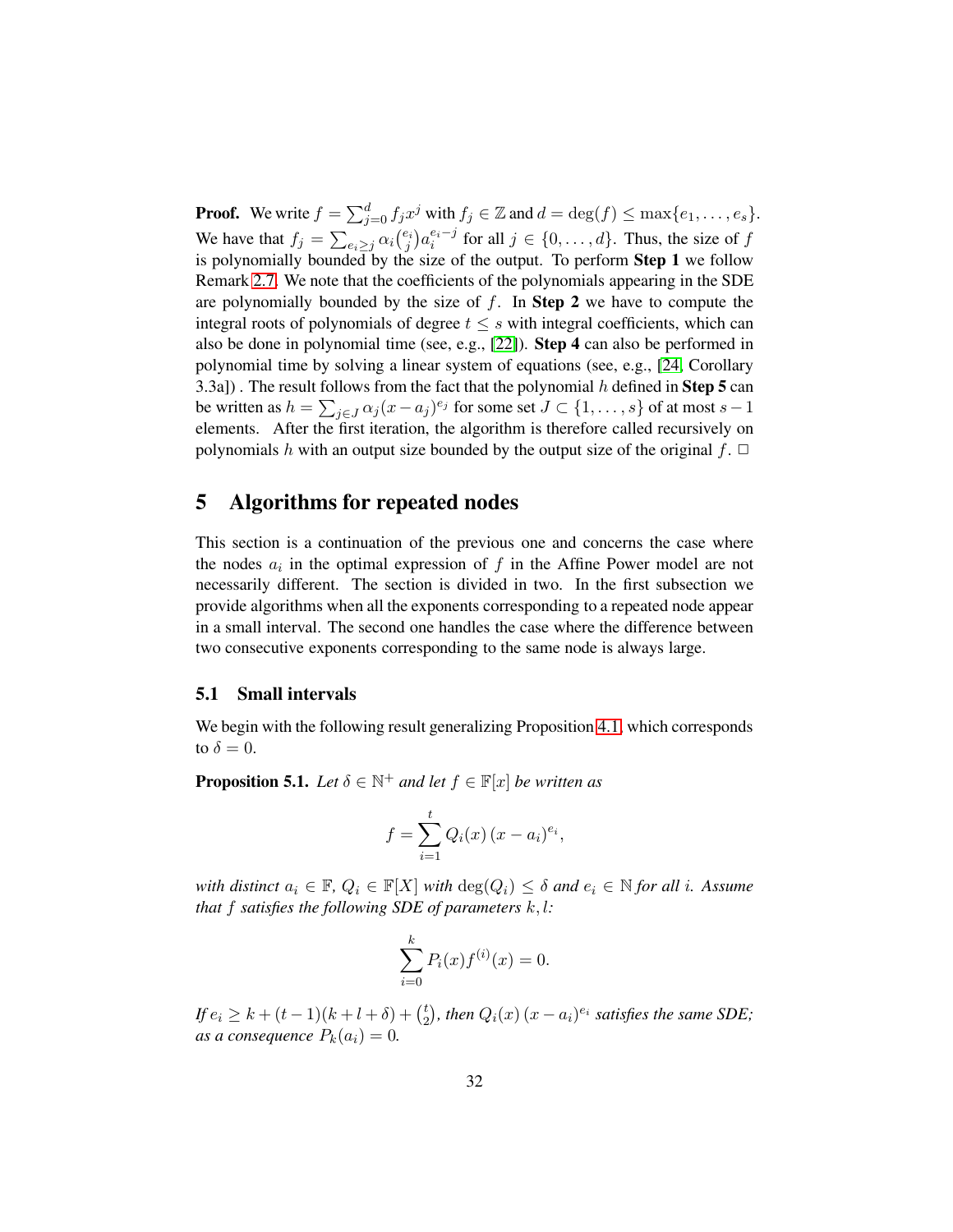**Proof.** We take  $i = 1$ . We assume that  $e_1 \ge k + (t - 1)(k + l + \delta) + \binom{t}{2}$  $\binom{t}{2}$  and that f satisfies a  $SDE(k, l)$ 

$$
\sum_{i=0}^{k} P_i(x) f^{(i)}(x) = 0
$$

By contradiction, suppose that  $Q_1(x)(x-a_1)^{e_1}$  does not satisfy this equation. For every  $j \in \{1, \ldots, t\}$ , we denote by  $g_j$  and  $R_j$  the polynomials such that

$$
g_j = \sum_{i=0}^{k} P_i(x) (Q_j(x)(x - a_j)^{e_j})^{(i)} = R_j(x)(x - a_j)^{d_j}
$$

where  $d_j := \max\{0, e_j - k\}$  for all j, and with  $\deg R_j \leq \delta + e_j + l - d_j \leq k + l + \delta$ . We have the equality

$$
- g_1 = \sum_{i=2}^{t} g_i \neq 0.
$$
 (7)

We consider a linearly independent subfamily of  $g_2, \ldots, g_t$ , namely  $\{g_j | j \in J\}$ with  $J = \{j_1, \ldots, j_p\} \subseteq \{2, \ldots, t\}$ . Then by Proposition [2.4](#page-9-0) we have that

$$
e_1 - k = d_1 \le M_{a_1}(g_1) \le p - 1 + \sum_{j \in J} \deg(R_j) + p(p - 1) - {p \choose 2} \le p - 1 + (k + l + \delta)p + {p \choose 2}.
$$

Taking into account that  $p \le t - 1$ , we finally obtain the inequality

$$
e_1 - k \le t - 2 + (t - 1)(k + l + \delta) + {\binom{t - 1}{2}},
$$

which yields a contradiction.

Now, we take  $l_1 \ge e_1$  and  $R_1 \in \mathbb{F}[x]$  such that  $(x - a_1)^{l_i} R_1(x) = (x - a_1)^{l_i} R_1(x)$  $(a_1)^{e_1} Q_1(x)$  and  $R_1(a_1) \neq 0$ . Since  $(x - a_1)^{e_1} Q_1(x)$  is a solution of the SDE, we have that:

$$
\sum_{i=0}^{k} P_i(x) ((x - a_1)^{l_1} R_1(x))^{(i)} = 0,
$$

we deduce that there exists  $q \in \mathbb{F}[x]$  such that  $P_k(x)(x - a_1)^{l_1 - k}h(x) = (x - a_1)^{l_1 - k}h(x)$  $(a_1)^{l_1-k+1}q(x)$ , from where we deduce that  $P_k(a_1) = 0$ .

From Proposition [5.1](#page-31-1) we shall now derive Corollary [5.2](#page-33-0) and Theorem [5.3.](#page-34-0) They provide an effective method to obtain the optimal expression of a polynomial  $f$  in the Affine Power model whenever all the exponents corresponding to a repeated node are required to lie in a small interval.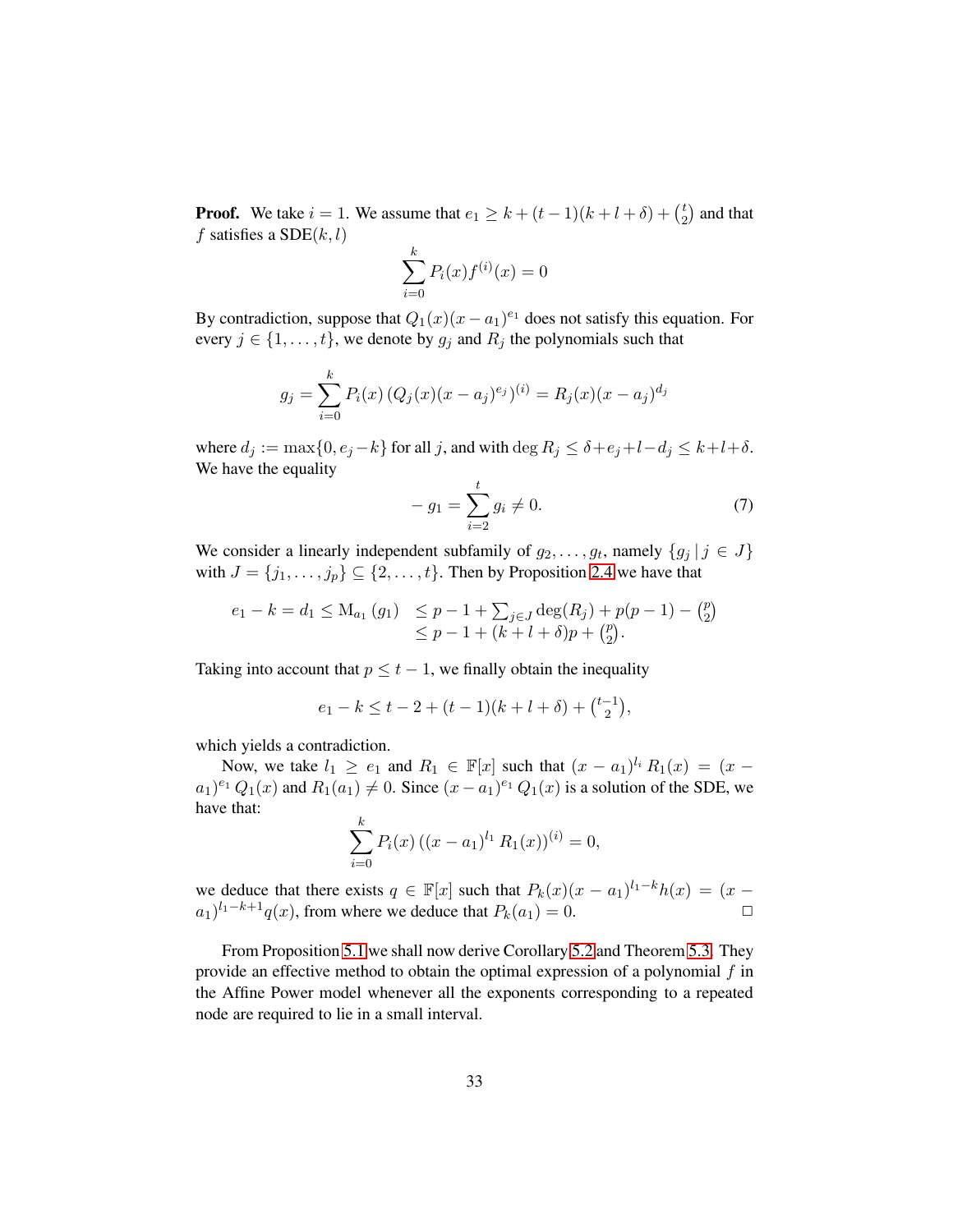<span id="page-33-0"></span>**Corollary 5.2.** *Let*  $\delta \in \mathbb{Z}^+$  *and let*  $f \in \mathbb{F}[x]$  *be a polynomial written as* 

$$
f = \sum_{i=1}^{t} Q_i(x) (x - a_i)^{e_i},
$$

*where:*

- $Q_i(x) = \sum_{j=1}^{s_i} \gamma_{i,j} (x a_i)^{\epsilon_{i,j}} \in \mathbb{F}[x]$  *with*  $\gamma_{i,j} \neq 0$  *and*  $0 = \epsilon_{i,0} < \epsilon_{i,1} <$  $\cdots < \epsilon_{i,s_i} \leq \delta$ ,
- *the*  $a_i$ *'s are elements of*  $\mathbb F$  *and are all distinct, and*
- $e_i \ge 5t^2(\delta+1)^2/2$  *for all i*.

*Then,*

- *a*) the set of polynomials  $\{Q_i(x) (x a_i)^{e_i} | 1 \leq i \leq t\}$  is linearly independent,
- *b*) AffPo $w_{\mathbb{F}}(f) = \sum_{i=1}^{t} s_i$  and the optimal representation of f is unique,
- *c*) f *satisfies a SDE*( $2t 1, \delta$ ),
- *d)* if f satisfies the  $SDE(k, \delta)$

$$
\sum_{i=0}^{k} P_i(x) f^{(i)}(x) = 0
$$

and  $k \leq 2t - 1$ ; then  $Q_i(x)(x - a_i)^{e_i}$  also satisfies it and  $P_r(a_i) = 0$  for all  $i \in \{1, \ldots, s\}$ *, and* 

*e*) *f does not satisfy any SDE*( $k, \delta$ ) *with*  $k < t$ .

**Proof.** Notice that (b) implies (a). To prove (b), we observe that  $f$  is written as

$$
f = \sum_{i=1}^{t} \sum_{j=1}^{s_i} \gamma_{i,j} (x - a_i)^{e_i + \epsilon_{i,j}},
$$

so AffPow<sub>F</sub> $(f) \leq \sum_{i=1}^t s_i$  $\sum$ AffPow<sub>F</sub> $(f) \le \sum_{i=1}^t s_i$ . Now assume that f can also be expressed as  $f = \sum_{i=1}^r \beta_i (x - b_i)^{d_i}$  with  $\beta_i \in \mathbb{F}$  and  $r \le \sum_{i=1}^t s_i \le t(\delta + 1)$ . By Proposition [3.11](#page-17-0) we get that either both expressions are the same, or

$$
2t(\delta+1) \ge r + \sum_{i=1}^t s_i \ge \sqrt{2(\min\{e_1,\ldots,e_t\}+1)} > \sqrt{5t^2(\delta+1)^2},
$$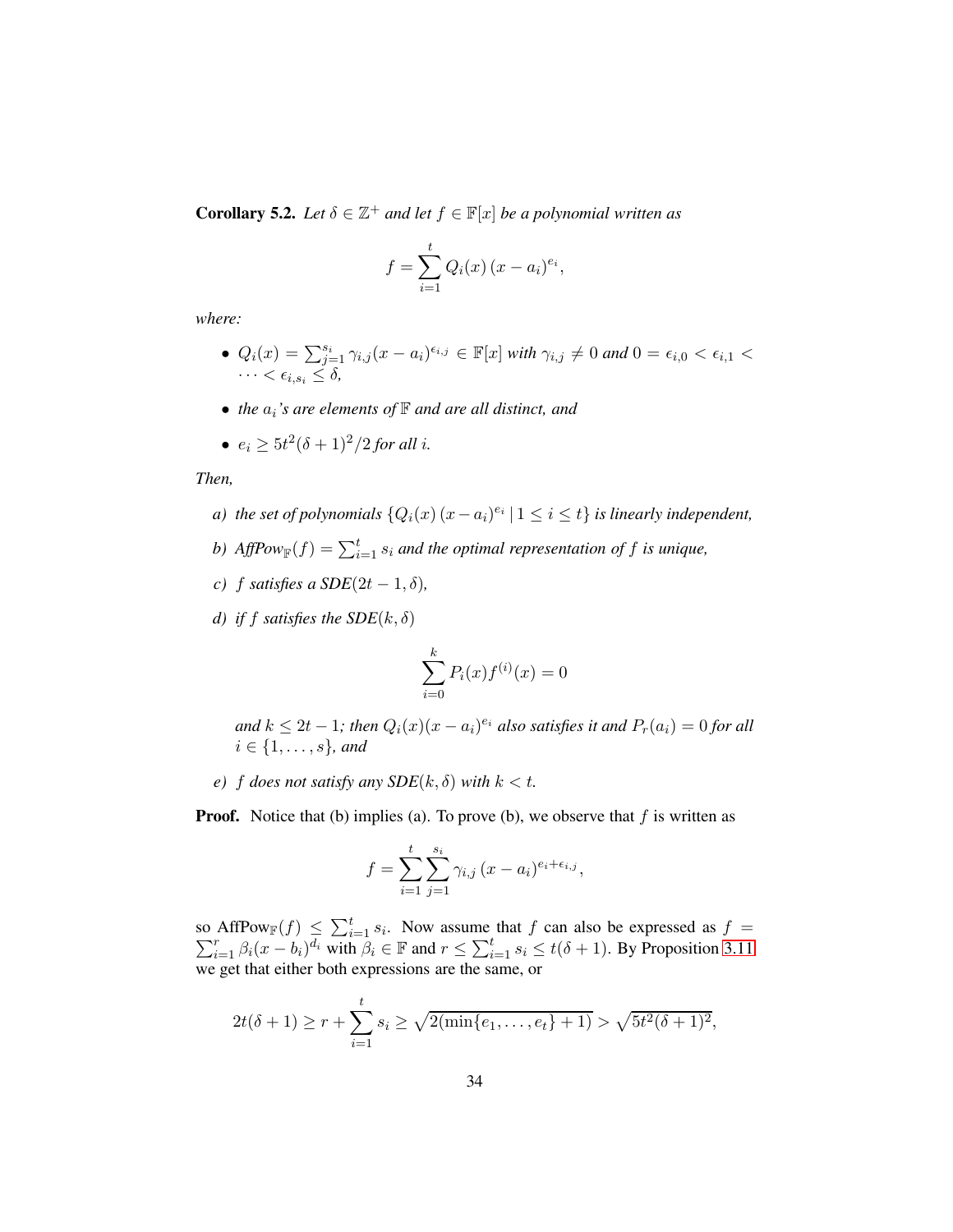which is not possible. Thus AffPow $_{\mathbb{F}}(f) = \sum_{i=1}^{t} s_i$  and the optimal representation of  $f$  is unique.

From Proposition [2.6](#page-10-0) we get (c). If f satisfies a SDE(k, d) with  $k \le 2t - 1$ , then for all  $i \in \{1, \ldots, t\}$  we have that

$$
e_i \ge \frac{5}{2}t^2(\delta+1)^2 > \frac{5}{2}t^2 - \frac{3}{2}t + 2t\delta - 2\delta
$$
  
= 2t - 1 + (t - 1)(2t - 1 + 2\delta) + {t \choose 2}  
\ge k + (t - 1)(k + 2\delta) + {t \choose 2}. (8)

Hence, Proposition [5.1](#page-31-1) yields that  $Q_i(x)(x-a_i)^{e_i}$  is also a solution of this equation for all i, proving (d). Finally, f cannot satisfy a  $SDE(k, \delta)$  with  $k < t$ ; otherwise by (a) and (d), the vector space of solutions to this equation has dimension  $\geq t$ , which contradicts Lemma [2.8.](#page-11-1)

 $\Box$ 

<span id="page-34-0"></span>**Theorem 5.3** (repeated nodes in small intervals). Let  $\delta \in \mathbb{Z}^+$  *and let*  $f \in \mathbb{F}[x]$  *be a polynomial of degree* d *that can be written as*

$$
f = \sum_{i=1}^{t} Q_i(x) (x - a_i)^{e_i},
$$

*with*

- $Q_i(x) = \sum_{j=1}^{s_i} \gamma_{i,j} (x a_i)^{\epsilon_{i,j}} \in \mathbb{F}[x]$  *with*  $\gamma_{i,j} \neq 0$  *and*  $0 = \epsilon_{i,0} < \epsilon_{i,1} <$  $\cdots < \epsilon_{i,s_i} \leq \delta$ ,
- *the*  $a_i$ *'s are elements of*  $\mathbb F$  *and are all distinct, and*
- $e_i \geq \frac{5}{2}$  $\frac{5}{2}t^2(\delta+1)^2$  for all *i*.

Then  $AffPow_{\mathbb{F}}(f) = \sum_{i=1}^{t} s_i$ . Moreover, there is a polynomial time algorithm Build $(f, \delta)$  *that receives*  $f = \sum_{i=0}^d f_i x^i \in \mathbb{F}[x]$  *and*  $\delta$  *as input and computes the t-tuples of nodes*  $N(f) = (a_1, \ldots, a_t)$ *, the values*  $s_1, \ldots, s_t$  *and the tuple of coefficients*  $C(f) = (\gamma_{i,j} : 1 \le i \le t, 1 \le j \le s_i)$ *, and exponents*  $E(f) =$  $(e_i + \epsilon_{i,j} : 1 \leq i \leq t, 1 \leq j \leq s_i)$ . The algorithm Build( $f, \delta$ ) works as follows:

- **Step 1.** Take r the minimum value such that f satisfies a  $SDE(r, \delta)$ . Compute  $\sum_{i=0}^{r} P_i(x) f^{(i)}(x) = 0$  and  $\deg(P_i) \leq i + \delta$ . *explicitly one of these SDE, i.e., compute*  $P_0, \ldots, P_r \in \mathbb{F}[x]$  *such that*
- **Step 2.** *Compute*  $\mathcal{R} = \{c_1, \ldots, c_p\} \subseteq \mathbb{F}$  *the set of roots of*  $P_r$ .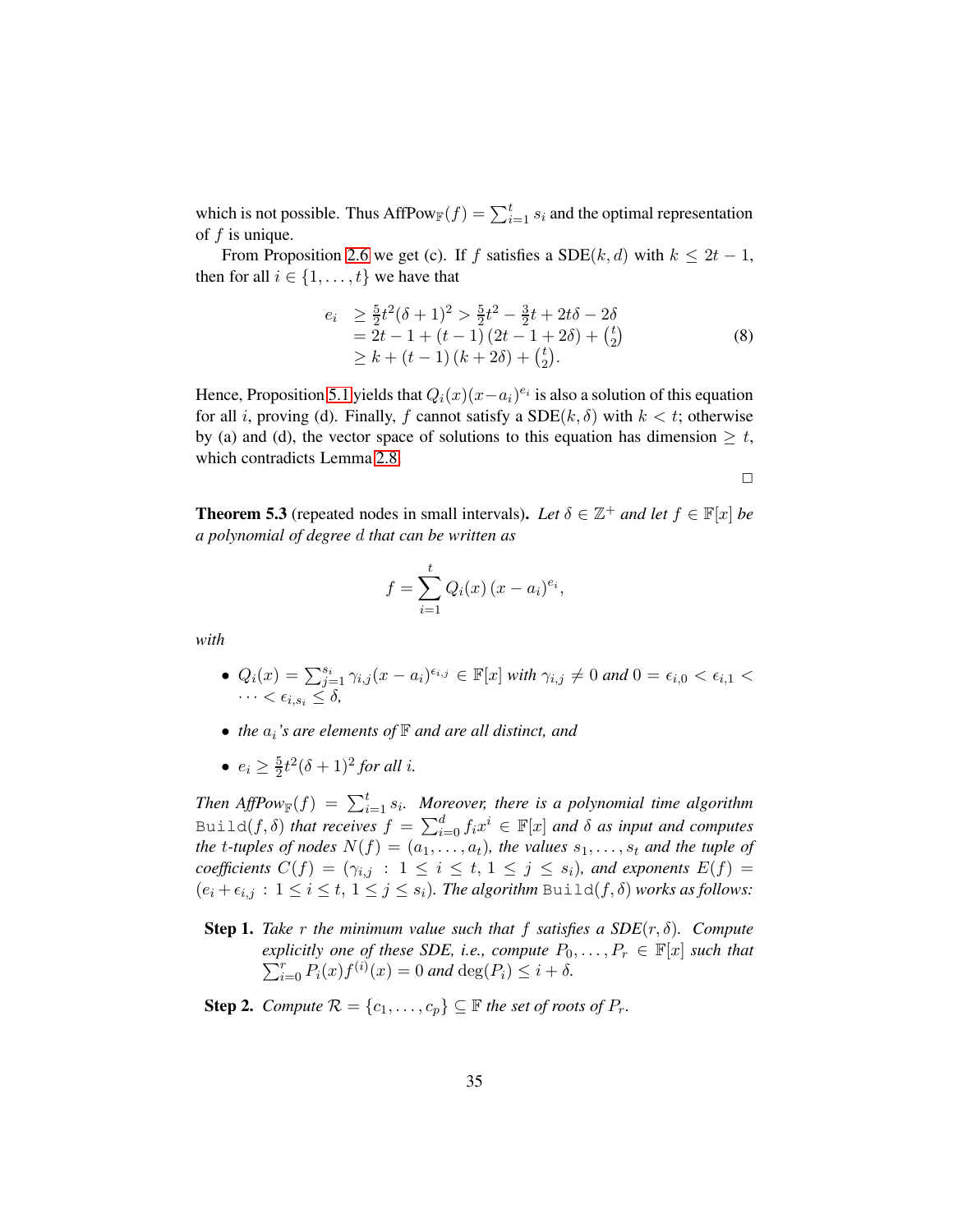*For each*  $i \in \{1, \ldots, p\}$ *, consider the*  $\mathbb{F}\text{-vector space } V_i$  *spanned by the solutions of the SDE of the form*  $R(x)(x - c_i)^e$ , with  $\frac{(r+1)^2(\delta+1)^2}{2} < e <$  $d + \frac{r^2(\delta+1)^2}{2}$  $\frac{(-1)^{2}}{2}$  *and*  $R(x)$  *a polynomial of degree*  $\leq \delta$ *. We take*  $B_i = \{g_{i,1}, \ldots, g_{i,l_i}\}\$ a base of  $V_i$ , where  $g_{i,j} = R(x)(x - c_i)^e$  $\frac{(r+1)^2(\delta+1)^2}{2} < e < d + \frac{r^2(\delta+1)^2}{2}$  $\frac{(-1)^{2}}{2}$  *and*  $\deg(R(x)) \leq \delta$ *. We set*  $B := \cup_{i=1}^{p} B_i.$ 

- Step 3. *Express*  $\sum$ press f as a linear combination of the elements of B, namely,  $f =$ <br> $\sum_i^{p} \sum_{j=1}^{l_i} f(j)$  $_{i=1}^{p}\sum_{j=1}^{l_{i}}\lambda_{i,j} g_{i,j}$  with  $\lambda_{i,j}\in\mathbb{F}$ .
- **Step 4.** *Denote*  $f_i = \sum_{j=1}^{l_i} \lambda_{i,j} g_{i,j}$ , for all  $i \in \{1, \ldots, p\}$ . Write  $f_i$  in the shift  $c_i$ , *i.e.*,  $f_i = \sum_{j=1}^{r_i^j} \beta_{i,j} (x - c_i)^{\mu_{i,j}}$  with  $\beta_{i,j} \in \mathbb{F} \setminus \{0\}.$
- **Step 5.** *Output*  $N(f) = (c_1, ..., c_p), r_1, ..., r_p \in \mathbb{N}, C(f) = (\beta_{i,j} | 1 \le i \le n)$  $p, 1 \leq j \leq r_i)$  and  $E(f) = (\mu_{i,j} | 1 \leq i \leq p, 1 \leq j \leq r_i).$

**Proof.** We observe that  $f$  satisfies the hypotheses of Corollary [5.2;](#page-33-0) then, by Corollary [5.2.](#page-33-0)(b), we have that  $AffPow_\mathbb{F}(f) = \sum_{i=1}^t s_i$  and that there is a unique optimal expression of f in the AffPow model.

Let us prove the correctness of the algorithm Build $(f, \delta)$ . By Corollary [5.2.](#page-33-0)(c), (d) and (e), the value r computed in **Step 1** satisfies that  $t \le r \le 2t - 1$ . For all  $i \in \{1, \ldots, t\}$  we have that

- $a_i \in \mathcal{R}$ , and
- $Q_i(x) (x a_i)^{e_i}$  is a solution of the SDE computed in **Step 1**

Moreover, the input polynomial  $f$  can be expressed as a linear combination of the elements of  $B$ , because:

- f can be written as a combination of  $Q_i(x)$   $(x a_i)^{e_i}$ .
- Since AffPow $f(f) = \sum_{i=1}^t s_i$  and  $s_i \leq \delta$ , we have AffPow $f(f) \leq t(\delta + \delta)$ 1)  $\leq r(\delta + 1)$  and thus using Corollary [3.16](#page-20-1) we have  $\max\{e_i\} < d + r^2(\delta+1)^2$  On the other hand, we have  $e \geq \frac{5t^2(\delta+1)^2}{2} \geq 2t^2(\delta+1)^2$  $\frac{(-1)^2}{2}$ . On the other hand, we have  $e_i \geq \frac{5}{2}$  $\frac{5}{2}t^2(\delta+1)^2 > 2t^2(\delta+1)^2 \ge$  $(r+1)^2(\delta+1)^2$  $\frac{2^{(0+1)^2}}{2}$ . This implies that  $Q_i(x)$   $(x - a_i)^{e_i}$  belongs to  $V_i$  and thus can be written as a linear combination of the elements of  $B_i$ .

So, let us assume (we will prove it later) that all the elements of  $B$  are linearly independent. Then, in Step 3 there is a unique way of writing of  $f$  as a linear combination of the elements of B. Finally, it suffices to write  $f_i = R_i(x)(x -$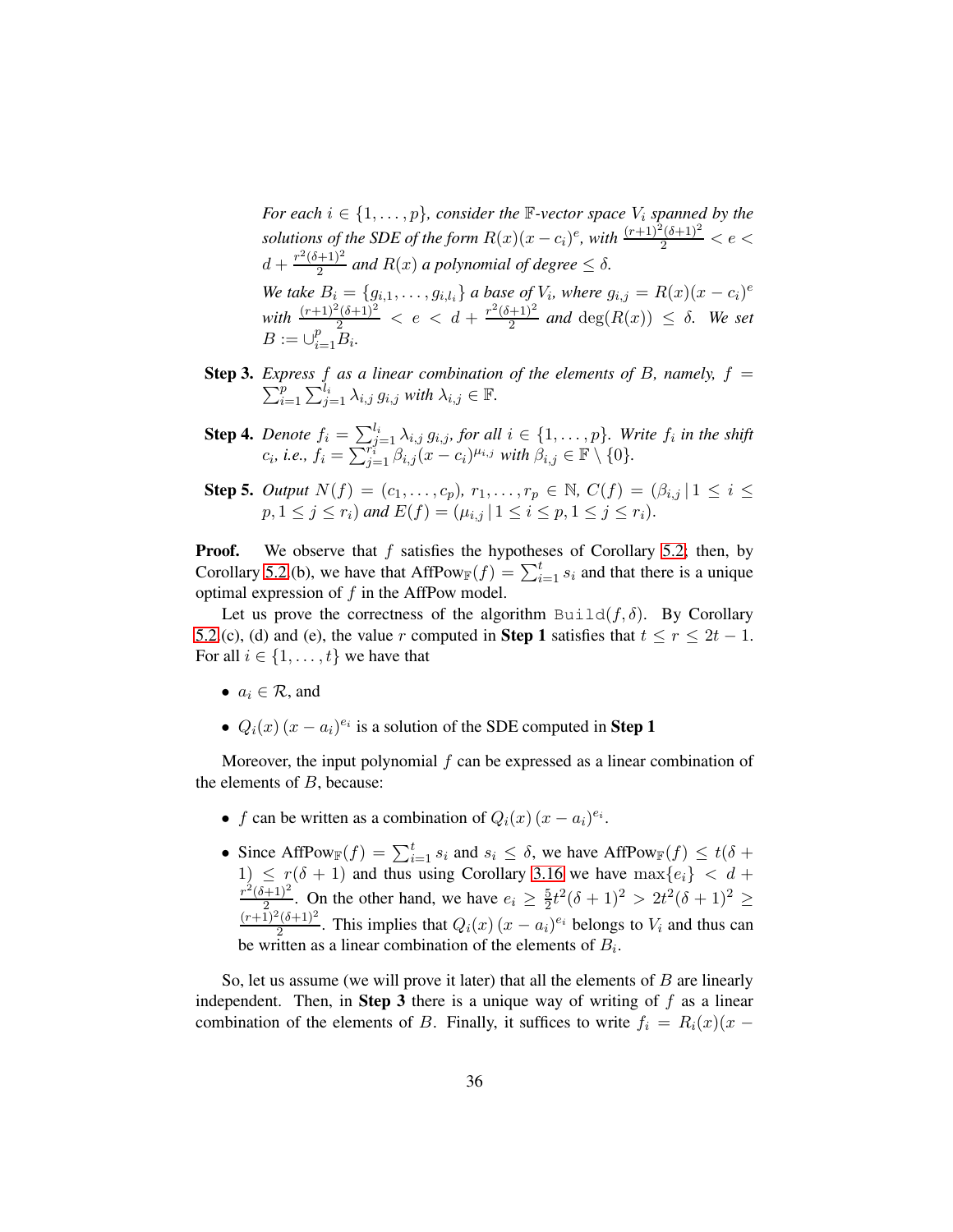$(c_i)^{d_i}$  and consider the Taylor expansion of  $R_i(x)$  with respect to  $c_i$  for every  $i \in$  $\{1, \ldots, p\}$  as in **Step 4** to get the desired sets of nodes, coefficients and exponents.

To prove the correctness of the algorithm, it only remains to prove that the elements of  $B$  are linearly independent. To prove this we will follow a similar argument to that of Propposition [3.11.](#page-17-0) Assume that the elements of  $B$  are not linearly independent. We take  $W = \{P_i(x)(x - b_i)^{d_i} | 1 \le i \le w\} \subset B$  a minimal F-linearly dependent set. By Lemma [2.8,](#page-11-1) the size of this set is  $w \le r + 1 \le 2t$ . Then, there exist  $\lambda_1, \dots, \lambda_w \in \mathbb{F} \setminus \{0\}$  such that  $\sum_{i=1}^w \lambda_i P_i(x) (x - b_i)^{d_i} = 0$ . We set  $Z := \{i \mid b_i \neq b_1\}$ . We also set  $\tau := \min\{d_i \mid b_i = b_1\}$  and take  $R(x)$  such that

$$
R(x)(x - b_1)^{\tau} = \sum_{i \notin Z} -\lambda_i P_i(x)(x - b_1)^{d_i} = \sum_{i \in Z} \lambda_i P_i(x)(x - b_i)^{d_i}.
$$

We observe that  $R(x) \neq 0$  because  $\{P_i(x)(x - b_1)^{d_i} | i \notin Z\}$  is F-linearly independent. We assume that  $Z = \{b_2, \ldots, b_{z+1}\}$  with  $z \leq w - 1 \leq r$ . For all  $j \in \{0, \ldots, z-1\}$ , if we differentiate the above expression j times we have that

<span id="page-36-0"></span>
$$
R_j(x)(x - b_1)^{\tau - j} = \sum_{i=2}^{z+1} \lambda_i P_{i,j}(x)(x - b_i)^{d_i - j},
$$
\n(9)

where  $P_{i,j}(x) \in \mathbb{F}[x]$  are polynomials of degree  $\leq \delta$ . We set  $g_i := P_i(x)(x - b_i)^{d_i}$ for all  $i \in \{2, \ldots, z+1\}$  and apply Cramer's rule to the system of equations [\(9\)](#page-36-0) to get that

$$
\lambda_1 = \frac{\mathbf{Wr}(R(x)(x - b_1)^{\tau}, g_3, \dots, g_{z+1})}{\mathbf{Wr}(g_2, \dots, g_{z+1})}
$$

We observe that

$$
\operatorname{Wr}(R(x)(x-b_1)^{\tau}, g_3, \dots, g_z) = (x-b_1)^{\tau-(z-1)} \prod_{i=3}^{z+1} (x-b_i)^{d_i-(z-1)} W_1,
$$

and

.

$$
\mathrm{Wr}(g_2,\ldots,g_z) = \prod_{i=2}^{z+1} (x-b_i)^{d_i-(z-1)} W_2,
$$

where  $W_2$  is a polynomial of degree  $\leq z\delta + \frac{z(z-1)}{2}$  $\frac{(-1)}{2}$ . Thus,

$$
(x - b1)\tau - (z-1)W1 = (x - b2)e2 - (z-1)W2
$$

and, the multiplicity of  $b_1$  in both sides of this expression has to be the same. Therefore,  $\tau - (z - 1) \leq M_{b_1} ((x - b_1)^{\tau - (z-1)} W_1) = M_{b_1} ((x - b_2)^{e_2 - (z-1)} W_2) \leq$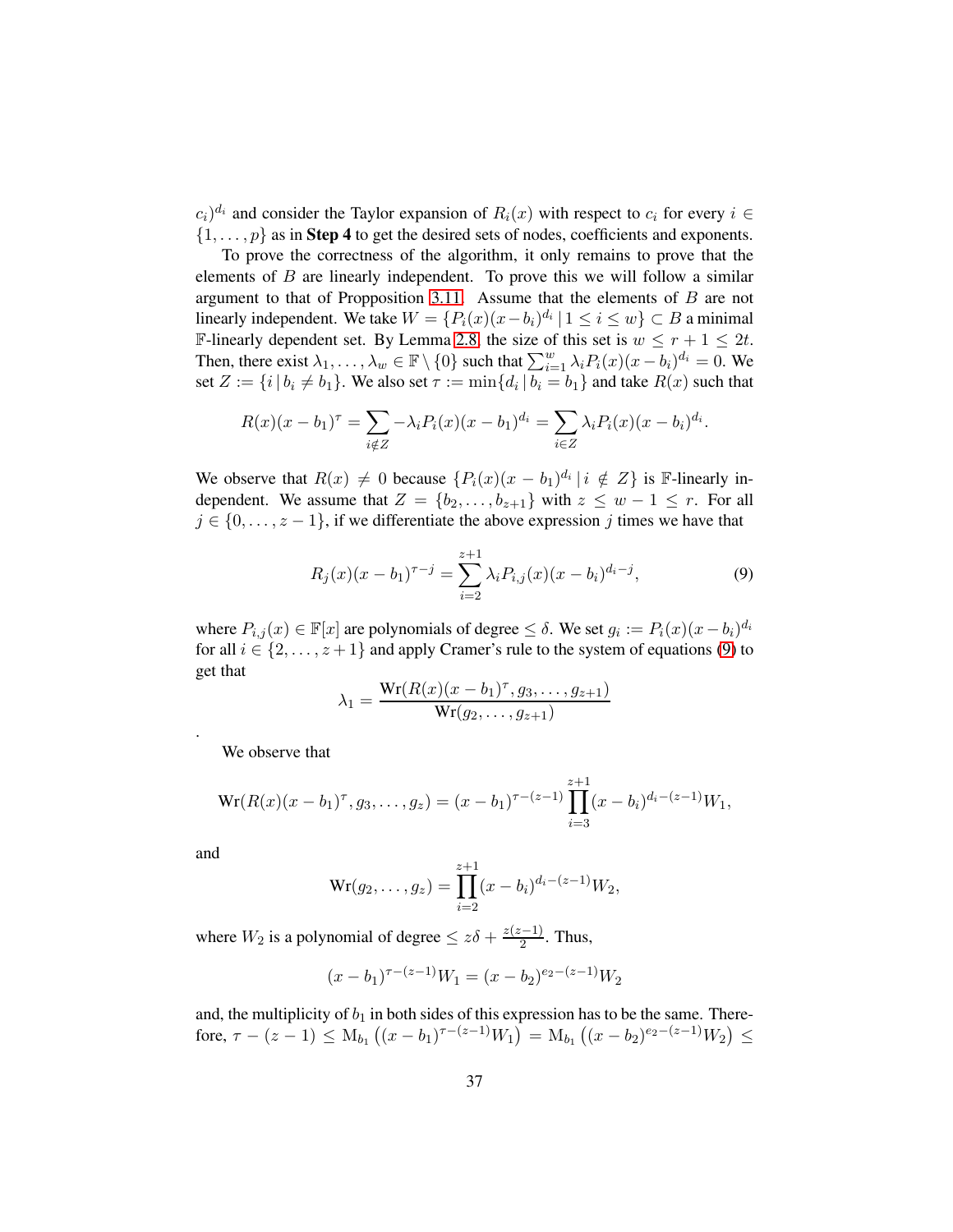$deg(W_2) \leq z\delta + \frac{z(z-1)}{2}$ deg $(W_2) \le z\delta + \frac{z(z-1)}{2}$ , and  $\tau \le (z-1) + z\delta + \frac{z(z-1)}{2} \le r - 1 + r\delta + \frac{r(r-1)}{2} \le \frac{(r+1)^2}{2} + r\delta \le \frac{(r+1)^2(\delta+1)^2}{2}$ , a contradiction.  $\frac{(0+1)^2}{2}$ , a contradiction.  $\Box$ 

Remark 5.4. *The algorithm* Build(f, δ) *described above can be slightly modified to not receive* δ *as input as long as* f *satisfies the hypotheses of Theorem [5.3](#page-34-0) for* some  $t, \delta \in \mathbb{Z}^+$ . That is, we only need to assume that there exists  $\delta \in \mathbb{Z}^+$  such that

$$
f = \sum_{i=1}^{t} Q_i(x) (x - a_i)^{e_i},
$$

*where*  $Q_i(x) \in \mathbb{F}[x]$  *has degree*  $\leq \delta$ *, the*  $a_i$ *'s are distinct elements of*  $\mathbb{F}$ *, and*  $e_i \geq \frac{5}{2}$  $\frac{5}{2}t^2(\delta+1)^2$  for all *i*. Indeed, it suffices to start with  $\delta=0$  and execute Build( $f, \delta$ ) *with increasing values of*  $\delta$  *until the reconstruction of*  $f$  *succeeds. The correctness of this algorithm is justified by Corollary [5.2.](#page-33-0)(b). In fact, once we find* δ *such that the reconstruction is possible, we obtain the optimal expression of* f *in the Affine Power model.*

#### 5.2 Big gaps

This subsection deals with polynomials f such that whenever the terms  $(x - a)^e$ and  $(x-a)^d$  appear in the optimal expression of f in the Affine Power model, then the difference between  $d$  and  $e$  is "large". Similarly to Section [5.1,](#page-31-2) we begin with some results ensuring that whenever f satisfies a SDE, then so do some of its terms in the optimal expression of  $f$  in the Affine Power model. The desired algorithm then follows as a consequence of these results.

<span id="page-37-0"></span>**Proposition 5.5.** *Let*  $f \in \mathbb{F}[x]$  *be written as* 

$$
f = (x - a)^{m} g(x) + \sum_{i=1}^{s} \alpha_{i} (x - a)^{e_{i}} + \sum_{i=1}^{p} \beta_{i} (x - a_{i})^{d_{i}},
$$

 $with g \in \mathbb{F}[x], a, a_i, \alpha_i, \beta_i \in \mathbb{F}, m, e_i, d_i \in \mathbb{N}$  and  $a_i \neq a$  *for all i. We set*  $e := \max\{e_1, \ldots, e_s\}$  *if*  $s \geq 1$  *or*  $e := -1$  *if*  $s = 0$ *. Whenever* f *satisfies a SDE*(*k*, *l*) *with*  $m - e > p + (k + l)(p + 1) + {p \choose 2}$  $\binom{p}{2}$ , then  $(x-a)^{m}g$  satisfies the *same SDE.*

**Proof.** Assume that f satisfies a  $SDE(k, l)$ 

$$
\sum_{i=1}^{k} P_i(x) f^{(i)}(x) = 0
$$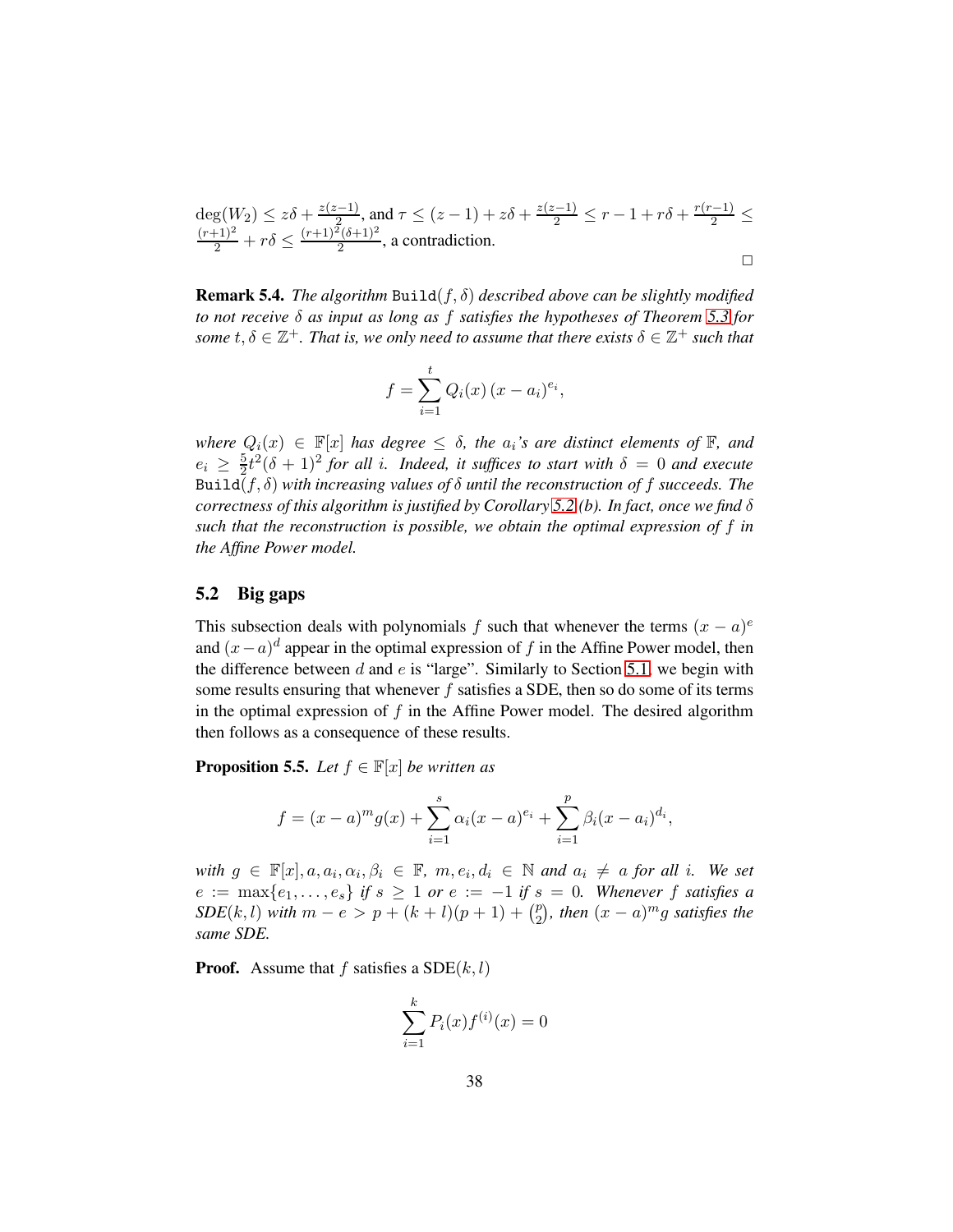By contradiction, we assume that  $(x - a)^m g(x)$  does not satisfy this equation. Thus, there exists  $T(x) \in \mathbb{F}[x]$  nonzero such that  $\sum_{i=0}^{k} P_i(x) ((x-a)^m g)^{(i)} =$  $T(x)(x-a)^{m-k}$ . For every  $j \in \{1, \ldots, s\}$  and every  $j \in \{1, \ldots, p\}$ , we denote by  $h_j$  and  $g_j$  the polynomials such that

$$
h_j = \sum_{i=0}^k P_i(x) \left( (x-a)^{e_j} \right)^{(i)} \quad \text{and} \quad g_j = \sum_{i=0}^k P_i(x) \left( (x-a_j)^{d_j} \right)^{(i)}.
$$

We observe that  $\deg(h_j) \leq e_j + l \leq e + l$  and  $\deg(g_j) \leq d_j + l$ . Since f satisfies the already mentioned SDE, we get that

$$
T(x)(x - a)^{m-k} = \sum_{i=1}^{s} \alpha_i h_i + \sum_{i=1}^{p} \beta_i g_i.
$$

If we differentiate  $(e + l + 1)$  times on both sides of the previous equation, we obtain an equality of the following form

$$
U(x)(x-a)^{m-k-e-l-1} = \sum_{i=1}^{p} \beta_i g_i^{(e+l+1)} = \sum_{i=1}^{p} U_i(x)(x-a_i)^{r_i}
$$

with  $r_i := \max\{0, d_i - k - e - l - 1\}$  and  $\deg(U_i(x)) \leq k + l$ . If we take a linearly independent family  $\{g_i^{(e+l+1)}\}$  $i^{(e+l+1)}$  :  $i \in I$   $\subseteq \{g_i^{(e+l+1)}\}$  $i \in \{1, \ldots, p\}$ and compute the multiplicity of  $a$  on both sides of the previous equality using Proposition [2.4,](#page-9-0) we obtain that

$$
m-k-e-l-1 \le p-1+(k+l)p+(p-1)p-\binom{p}{2},
$$

which yields that

$$
m - e \le p + (k + l)(p + 1) + {p \choose 2},
$$

a contradiction.

The following result is a generalization of Proposition [4.1](#page-22-1) where we allow repeated nodes provided their corresponding exponents are far enough.

<span id="page-38-0"></span>**Corollary 5.6.** *Let*  $f \in \mathbb{F}[x]$  *be written as* 

$$
f = \sum_{i=1}^{s} \alpha_i (x - a)^{e_i} + \sum_{i=1}^{p} \beta_i (x - a_i)^{d_i},
$$

*with*  $a, a_i, \alpha_i, \beta_i \in \mathbb{F}$ ,  $m, e_i, d_i \in \mathbb{N}$ ,  $a_i \neq a$  *for all*  $i$  *and*  $e_s > \cdots > e_1 > e_0 :=$  $-1$ *. Assume that* f *satisfies a SDE*( $k$ ,  $l$ ) *and that*  $e_{i+1} - e_i > p + (k+l)(p+1) + {p \choose 2}$  $\binom{p}{2}$ *for all i*, *then*  $(x - a)^{e_i}$  *satisfies the same SDE for all*  $i \in \{1, \ldots, s\}$ *.*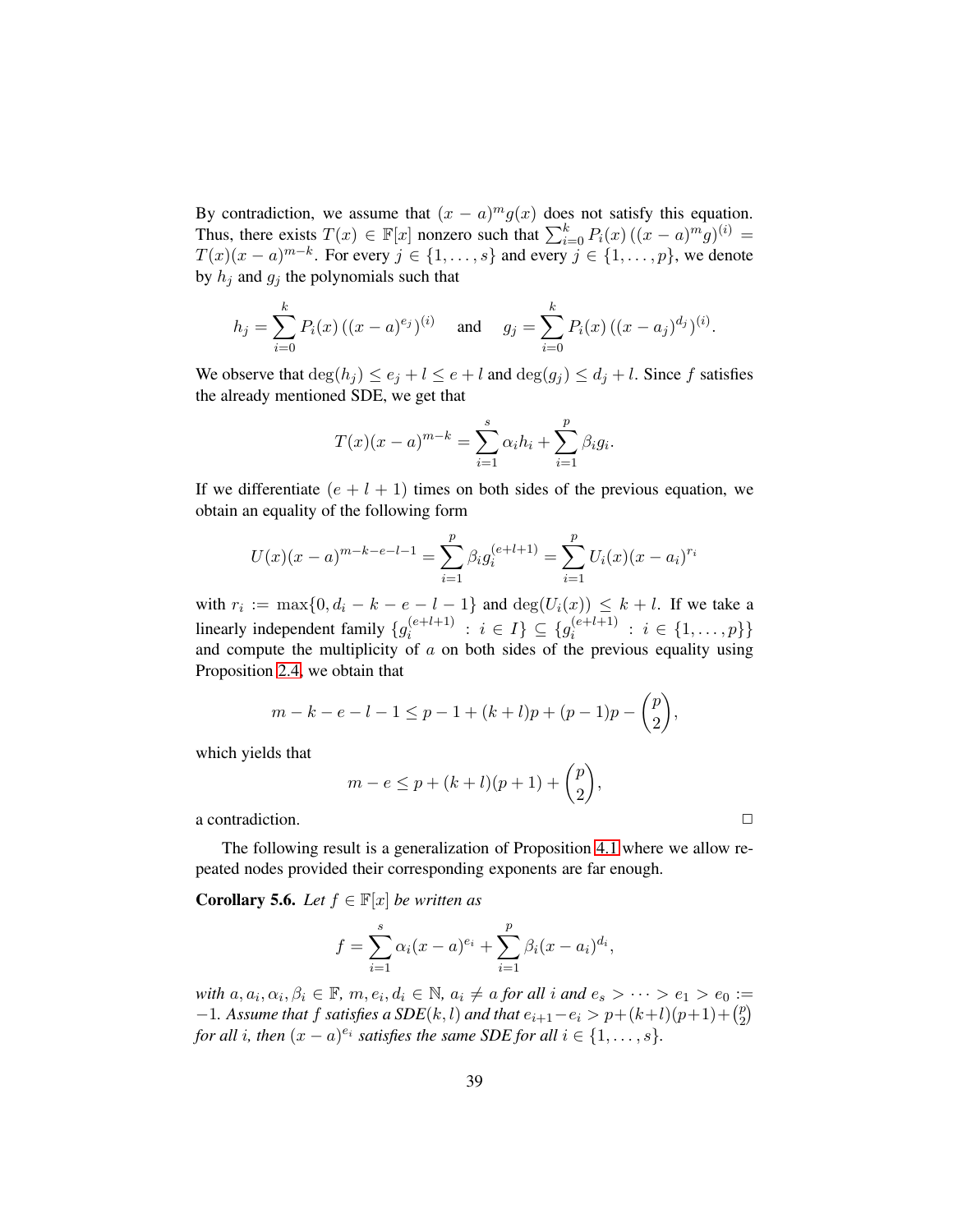**Proof.** Assume that there exists an  $e_i$  such that  $(x - a)^{e_i}$  does not satisfy the  $SDE(k, l)$  and we take e the maximum of such  $e_i$ . Then, we can write  $f(x) =$  $g(x)(x-a)^e + \sum_{e_i < e} \alpha_i (x-a)^{e_i} + \sum_{i=1}^p \beta_i (x-a_i)^{d_i}$ . By means of Proposition [5.5](#page-37-0) we have that  $g(x)(x - a)^e$  is a solution of the same SDE. Moreover, for all  $e_i > e$ , then  $(x - a)^{e_i}$  is also a solution of the SDE. But this is not possible since the set of solutions is a vector space, and, hence,  $(x - a)^e$  would also be a solution to the same SDE.

The proof of the following Corollary is similar to that of Corollary [4.2](#page-23-0) but makes use of Corollary [5.6](#page-38-0) instead of Proposition [4.1.](#page-22-1)

**Corollary 5.7.** *Let*  $f \in \mathbb{F}[x]$  *be a polynomial that can be written as* 

$$
f = \sum_{i=1}^{s} \alpha_i (x - a_i)^{e_i}
$$

with  $a_i, \alpha_i \in \mathbb{F}$ ,  $e_i > 5s^2/2$  and, whenever  $a_i = a_j$  for some  $1 \leq i < j \leq s$ , then  $|e_i - e_j| > 5s^2/2.$ 

- *a*)  $\{(x a_i)^{e_i} | 1 \leq i \leq s\}$  *are linearly independent,*
- *b)* If  $f = \sum_{i=1}^{t} \beta_i (x b_i)^{d_i}$  with  $t \leq s$ , then  $t = s$  and we have the equal*ity*  $\{(\alpha_i, a_i, e_i) | 1 \leq i \leq s\} = \{(\beta_i, b_i, d_i) | 1 \leq i \leq s\}$ ; *in particular*,  $AffPow_{\mathbb{F}}(f) = s$ ,
- *c*) f *satisfies a SDE*( $2s 1, 0$ *)*,
- *d)* if f satisfies a SDE(k, 0) with  $k \leq 2s 1$ , then  $(x a_i)^{e_i}$  also satisfies it for *all*  $i \in \{1, ..., s\}$ *, and*
- *e*) *f does not satisfy any SDE*( $k$ , 0) *with*  $k < s$ .

From this corollary we get the following result whose proof is similar to that of Theorem [4.3.](#page-24-0)

<span id="page-39-0"></span>**Theorem 5.8** (Big gaps). Let  $f \in \mathbb{F}[x]$  *be a polynomial that can be written as* 

$$
f = \sum_{i=1}^{s} \alpha_i (x - a_i)^{e_i}
$$

with  $a_i, \alpha_i \in \mathbb{F}$ ,  $e_i > 5s^2/2$  and whenever  $a_i = a_j$  for some  $1 \leq i < j \leq s$ , then  $|e_i - e_j| > 5s^2/2$ . Then,  $AffPow_{\mathbb{F}}(f) = s$ . Moreover, there is a polynomial time *algorithm* Build(f) *that receives*  $f = \sum_{i=0}^{d} f_i x^i \in \mathbb{F}[x]$  *as input and computes the s-tuples of nodes*  $N(f) = (a_1, \ldots, a_s)$ *, coefficients*  $C(f) = (\alpha_1, \ldots, \alpha_s)$  *and exponents*  $E(f) = (e_1, \ldots, e_s)$ *. The algorithm* Build(f) *works as follows:*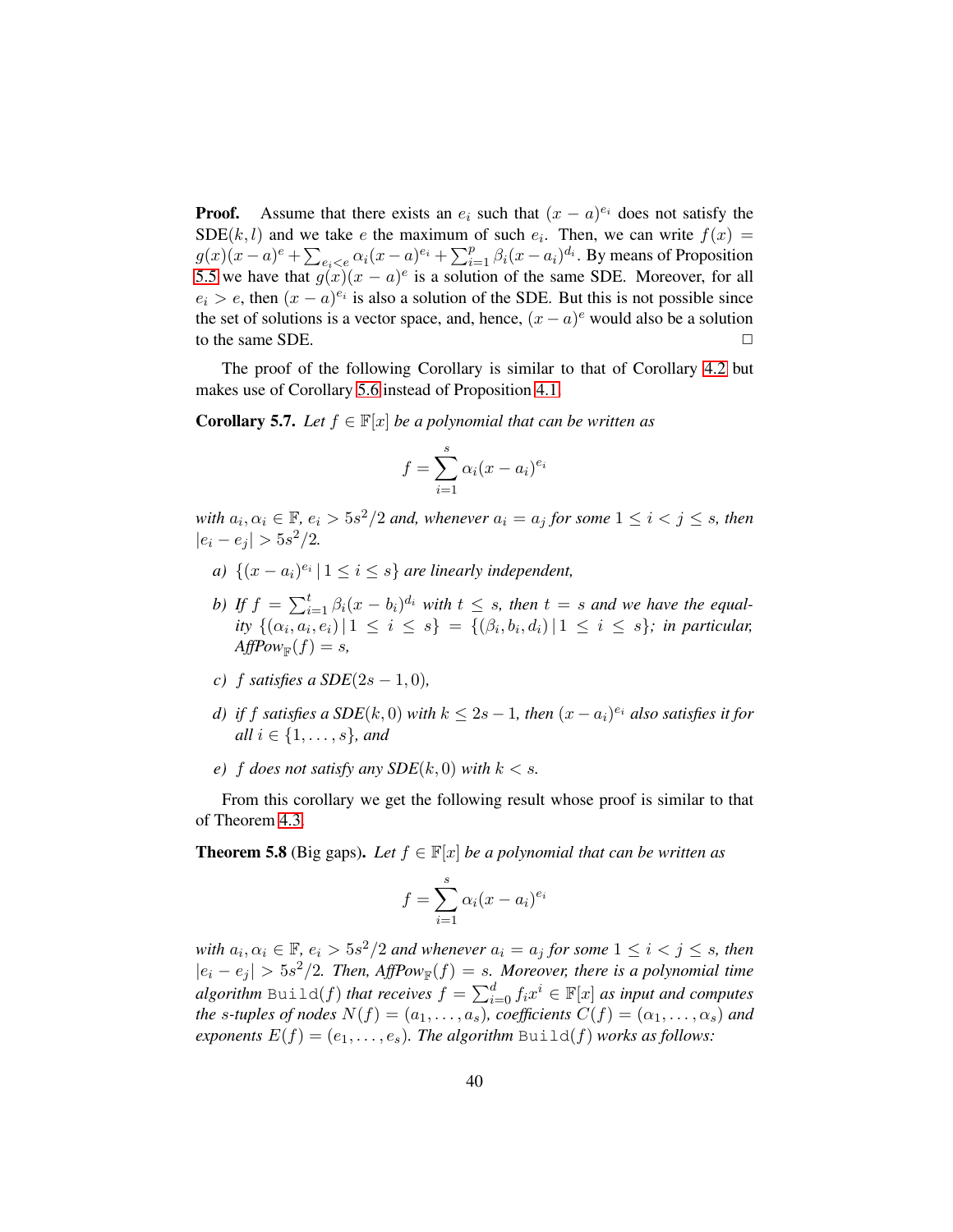- **Step 1.** *Take*  $r$  *the minimum value such that*  $f$  *satisfies a SDE* $(r, 0)$  *and compute explicitly one of these SDE.*
- **Step 2.** *Compute*  $B = \{(x b_i)^{d_i} | 1 \leq i \leq t\}$ , the set of all the solutions of the *SDE of the form*  $(x - b)^d$  *with*  $(r + 1)^2/2 \le e \le deg(f) + (r^2/2)$ *.*
- **Step 3.** Determine  $\alpha_1, \ldots, \alpha_r$  such that  $f = \sum_{i=1}^r \alpha_i (x b_i)^{d_i}$
- **Step 4.** *Output the sets*  $C(f) = (\alpha_1, \dots, \alpha_r)$ ,  $N(f) = (b_1, \dots, b_r)$  and  $E(f) =$  $(d_1, \ldots, d_r)$ .

### <span id="page-40-0"></span>6 The multivariate case

This section concerns the study of the multivariate version of the Affine Power model, i.e., we study expressions of a polynomial  $f \in \mathbb{F}[x_1, \ldots, x_n]$  as

<span id="page-40-2"></span>
$$
f = \sum_{i=1}^{s} \alpha_i \ell_i^{e_i},\tag{10}
$$

where  $e_i \in \mathbb{N}, \alpha_i \in \mathbb{F}$  and  $\ell_i$  is a (non constant) linear form for all i. We denote by AffPow<sub>F</sub>(f) the minimum value s such that there exists a representation of the previous form with s terms. We will study the uniqueness of optimal representations and propose an algorithm for finding such representations. *In this section only, we work in the black box model:* we assume that our algorithm has access to f only through a "black box" that outputs  $f(x_1, \ldots, x_n)$  when queried on an input  $(x_1, \ldots, x_n) \in \mathbb{F}^n$ . This very general model is standard for the study of many problems about multivariate polynomials such as, e.g., factorization [\[16\]](#page-46-12), sparse interpolation [\[2,](#page-46-13) [11\]](#page-46-14), sparsest shift [\[10\]](#page-46-6) or Waring decomposition [\[18\]](#page-47-1). We also assume that our algorithm has access to  $d = \deg(f)$ ; the knowledge of an upper bound on  $deg(f)$  would in fact suffice. As explained in the introduction, our algorithm proceeds by reduction to the univariate case: we solve  $n$  univariate projections of the multivariate problem, and then "lift" them to a solution of the multivariate problem. One (very) minor difficulty is that our univariate algorithms are presented for polynomials given in dense representation rather than in black box representation. But it is easy to convert from black box to dense representation:

<span id="page-40-1"></span>**Remark 6.1.** *Suppose that we have black-box access to a polynomial*  $f(x_1, \ldots, x_n)$ *of degree* d*. We can obtain the dense representation of the univariate polynomial*  $f_1(x_1) = f(x_1, 0, 0, \ldots, 0)$  by querying f on  $d+1$  distinct inputs of the form  $(a_i, 0, \ldots, 0)$  and interpolating  $f_1$  from its values at  $a_0, \ldots, a_d$ .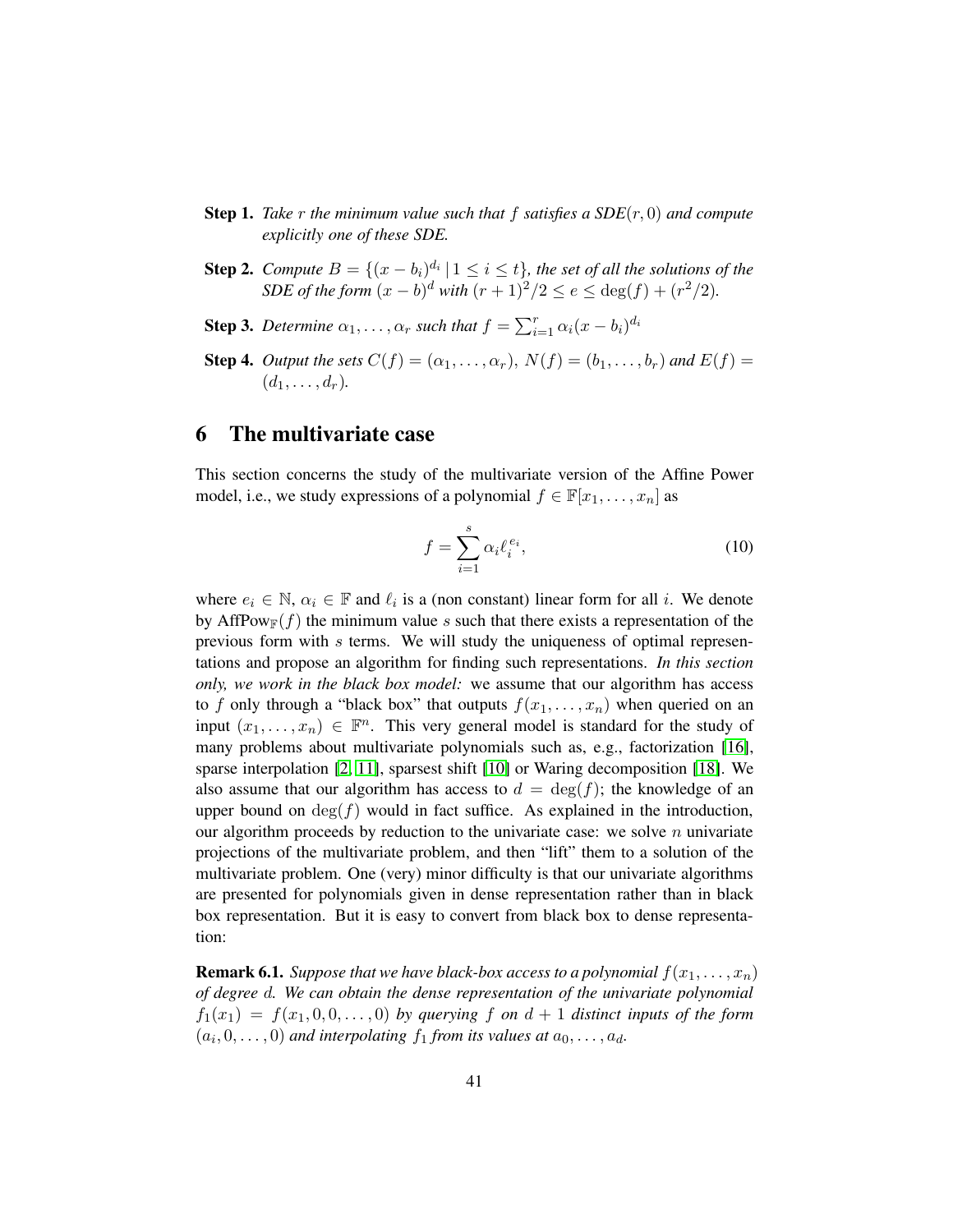In our algorithm we perform a random change of coordinates before projecting to a univariate problem. Converting to dense representation in this case is hardly more difficult:

<span id="page-41-1"></span>**Remark 6.2.** *Suppose that we have black-box access to a polynomial*  $f(x_1, \ldots, x_n)$ *of degree d. Let*  $g(x) = f(\Lambda x + \lambda)$ *, where*  $\lambda = (\lambda_1, \dots, \lambda_n) \in \mathbb{F}^n$  *and*  $\Lambda = (\lambda_{ij})$ *is an*  $n \times n$  *matrix.* 

We can obtain the dense representation of the univariate polynomial  $q_1(x_1)$  =  $g(x_1, 0, 0, \ldots, 0) = f(\lambda_{11}x_1 + \lambda_{1}, \lambda_{21}x_1 + \lambda_{2}, \ldots, \lambda_{n1}x_1 + \lambda_{n})$  by evaluating  $g_1$  $a\bar{b}$  d + 1 *points and interpolating from those values. Equivalently, we can observe that a black-box for* g *can be constructed from the black box for* f*, and we can therefore apply Remark [6.1](#page-40-1) to* g*.*

Having recalled these well-known facts, we proceed with uniqueness considerations. Strictly speaking the optimal expressions in model [\(10\)](#page-40-2) are never unique since for all  $\lambda \in \mathbb{F} \setminus \{0\}$  we have  $\alpha_i \ell_i^{e_i} = \beta_i t_i^{e_i}$  with  $\beta_i := \alpha_i \lambda^{e_i}$  and  $t_i := \ell_i / \lambda$ . To deal with this ambiguity, we use the notion of *essentially equal* expressions. Given f we say that two expressions of  $f = \sum_{i=1}^{s} \alpha_i \ell_i^{e_i} = \sum_{i=1}^{r} \beta_i t_i^{d_i}$  are essentially equal if  $r = s$  and there exists a permutation  $\sigma$  of  $\{1, \ldots, s\}$  such that  $\alpha_i \ell_i^{\,e_i} = \beta_{\sigma(i)} t_{\sigma(i)}^{\,d_{\sigma(i)}}$  $\sigma(i)$  for all  $i \in \{1, \ldots, s\}$ . Likewise, we say that f has an *essentially unique* optimal decomposition in the multivariate Affine Powers model if two optimal decompositions of  $f$  are always essentially equal.

If the representation of  $f = \sum_{i=1}^{s} \alpha_i \ell_i^{e_i}$  is optimal,  $\ell_i$  and  $\ell_j$  cannot be proif the representation of  $j - \sum_{i=1}^{\infty} \alpha_i e_i$  is optimal,  $e_i$  and  $e_j$  cannot be pro-<br>portional whenever  $e_i = e_j$ . Otherwise if  $\ell_i = \lambda \ell_j$  with  $\lambda \in \mathbb{F}$ , we can rewrite  $\alpha_i \ell_i^{e_i} + \alpha_j \ell_j^{e_j} = (\lambda^{e_i} \alpha_i + \alpha_j) \ell_j^{e_j}$ j

The following result provides a sufficient condition for  $f$  to have an essentially unique optimal decomposition in the multivariate Affine Powers model. Indeed, it is an extension to the multivariate setting of Corollary [3.14.](#page-20-0)

<span id="page-41-0"></span>**Proposition 6.3.** *Let*  $f \in \mathbb{F}[x_1, \ldots, x_n]$  *be a polynomial of the form:* 

$$
f = \sum_{i=1}^{s} \alpha_i \ell_i^{e_i}
$$

where  $\alpha_i \in \mathbb{F} \setminus \{0\}$ , the  $\ell_i$  are non constant linear forms, and  $\ell_i$  is not proportional *to*  $\ell_j$  *whenever*  $e_i = e_j$ *. For every*  $e \in \mathbb{N}$  *we denote by*  $n_e$  *the number of exponents smaller than e, i.e.,*  $n_e = #\{i : e_i \leq e\}$ . If  $n_e \leq \sqrt{\frac{e+1}{2}}$  $\frac{+1}{2}$  for all  $e \in \mathbb{N}$ , then  $AffPow_{\mathbb{F}}(f) = s$  and the optimal representation of f is essentially unique.

**Proof.** Let  $r := \text{AffPow}_\mathbb{F}(f) \leq s$  and let  $f = \sum_{i=s+1}^{s+r} \alpha_i \ell_i^{e_i}$  be an optimal representation of f. We write  $\ell_i = \sum_{j=1}^n a_{ij} x_j + a_{i0}^{-\epsilon}$  for all  $i \in \{1, \ldots, s + r\}$ .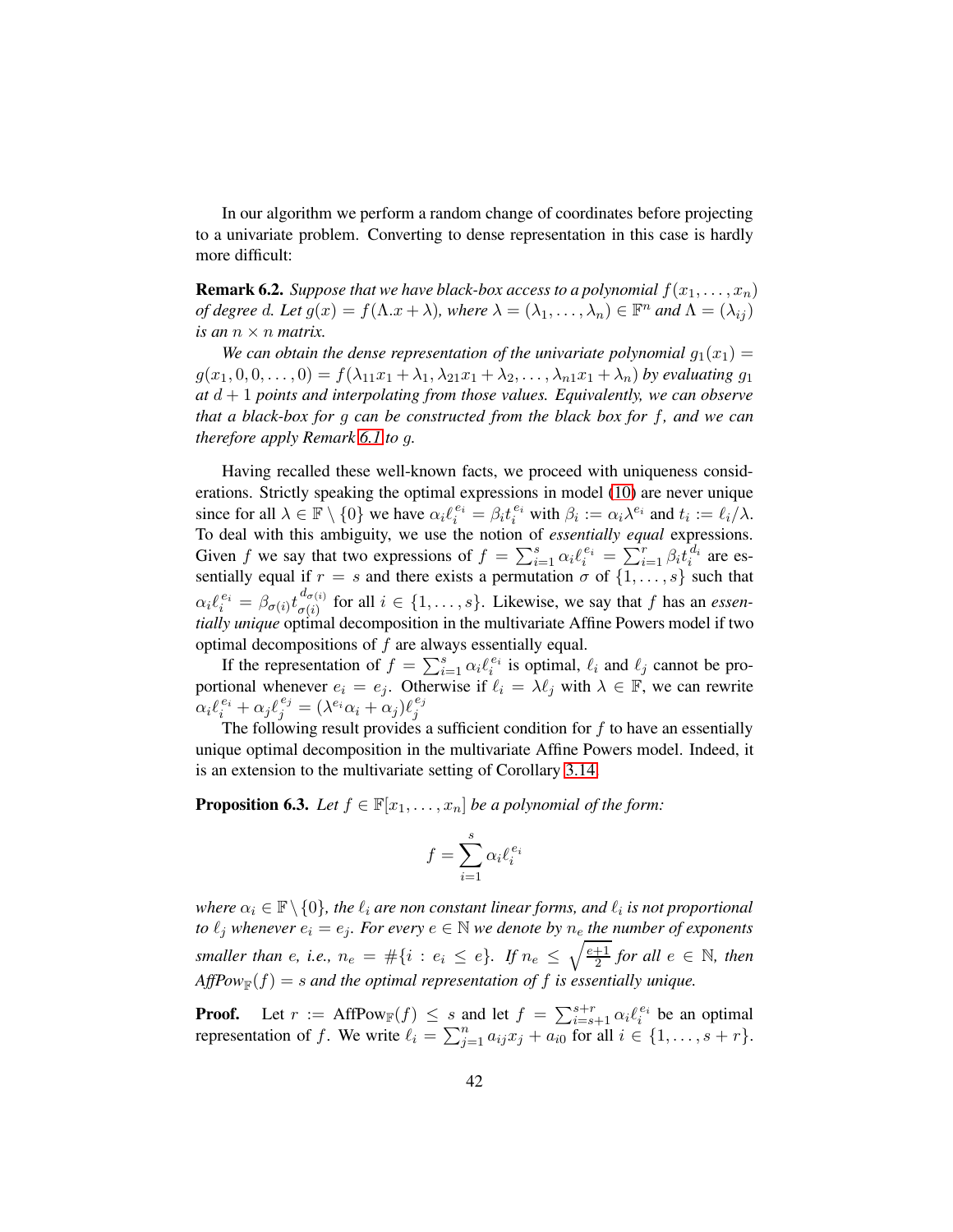Consider the ring homomorphism  $\varphi : \mathbb{F}[x_1, \dots, x_n] \to \mathbb{F}[x]$  induced by  $x_i \mapsto$  $\omega_i x + \lambda_i$  where  $\omega = (\omega_1, \dots, \omega_n), \lambda = (\lambda_1, \dots, \lambda_n) \in \mathbb{F}^n$ . If we write  $\varphi(\ell_i) =$  $b_i x + c_i$ , we choose  $\omega$  and  $\lambda$  such that

(1.a)  $b_i \neq 0$  and  $c_i \neq 0$  for all  $i \in \{1, ..., r + s\}$ , and

(1.b) for all  $1 \leq i < j \leq s+r$ ,  $\varphi(\ell_i) = \mu \varphi(\ell_j)$  with  $\mu \in \mathbb{F}$  if and only if  $\ell_i = \mu \ell_j$ .

It is important to observe that a generic choice of  $\omega, \lambda \in \mathbb{F}^n$  fulfils these two conditions. Then

$$
\varphi(f) = \sum_{i=1}^{s} \alpha_i \varphi(\ell_i)^{e_i} = \sum_{i=s+1}^{s} \alpha_i b_i^{e_i} (x + c_i/b_i)^{e_i} \n= \sum_{i=s+1}^{s+r} \alpha_i \varphi(\ell_i)^{e_i} = \sum_{i=s+1}^{s+r} \alpha_i b_i^{e_i} (x + c_i/b_i)^{e_i}.
$$

We consider the expression  $\varphi(f) = \sum_{i=1}^{s} \alpha_i b_i^{e_i} (x + c_i/b_i)^{e_i}$  in the univariate Affine Power model. By (1.b), whenever  $e_i = e_j$  then  $c_i/b_i \neq c_j/b_j$ . Moreover it satisfies that  $\{i \in \{1, \ldots, s\} : e_i \leq e\} = n_e \leq \sqrt{\frac{e+1}{2}}$  $\frac{+1}{2}$  for all  $e \in \mathbb{N}$ . Hence we apply Corollary [3.14](#page-20-0) to get that  $r \geq AffPow_{\mathbb{F}}(\varphi(f)) = s \geq r$  and that both expressions for  $\varphi(f)$  are the same. After reindexing if necessary we get that

- (2.a)  $\alpha_i b_i^{e_i} = \alpha_{i+s} b_{i+s}^{e_{i+s}}$  $\frac{e_{i+s}}{i+s},$
- (2.b)  $c_i/b_i = c_{i+s}/b_{i+s}$ ,
- (2.c) and  $e_i = e_{i+s}$  for all  $i \in \{1, ..., s\}$ .

By (2.b) we have that  $b_i x + c_i = \mu(b_{i+s} x + c_{i+s})$  with  $\mu := b_i/b_{i+s}$ . By (1.b) we have that  $\ell_i = \mu \ell_{i+s}$ . Finally, by (2.a) and (2.c), we conclude that

$$
\alpha_i \ell_i^{e_i} = \alpha_i \mu^{e_i} \ell_{i+s}^{e_i} = \alpha_{i+s} \ell_{i+s}^{e_{i+s}},
$$

proving that the optimal representation of f is essentially unique.  $\Box$ 

Our next goal is to provide algorithms that, given black-box access to a polynomial  $f \in \mathbb{F}[x_1,\ldots,x_n]$ , compute  $s = \text{AffPow}_{\mathbb{F}}(f)$  and the terms  $\alpha_i \ell_i^{\bar{e_i}}$  for  $i \in \{1, \ldots, s\}$  such that  $f = \sum_{i=1}^{s} \alpha_i \ell_i^{e_i}$ . We are going to prove a multivariate analogue of Theorem [4.5](#page-27-0) where the condition of "distinct nodes" is replaced by "the  $\ell_i$ 's in the decomposition are not proportional". The same strategy that we are going to exhibit in the proof also applies to obtain similar results for the other algorithms of sections 4 and 5.

**Theorem 6.4.** *Let*  $f \in \mathbb{F}[x_1, \ldots, x_n]$  *be a polynomial that can be written as* 

$$
f = \sum_{i=1}^{s} \alpha_i \ell_i^{e_i},
$$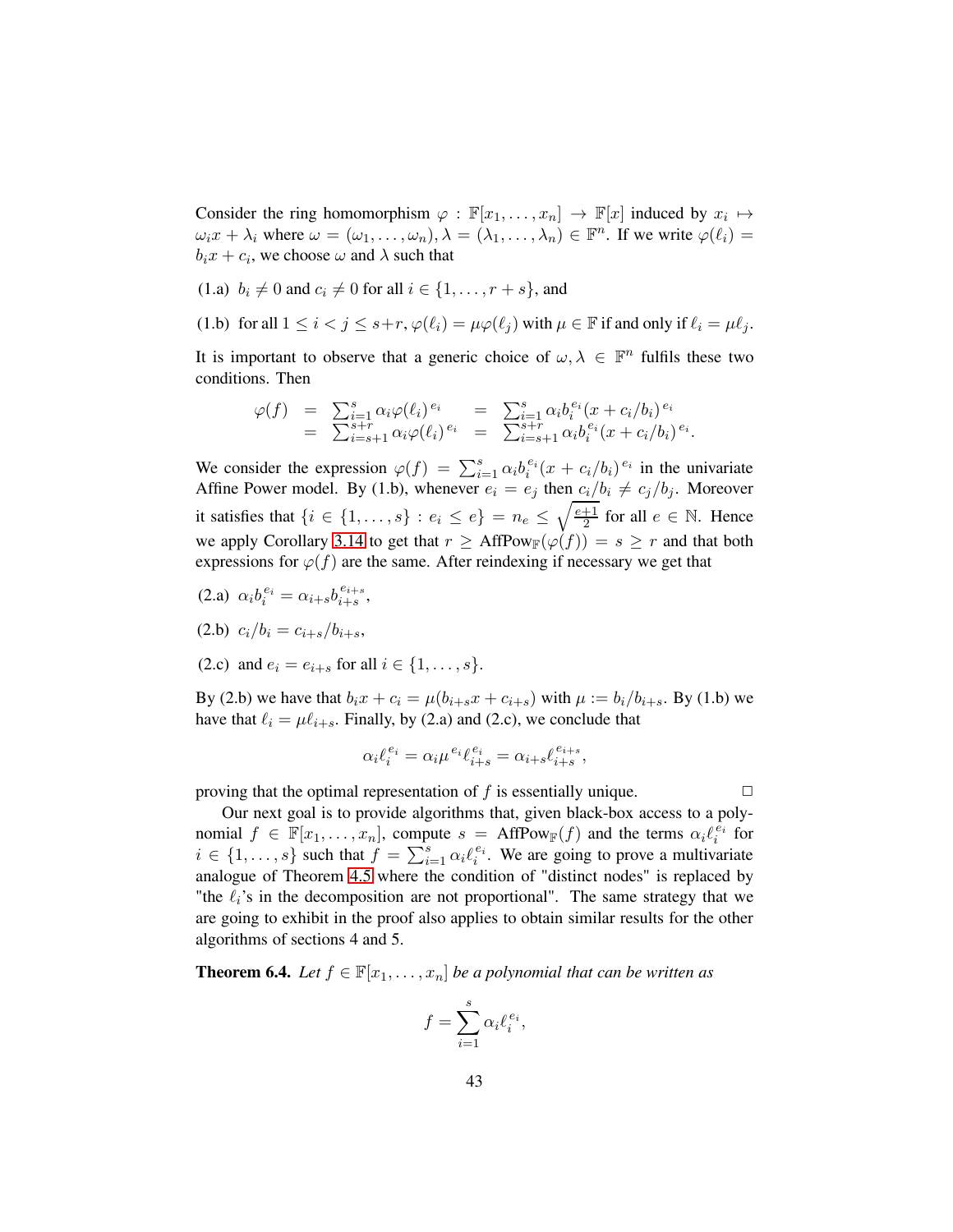*where*  $\ell_i$  *are nonconstant linear forms such that*  $\ell_i \neq \lambda \ell_j$  *for all*  $\lambda \in \mathbb{F}$ ,  $1 \leq i <$  $j \leq s$ ,  $\alpha_i \in \mathbb{F} \setminus \{0\}$ , and  $e_i \in \mathbb{N}$ . Assume that  $n_i \leq (3i/4)^{1/3} - 1$  for all  $i \geq 2$ , *where*  $n_i$  *denotes the number of indices j such that*  $e_j \leq i$ *. Then, AffPow*<sub> $\mathbb{F}(f) = s$ *.*</sub>

*Moreover, there is a randomized algorithm*  $MultiBuilder(f)$  *that, given access to a black box for* f *and to*  $d = \deg(f)$ *, computes the set of terms*  $T(f)$  =  $\{\alpha_i \ell_i^{e_i} \mid 1 \leq i \leq s\}$ . The algorithm MultiBuild(f) runs in time polynomial in n *and* d*, and works as follows:*

- **Step 1.** We define  $g := \phi(f)$  where  $\phi$  is a random affine change of coordinates  $(x_i \mapsto \sum_{j=1}^n \lambda_{ij} x_j + \lambda_i$  for all *i*).
- **Step 2.** *For each*  $j \in \{1, \ldots, n\}$ *, we set*  $g_j := \pi_j(g)$  *where*  $\pi_j : \mathbb{F}[x_1, \ldots, x_n] \longrightarrow$  $\mathbb{F}[x]$  *is induced by*  $x_k \mapsto 0$  *if*  $k \neq j$  *and*  $x_j \mapsto x$ *.*

*We apply the algorithm*  $\text{Build}(g_j)$  *from Theorem [4.5](#page-27-0) to obtain*  $s_j :=$  $\overline{Aff}$ *Pow*<sub> $\mathbb{F}(g_j)$  and the triplets  $(\beta_{ij}, b_{ij}, e_{ij}) \in \mathbb{F} \times \mathbb{F} \times \mathbb{N}$  such that  $g_j =$ </sub>  $\sum_{i=1}^{s_j} \hat{\beta}_{ij} (x + b_{ij})^{e_{ij}}.$ 

*If there exist*  $i, j$  *such that*  $b_{ij} = 0$ *, then output 'It is not possible to reconstruct* f*'. Otherwise, for all* j *we define the set of triplets*

$$
P_j:=\{(c_{ij},p_{ij},e_{i,j})\,|\, c_{ij}:=\beta_{ij}b_{ij}^{e_{ij}},\; p_{ij}:=1/b_{ij},\; 1\leq i\leq s_i\}.
$$

Step 3. *If one of these conditions holds:*

- (a) there exist  $j_1 \neq j_2$  such that  $s_{j_1} \neq s_{j_2}$ ,
- *(b) there exist*  $i_1 \neq i_2$  *and j such that*  $c_{i_1j} = c_{i_2j}$ *, or*
- (*c*) there exist  $i, j$  such that for all  $i', c_{i1} \neq c_{i'j}$  or  $e_{i1} \neq e_{i'j}$ ;

*then output: 'It is not possible to reconstruct* f*'. Otherwise we set* s :=  $s_1 = s_2 = \cdots = s_r$  and reorder the elements of  $P_2, \ldots, P_n$  so that  $c_i := c_{i1} = c_{i2} = \cdots = c_{in}$  and  $e_i := e_{i1} = e_{i2} = \cdots = e_{in}$  for all  $i \in \{1, \ldots, s\}.$ 

**Step 4.**  $g = \sum_{i=1}^{s} c_i (1 + \sum_{j=1}^{n} p_{ij} x_j)^{e_i}$ , so we output  $f = \sum_{i=1}^{s} c_i (\phi^{-1}$  $\sum$  $(\sum_{j=1}^n c_i(1+\sum_{j=1}^n p_{ij}x_j)^{e_i}$ , so we output  $f = \sum_{i=1}^s c_i(\phi^{-1}(1+\phi^{-1}_{j=1}p_{ij}x_j))^{e_i}$ 

*If the*  $\lambda_i$ *'s and the*  $\lambda_{ij}$ *'s needed to define*  $\phi$  *are chosen uniformly at random from a finite set* S*, then the probability of success of the algorithm is at least*

$$
1 - \frac{d^{2/3}(2n + d)}{|S|}.
$$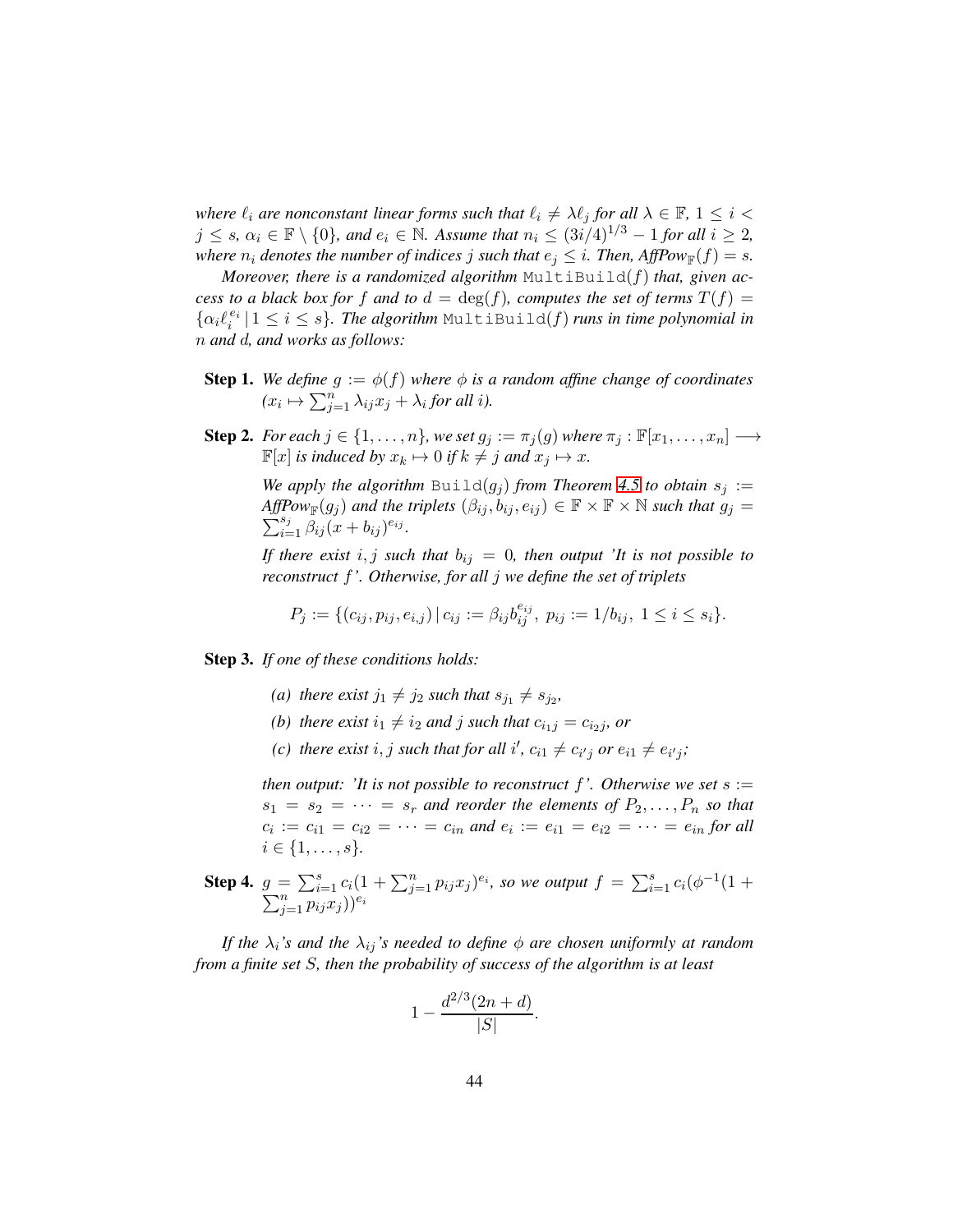**Proof.** The input polynomial  $f$  satisfies the hypotheses of Proposition [6.3,](#page-41-0) so AffPow $g(f) = s$  and the optimal representation of f is essentially unique.

After applying a random  $\phi$  as described in **Step 1**, with high probability<sup>[8](#page-44-0)</sup> we have that  $\phi$  is invertible and  $g = \sum_{i=1}^{s} \alpha_i t_i^{e_i}$  with  $t_i = \sum_{j=1}^{n} a_{ij} x_j + a_{i0}$  satisfies the following properties:

- (i)  $a_{ij} \neq 0$  for all i, j.
- (ii) for all  $j \neq 0$ , then  $a_{ij}/a_{i0} \neq a_{i'j}/a_{i'0}$  for all  $i, i'$ , and
- (iii)  $\alpha_i a_{i0}^{e_i} \neq \alpha_{i'} a_{i'0}^{e_{i'}}$  for all  $i \neq i'$ .

It is important to observe that for a generic choice of the  $\lambda_i$ 's and  $\lambda_{ij}$ 's involved in the definition of  $\phi$ , these conditions will be fulfilled. The goal of the algorithm is to recover  $f$  via the following expression of  $g$ :

$$
g = \sum_{i=1}^{s} \alpha_i a_{i0}^{e_i} \left( 1 + \sum_{j=1}^{n} \frac{a_{ij}}{a_{i0}} x_j \right)^{e_i};
$$

so we are interested in computing the values

- $\alpha_i a_{i0}^{e_i}$  for all *i*
- $a_{ij}/a_{i0}$  for all  $i, j$
- $\bullet$   $e_i$  for all  $i$

In Step 2, for all  $j \in \{1, \ldots, n\}$  we consider

$$
\pi_j(g) = \sum_{i=1}^s \alpha_i a_{i0}^{e_i} \left( 1 + \frac{a_{ij}}{a_{i0}} x \right)^{e_i} = \sum_{i=1}^s \alpha_i a_{ij}^{e_i} \left( x + \frac{a_{i0}}{a_{ij}} \right)^{e_i}.
$$

Since  $\pi_j(g)$  satisfies the hypotheses of Theorem [4.5](#page-27-0) Build( $\pi_j(g)$ ) outputs the values

$$
\left\{(\alpha_i a_{ij}^{e_i}, \frac{a_{i0}}{a_{ij}}, e_i) \mid 1 \leq i \leq s\right\}.
$$

From these values we obtain in the sets

$$
P_j = \left\{ (\alpha_i a_{i0}^{e_i}, \frac{a_{ij}}{a_{i0}}, e_i) \mid 1 \le i \le s \right\}.
$$

<span id="page-44-0"></span><sup>&</sup>lt;sup>8</sup>A detailed probabilistic analysis is performed at the end of this proof.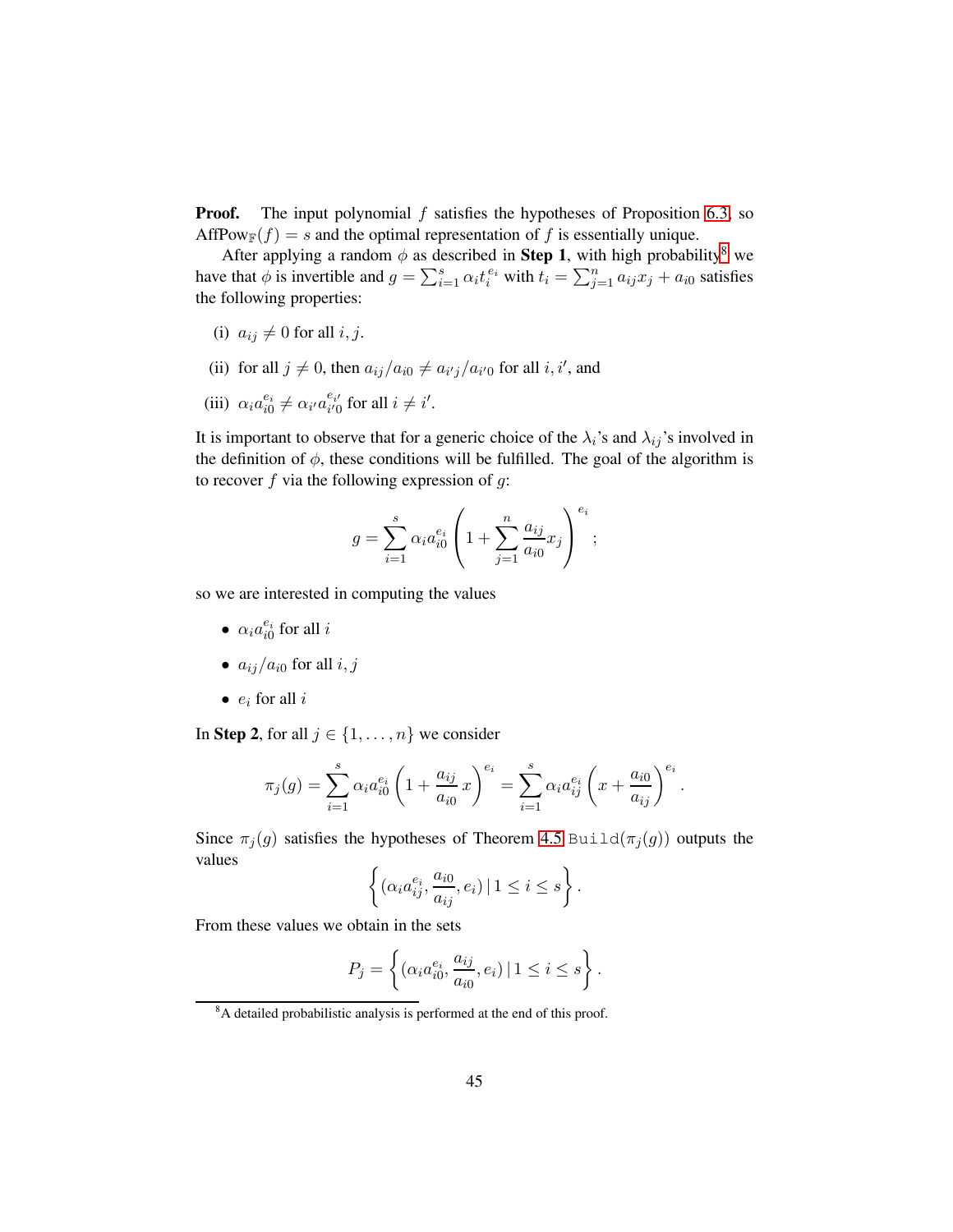Before calling Build( $\pi_i(g)$ ), we compute the dense representation of  $\pi_i(g)$  using Remarks [6.1](#page-40-1) and [6.2.](#page-41-1)

Thanks to the unique expression of  $g_i$  for all j and to (iii) we have that none of the conditions of **Step 3** is satisfied and we obtain  $q$  in **Step 4**.

If we see the values of  $\lambda_i, \lambda_{ij}$  used to define  $\phi$  as variables, the invertibility of  $\phi$  is equivalent to the nonvanishing of a degree *n* polynomial. Moreover, the  $a_{ij}$  are degree one polynomials in these variables. Thus, the conditions  $a_{ij} \neq 0$ consist in the nonvanishing of  $s(n + 1)$  polynomials of degree 1. The conditions  $a_{ij}/a_{i0} \neq a_{i'j}/a_{i'0}$  for all  $i, i', j$  with  $j \neq 0$  can be seen as the nonvanishing of  $s(s-1)n/2$  polynomials of degree 2. The conditions  $\alpha_i a_{i0}^{e_i} \neq \alpha_i a_{i'0}^{e_{i'}}$  can be seen as the nonvanishing of  $s(s - 1)/2$  polynomials of degree at most  $\max(e_i)$ , which, by Corollary [3.16,](#page-20-1) is upper bounded by  $d + (s^2/2)$ . Hence, all the conditions to be satisfied can be codified in a nonzero polynomial  $\psi$  of degree

$$
n + s(n+1) + s(s-1)n + (s(s-1)(2d+s^2)/4) \le \frac{8s^2n + 2s^2d + s^4}{4}.
$$

Moreover, if we set  $e := \max(e_i)$ , then

- $e \leq d + (s^2/2)$ , and
- $s = n_e \leq (3e/4)^{1/3}$ ,

form where we deduce that  $s \leq d^{1/3}$  and the degree of  $\psi$  is upper bounded by  $d^{2/3}(2n+d)$ . Hence, by the Schwartz-Zippel lemma, if we assume the  $\lambda_i, \lambda_{ij}$  are taken uniformly at random from a finite set  $S$ , the probability of satisfying all these constraints is at least

$$
1 - \frac{d^{2/3}(2n + d)}{|S|}.
$$

and the result follows.  $\Box$ 

Acknowledgments

The reconstruction problem for sums of affine powers was suggested to one of us (P.K.) by Erich Kaltofen at a Dagstuhl workshop where P.K. gave a talk on lower bounds for this model.

### <span id="page-45-0"></span>References

[1] James Alexander and André Hirschowitz. Polynomial interpolation in several variables. *Journal of Algebraic Geometry*, 4(2):201–222, 1995.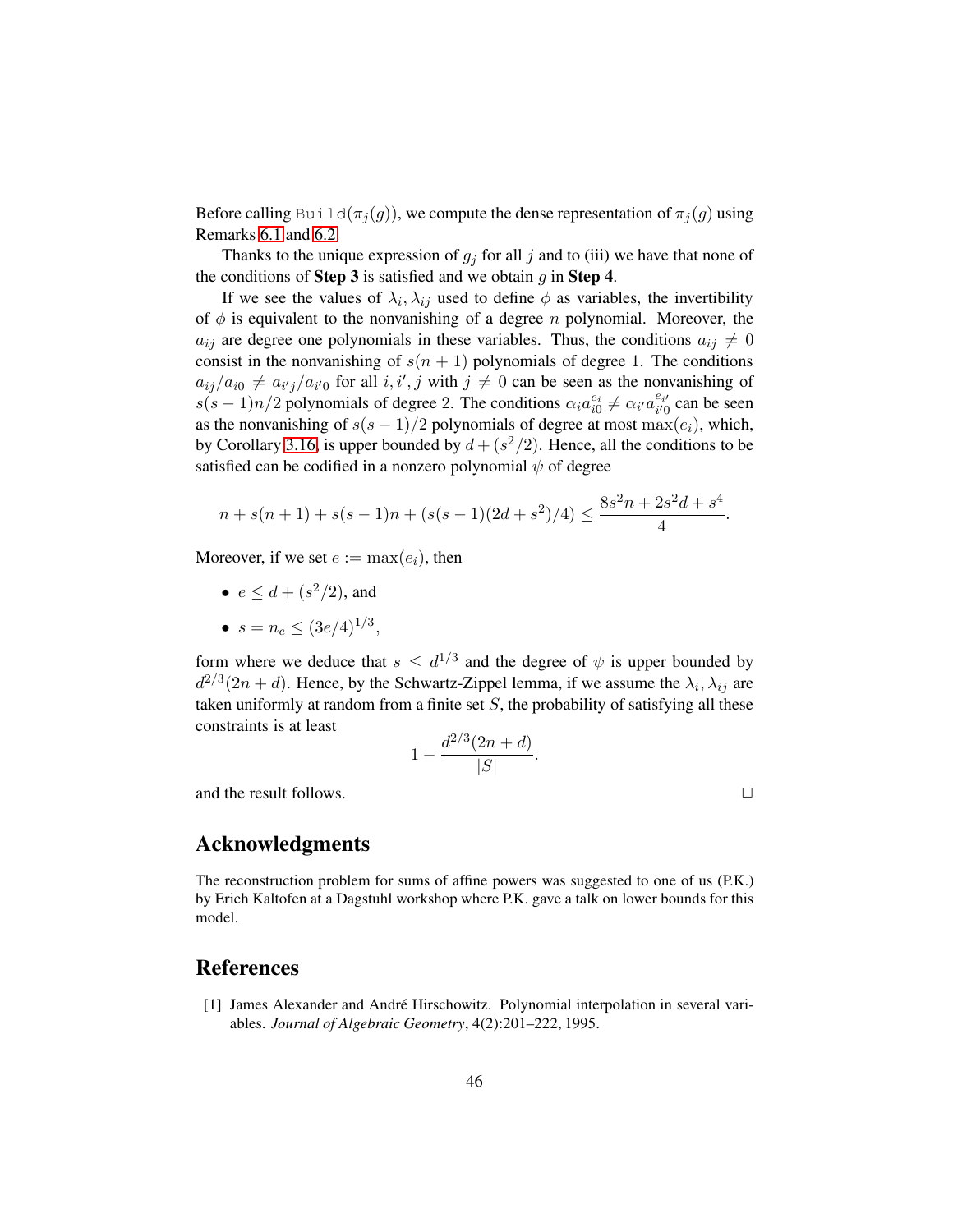- <span id="page-46-13"></span>[2] M. Ben-Or and P. Tiwari. A deterministic algorithm for sparse multivariate polynomial interpolation. In *Proc. 20th annual ACM Symposium on Theory of Computing*. ACM, 1988.
- <span id="page-46-8"></span><span id="page-46-4"></span>[3] M. Bocher. The theory of linear dependence. *Annals of Mathematics*, 2(1/4): 81–96, 1900-1901.
- <span id="page-46-3"></span>[4] A. Borodin and P. Tiwari. On the decidability of sparse univariate polynomial interpolation. *Computational Complexity*, 1(1):67-90, 1991.
- <span id="page-46-10"></span>[5] M. Boij, E. Carlini, A. V. Geramita. Monomials as sums of powers: the real binary case. *Proc. Amer. Math. Soc.* 139(9):3039–3043, 2011.
- [6] A. Bostan, F. Chyzak, M. Giusti, R. Lebreton, G. Lecerf, B. Salvy, and É. Schost. Algorithmes efficaces en calcul formel. Preprint version, 2017, 686 pages.
- <span id="page-46-11"></span><span id="page-46-2"></span>[7] Maria Chiara Brambilla and Giorgio Ottaviani. On the Alexander –Hirschowitz theorem. *Journal of Pure and Applied Algebra*, 212(5):1229–1251, 2008.
- [8] D. A. Cox, Galois theory. Second edition. Pure and Applied Mathematics (Hoboken). John Wiley & Sons, Inc., 2012.
- <span id="page-46-0"></span>[9] I. García-Marco, and P. Koiran. Lower bounds by Birkhoff interpolation. Submitted, [arXiv:1507.02015](http://arxiv.org/abs/1507.02015) [cs.CC].
- <span id="page-46-6"></span>[10] M. Giesbrecht, E. Kaltofen, W. Lee. Algorithms for computing sparsest shifts of polynomials in power, Chebyshev and Pochhammer bases. *International Symposium on Symbolic and Algebraic Computation* (ISSAC'2002) (Lille). *Journal of Symbolic Computation* 36(3-4):401–424, 2003.
- <span id="page-46-14"></span>[11] M. Giesbrecht, G. Labahn and W.-S. Lee. Symbolic-numeric sparse interpolation of multivariate polynomials. *Journal of Symbolic Computation* 44(8):943–959, 2009.
- <span id="page-46-7"></span>[12] M. Giesbrecht, D. S. Roche. Interpolation of shifted-lacunary polynomials. *Computational Complexity* 19(3):333–354, 2010.
- <span id="page-46-5"></span>[13] D. Grigoriev and M. Karpinski. A zero-test and an interpolation algorithm for the shifted sparse polynomials. In *Proc. Applied Algebra, Algebraic Algorithms and Error-Correcting Codes, 10th International Symposium (AAECC-10)*. LNCS 673, pp. 162-169, Springer, 1993.
- <span id="page-46-9"></span><span id="page-46-1"></span>[14] J. H. Grace, A. Young. The algebra of invariants. Cambridge University Press, 1903.
- [15] A. Iarrobino, V. Kanev, Power sums, Gorenstein algebras, and determinantal loci. Appendix C by Iarrobino and Steven L. Kleiman. Lecture Notes in Mathematics, 1721. Springer-Verlag, Berlin, 1999.
- <span id="page-46-12"></span>[16] E. Kaltofen and B. Trager. Computing with polynomials given by black boxes for their evaluations: Greatest common divisors, factorization, separation of numerators and denominators. *Journal of Symbolic Computation* 9(3):301-320, 1990.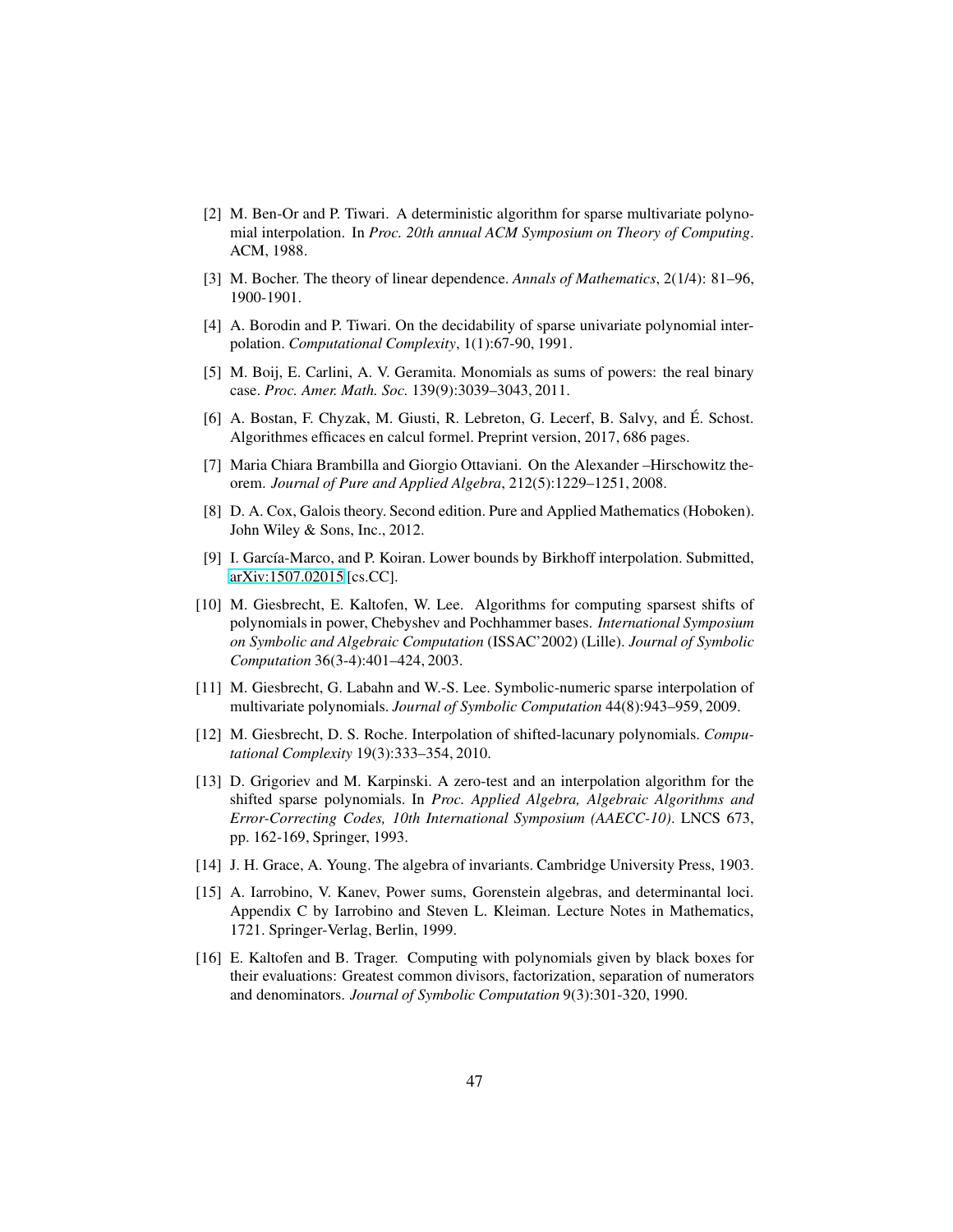- <span id="page-47-0"></span>[17] J. Kleppe. Representing a Homogenous Polynomial as a Sum of Powers of Linear Forms. *Thesis for the degree of Candidatus Scientiarum (University of Oslo)*, 1999. Available at <http://folk.uio.no/johannkl/kleppe-master.pdf>.
- <span id="page-47-4"></span><span id="page-47-1"></span>[18] N. Kayal. Affine projections of polynomials. In *Proc. 44th annual ACM Symposium on Theory of Computing (STOC 2012)*, pp. 643-662. ACM, 2012.
- [19] N. Kayal, P. Koiran, T. Pecatte, and C. Saha. Lower bounds for sums of powers of low degree univariates. In *Proc. 42nd International Colloquium on Automata, Languages and Programming (ICALP 2015), part I*, LNCS 9134, pages 810–821. Springer, 2015. Available from <http://perso.ens-lyon.fr/pascal.koiran>.
- <span id="page-47-3"></span><span id="page-47-2"></span>[20] Y. N. Lakshman, B. D. Saunders, Sparse shifts for univariate polynomials. *Appl. Algebra Engrg. Comm. Comput.* 7 (1996), no. 5, 351–364.
- <span id="page-47-8"></span>[21] Joseph M Landsberg and Zach Teitler. On the ranks and border ranks of symmetric tensors. *Foundations of Computational Mathematics*, 10(3):339–366, 2010.
- <span id="page-47-6"></span>[22] A. K. Lenstra, H. W. Lenstra, L. Lovász. Factoring polynomials with rational coefficients. Math. Ann. 261 (1982), no. 4, 515–534.
- [23] G. Pólya, and G. Szegö. Problems and theorems in analysis. Vol. II. Theory of functions, zeros, polynomials, determinants, number theory, geometry. Revised and enlarged translation by C. E. Billigheimer of the fourth German edition. Springer Study Edition. Springer-Verlag, New York-Heidelberg, 1976. xi+391 pp.
- <span id="page-47-7"></span>[24] A. Schrijver Theory of linear and integer programming. John Wiley & Sons, 1986. xii+471 pp.
- <span id="page-47-5"></span>[25] M. Voorhoeve, and A.J. Van Der Poorten. Wronskian determinants and the zeros of certain functions. Indagationes Mathematicae, 37 (1975), no. 5, 417–424.

## A Appendix: Algorithms for Sparsest Shift and Waring decomposition

In this appendix we apply the techniques from the previous sections to study optimal decompositions of polynomials in the Waring and Sparsest Shift models. As explained in the introduction, these two models have been extensively studied in the literature. We do not claim that the algorithms proposed in this appendix improve on the existing methods. Rather, we present them for the sole purpose of illustrating on these two classical models the techniques developed for the more general model of sums of affine powers.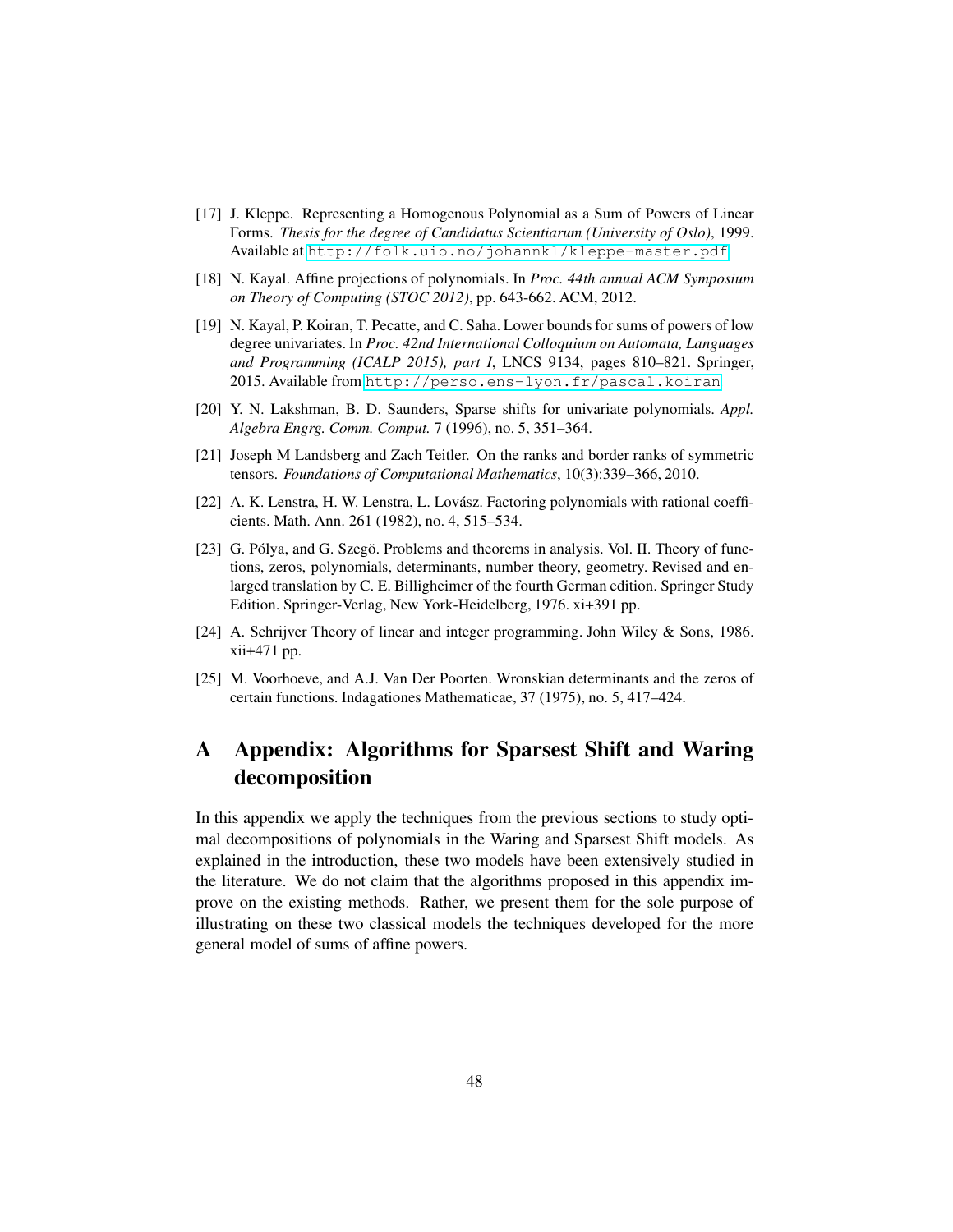#### <span id="page-48-1"></span>A.1 Waring decompositions

In Proposition [2.6](#page-10-0) we saw that if  $f$  has an expression in the AffPow model with  $s$ terms, then f satisfies a SDE( $2s - 1, 0$ ). We begin this section by proving that an expression of  $f$  with  $s$  terms in the Waring model yields a SDE satisfied by  $f$  of order s and shift 0.

<span id="page-48-0"></span>**Proposition A.1.** *Let*  $f \in \mathbb{F}[x]$  *be written as* 

$$
f = \sum_{i=1}^{s} \alpha_i (x - a_i)^d,
$$

*Then* f satisfies a  $SDE(s, 0)$  *that is also satisfied by the*  $(x - a_i)^d$ 's.

**Proof.** We consider the SDE in the unknown  $g$  given by the Wronskian:

$$
\text{Wr}(g, (x - a_1)^d, \dots, (x - a_s)^d)(x) = 0 \tag{11}
$$

After factoring out  $(x - a_i)^{d-s}$  for all *i*, we get the reduced SDE:

$$
\sum_{i=0}^{s} R_i(x)g^{(i)}(x) = 0,
$$

where

$$
R_{i} = \begin{vmatrix} (x - a_{1})^{s} & \cdots & (x - a_{s})^{s} \\ d^{\underline{1}}(x - a_{1})^{s-1} & \cdots & d^{\underline{1}}(x - a_{s})^{s-1} \\ \vdots & \ddots & \vdots \\ d^{\underline{i-1}}(x - a_{1})^{s-i+1} & \cdots & d^{\underline{i-1}}(x - a_{s})^{s-i+1} \\ d^{\underline{i+1}}(x - a_{1})^{s-i-1} & \cdots & d^{\underline{i+1}}(x - a_{s})^{s-i-1} \\ \vdots & \ddots & \vdots \\ d^{\underline{s}} & \cdots & d^{\underline{s}} \end{vmatrix}
$$

and  $d^{\underline{k}} := \prod_{j=1}^{k} (d - j + 1)$ . Because of the nice structure induced by all the exponents being equal to d, we have that  $R'_{i+1} = R_i$ , and hence  $deg(R_i) =$  $deg(R<sub>s</sub>) - (s - i)$ . If we factor out the constants on each row in  $R<sub>s</sub>$  we get that

$$
R_s = \prod_{i=1}^s d^i \cdot \begin{vmatrix} (x-a_1)^s & \dots & (x-a_s)^s \\ (x-a_1)^{s-1} & \dots & (x-a_s)^{s-1} \\ \vdots & \vdots & \ddots & \vdots \\ (x-a_1) & \dots & (x-a_s) \end{vmatrix}
$$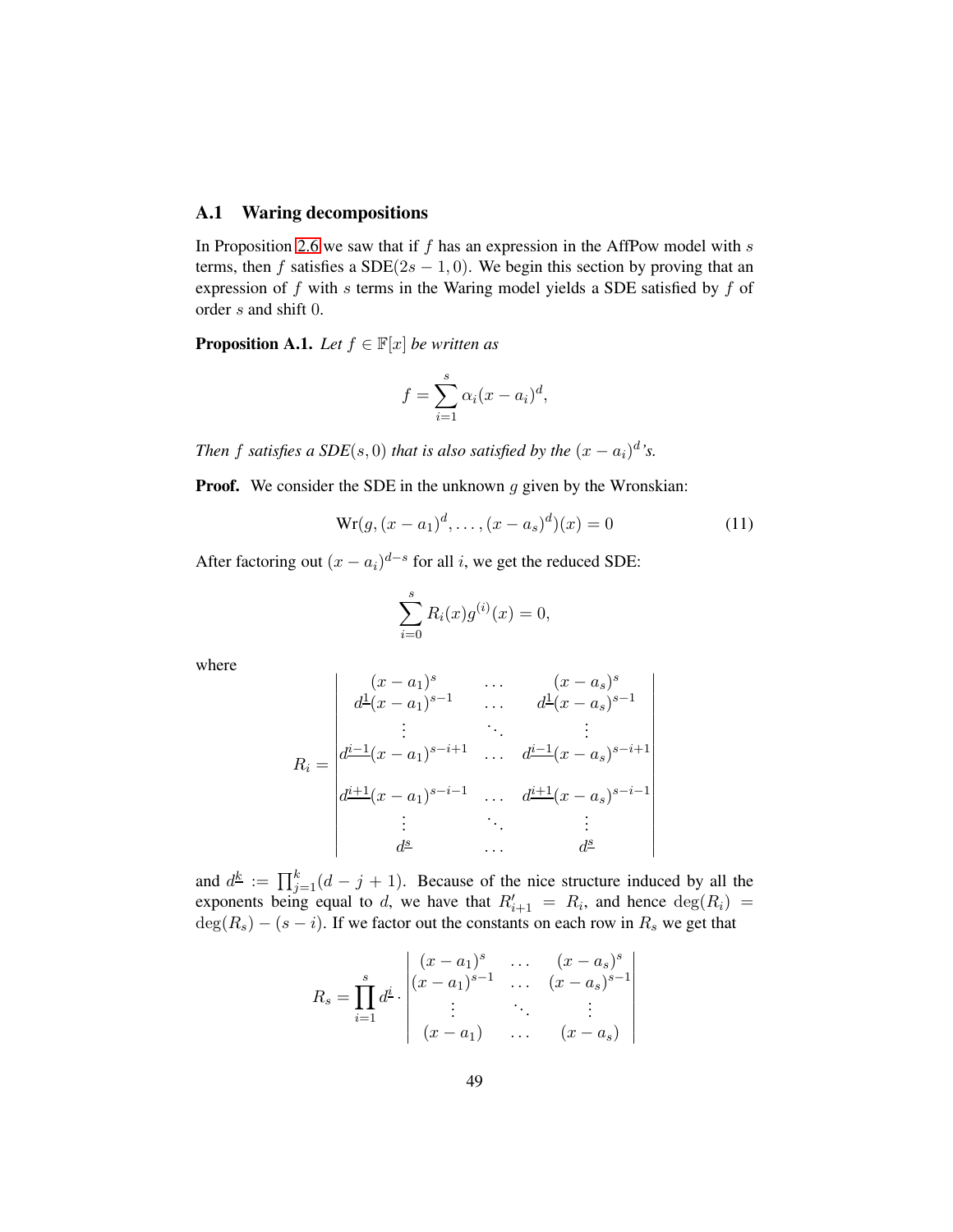We factor  $(x - a_i)$  on each row and use the known formula for the determinant of a Vandermonde matrix to obtain:

$$
R_s = \prod_{i=1}^{s} d^{\underline{i}} \cdot \prod_{i=1}^{s} (x - a_i) \cdot \prod_{i < j} (a_i - a_j)
$$

We have  $deg(R_s) = s$ , and hence  $deg(R_i) = i$ , which shows that the reduced SDE has in fact a zero shift.

Moreover, when Waring  $(f)$  is small enough we have that the SDE provided in Proposition [A.1](#page-48-0) is the only  $SDE(s, 0)$  satisfied by f.

**Corollary A.2.** Let f be a polynomial such that  $s = \text{Waring}_{\mathbb{F}}(f) \leq \sqrt{2d/3}$ . Then f *satisfies a unique SDE*(s, 0)*.*

**Proof.** Consider a SDE $(s, 0)$  satisfied by  $f$ :

$$
\sum_{i=0}^{s} P_i(x) f^{(i)}(x) = 0
$$

Since Waring<sub>F</sub> $(f) = s$ , f can be expressed as  $f = \sum_{i=1}^{s} \alpha_i (x - a_i)^d$  and  $\{(x - a_i)^d : s \in \mathbb{R}^d : |f| \leq s \}$  $(a_i)^d$ :  $1 \leq i \leq d$  are linearly independent. By Proposition [4.1](#page-22-1) we get that any term  $(x - a_i)^d$  satisfies this SDE because

$$
d \ge \frac{3}{2}s^2 \ge s + s(s-1) + \binom{s}{2}.
$$

Thus, we apply Lemma [2.9](#page-11-2) to conclude the equation given by the Proposition [A.1](#page-48-0) is the unique  $SDE(s, 0)$  satisfied by f.  $\square$ 

As a direct consequence of this result, we have the following algorithm.

Algorithm A.3. *Let* f *be a polynomial of degree* d*. There is a polynomial time*  $algorithm$   $\mathtt{WaringDec}(f)$  *that receives*  $f = \sum_{i=0}^d f_i x^i \in \mathbb{F}[x]$  *a<u>s inp</u>ut decides if* Waring(f)  $\leq \sqrt{2d/3}$ . Moreover, whenever Waring<sub>F</sub>(f)  $\leq \sqrt{2d/3}$ , with the *optimal decomposition being*

$$
f = \sum_{i=1}^{s} \alpha_i (x - a_i)^d,
$$

*the algorithm computes the s-tuples of shifts*  $S(f) = (a_1, \ldots, a_s)$  *and coefficients*  $C(f) = (\alpha_1, \ldots, \alpha_s)$ . The algorithm works as follows:

**Step 1.** Find the minimum k such that there exists an  $SDE(k, 0)$  satisfied by f *and compute explicitly one of these SDE.*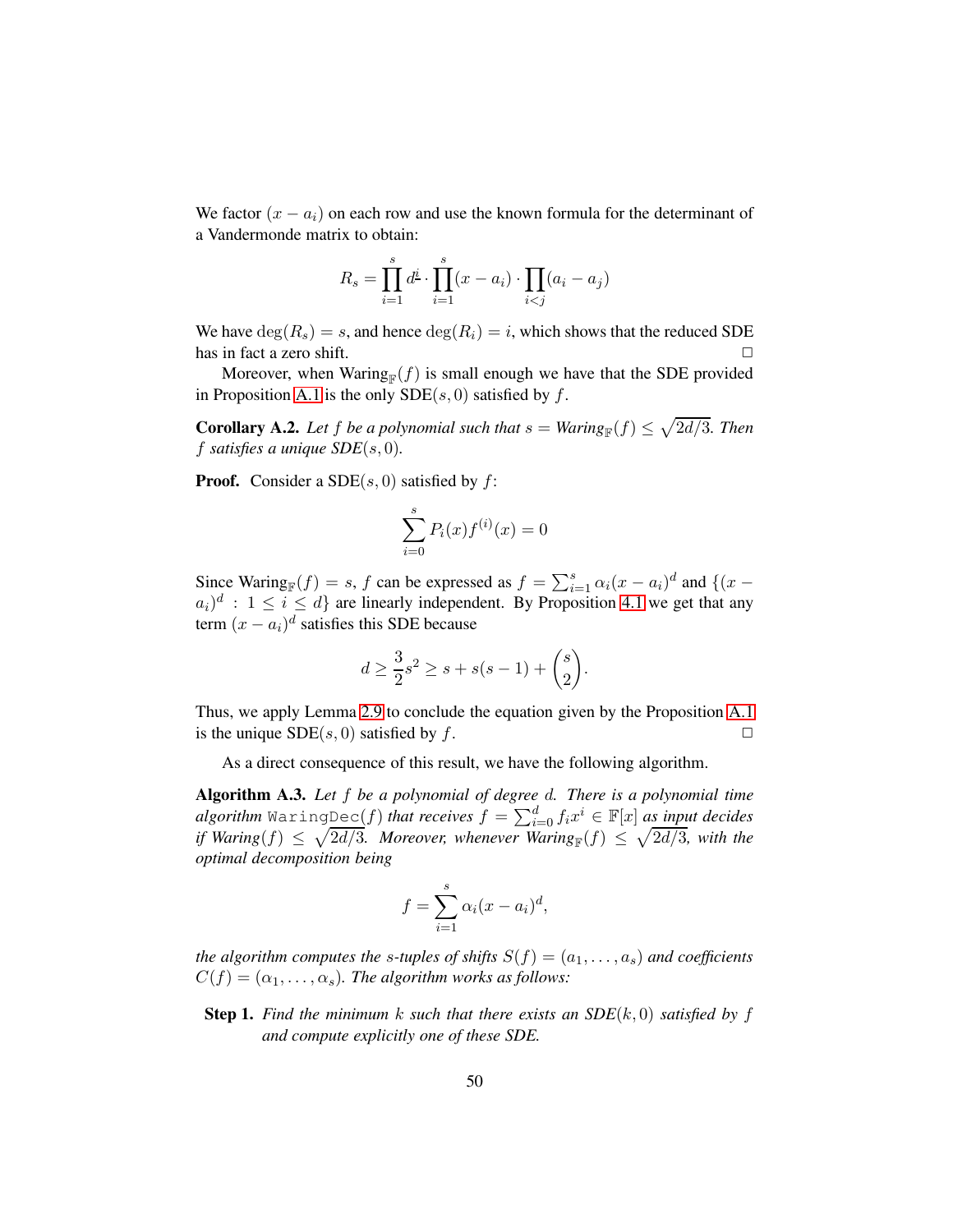- **Step 2.** If  $k > \sqrt{2d/3}$ , then Waring<sub>F</sub> $(f) > \sqrt{2d/3}$ .
- **Step 3.** *Compute the set*  $\mathcal{B} = \{(x b_i)^d | 1 \le i \le t\}$  *of solutions of the form*  $(x-a)^d$  *of this SDE.*
- **Step 4.** If  $t < k$ , then  $\text{Waring}_{\mathbb{F}}(f) > \sqrt{2d/3}$ .
- **Step 5.** *Write*  $f = \sum_{i=1}^{t} \beta_i (x b_i)^d$ , and output  $S(f) = (b_1, \ldots, b_t)$  and  $C(f) = (\beta_1, \ldots, \beta_t).$

Note that if we reach Step 5 of the algorithm, we have  $t = k = s \leq \sqrt{2d/3}$ .

#### A.2 Sparsest Shift decompositions

We saw in Section [A.1](#page-48-1) that a polynomial with a Waring decomposition of size  $s$ satisfies a SDE of order s and shift 0. The same is true for the Sparsest Shift model:

**Proposition A.4.** *Let*  $f \in \mathbb{F}[x]$  *be written as* 

$$
f = \sum_{i=1}^{s} \alpha_i (x - a)^{e_i},
$$

*Then f satisfies* a  $SDE(s, 0)$  *that is also satisfied by the*  $(x - a)^{e_i}$ 's.

**Proof.** We will prove something stronger, namely that f satisfies an  $SDE(s, 0)$  of the following form

$$
\sum_{i=0}^{s} \gamma_i (x - a)^i g^{(i)}(x) = 0,
$$

where  $\gamma_0, \ldots, \gamma_s \in \mathbb{F}$ . We take the original SDE given by the Wronskian of an unknown polynomial g and  $(x - a)^{e_i}$  for all  $i \in \{1, \ldots, s\}$ :

$$
\sum_{i=0}^{s} (-1)^{i} P_{i}(x) g^{(i)}(x) = 0.
$$

Because of the stepped sequence of degrees in the determinant defining  $P_i$ , there exists an integer  $\Delta_i$  such that every permutation  $\sigma$  corresponds to a term  $c_{\sigma}(x (a)^{\Delta_i}$ . More precisely, we have

$$
\Delta_i = \left(\sum_{j=1}^s e_j\right) - \binom{s}{2} + i
$$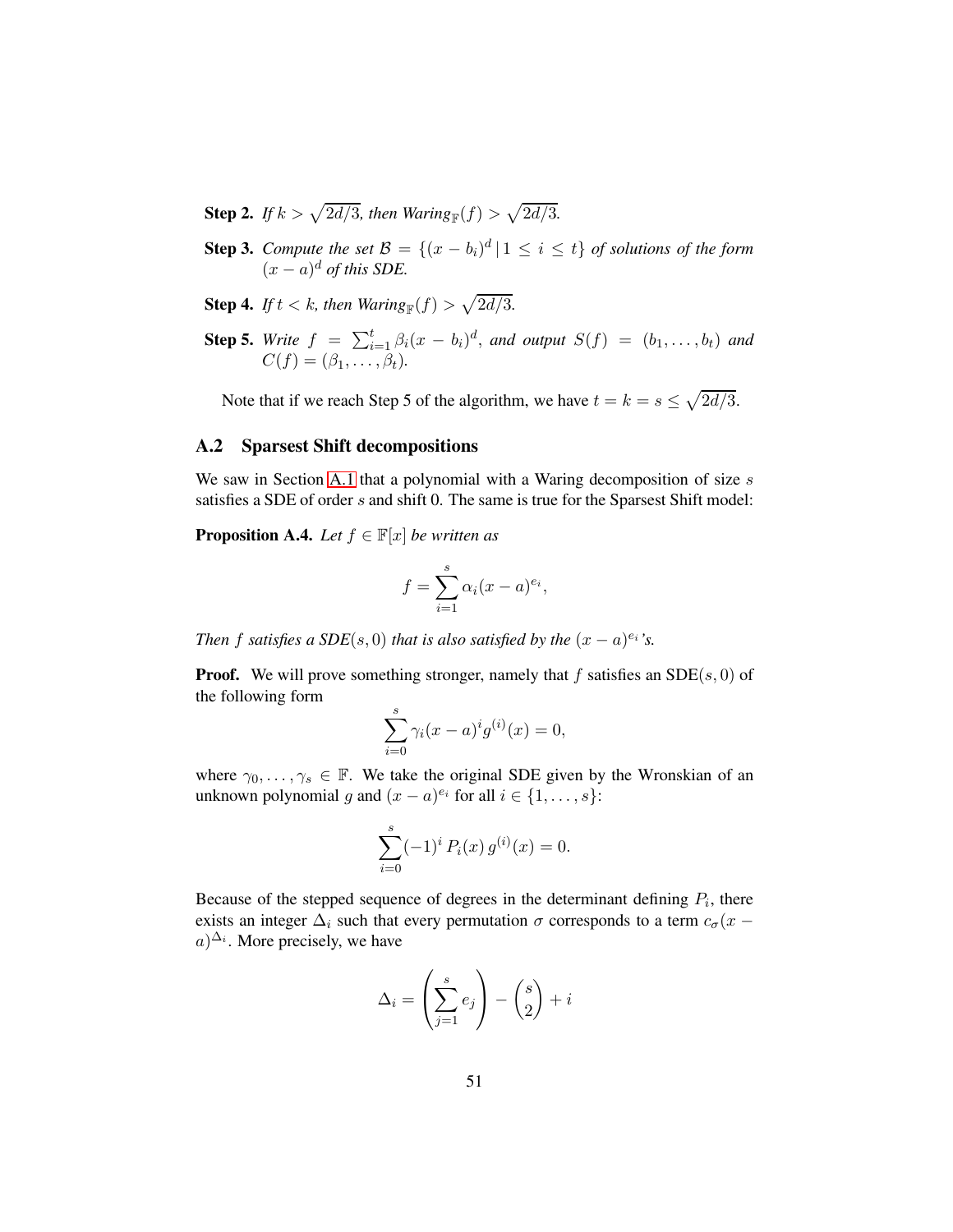Thus, the determinant is either 0, or some constant times  $(x - a)^{\Delta_i}$ . Moreover, we have  $\Delta_{i+1} = \Delta_i + 1$  and hence we can rewrite the SDE as

$$
\sum_{i=0}^{s} c_i (x - a)^{\Delta_0 + i} g^{(i)}(x) = 0
$$

with  $c_i \in \mathbb{F}$ . We factorize this equation by  $(x - a)^{\Delta_0}$  to obtain the wanted  $SDE(s, 0)$ . Notice that the factorization again doesn't change the space of solutions, hence f and  $(x - a)^{e_i}$  are still solutions of this SDE.  $\Box$ 

**Corollary A.5.** Let f be a polynomial of degree d such that  $s =$  Sparsest<sub>F</sub>(f)  $\lt$  $\sqrt{d}$ , and let  $a \in \mathbb{F}$  be the corresponding sparsest shift. Let  $\sum_{i=1}^{k} P_i(x) f^{(i)}(x) = 0$ *be any SDE*( $k$ , 0) *satisfied by*  $f$ *. If*  $k \leq s$  *we must have*  $P_k(a) = 0$ *.* 

**Proof.** Assume that f satisfies an SDE $(k, 0)$ :  $\sum_{i=1}^{k} P_i(x) f^{(i)}(x) = 0$  with  $k \leq s$ . The sparsest shift decomposition of  $f$  is

$$
f = \sum_{i=1}^{s} \alpha_i (x - a)^{e_i}.
$$

Assume that  $e_1 > e_2 > \cdots > e_s > e_{s+1} := -1$ . We take  $t \in \{1, ..., s\}$  the maximum value such that  $e_t - e_{t+1} - 1 \geq s$ . Such a value t exists, otherwise  $d \le e_1 < \sum_{i=1}^s (e_i - e_{i+1}) < s^2$ , a contradiction. We rewrite f as

$$
f = (x - a)^{e_t} g(x) + \sum_{i=t+1}^{s} \alpha_i (x - a)^{e_i}.
$$

Now we apply Proposition [5.5](#page-37-0) with  $p = 0$  to get that  $(x - a)^{e}$  g satisfies the same SDE because  $e_t - e_{t+1} > s \ge k$ . By the same argument as in Proposition [5.1,](#page-31-1) we conclude that  $P_k(a) = 0$ . conclude that  $P_k(a) = 0$ .

Algorithm A.6. *Let* f *be a polynomial of degree* d*. There is a polynomial time*  $algorithm$  SparsestShift $(f)$  *that receives*  $f = \sum_{i=0}^d f_i x^i \in \mathbb{F}[x]$  *as input*  $\frac{\sum_{i=0}^{n} f_i x_i}{\sum_{i=0}^{n} f_i x_i} \leq \frac{f_i}{f}$  as  $n \in \mathbb{N}$  and  $\sum_{i=0}^{n} f_i x_i$  if  $\sum_{i=0}^{n} f_i x_i$  with the *optimal decomposition being*

$$
f = \sum_{i=1}^{s} \alpha_i (x - a)^{e_i},
$$

*the algorithm computes the shift*  $a \in \mathbb{F}$ *, and the s-tuples of coefficients*  $C(f)$  =  $(\alpha_1, \ldots, \alpha_s)$  *and exponents*  $E(f) = (e_1, \ldots, e_s)$ *. The algorithm works as follows:*